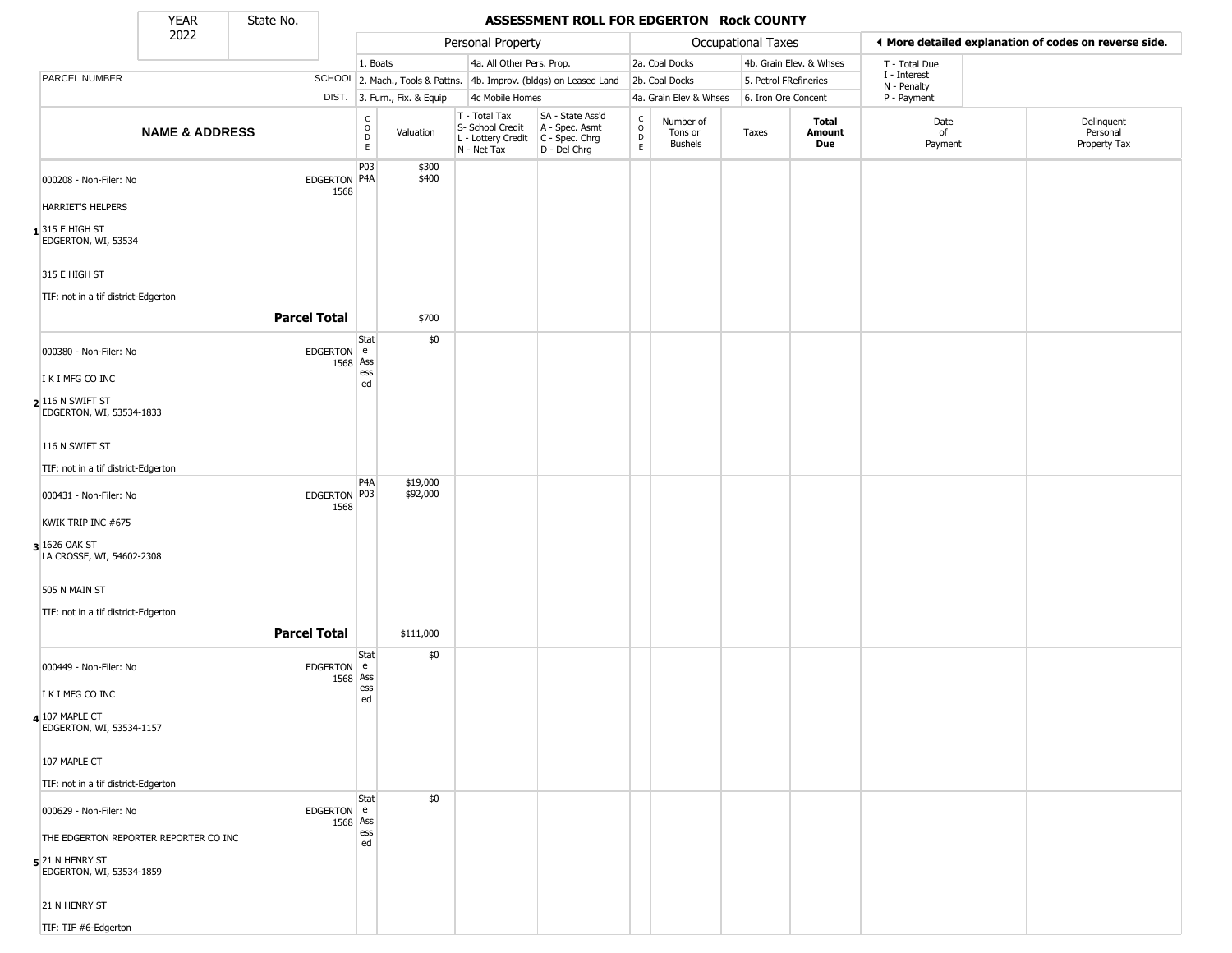|                                                    | <b>YEAR</b>                            | State No.           |                         |                                                          |                              |                                                                        | ASSESSMENT ROLL FOR EDGERTON Rock COUNTY                             |                  |                                        |                    |                         |                             |                                                       |
|----------------------------------------------------|----------------------------------------|---------------------|-------------------------|----------------------------------------------------------|------------------------------|------------------------------------------------------------------------|----------------------------------------------------------------------|------------------|----------------------------------------|--------------------|-------------------------|-----------------------------|-------------------------------------------------------|
|                                                    | 2022                                   |                     |                         |                                                          |                              | Personal Property                                                      |                                                                      |                  |                                        | Occupational Taxes |                         |                             | ♦ More detailed explanation of codes on reverse side. |
|                                                    |                                        |                     |                         | 1. Boats                                                 |                              | 4a. All Other Pers. Prop.                                              |                                                                      |                  | 2a. Coal Docks                         |                    | 4b. Grain Elev. & Whses | T - Total Due               |                                                       |
| PARCEL NUMBER                                      |                                        |                     |                         |                                                          |                              |                                                                        | SCHOOL 2. Mach., Tools & Pattns. 4b. Improv. (bldgs) on Leased Land  |                  | 2b. Coal Docks                         |                    | 5. Petrol FRefineries   | I - Interest<br>N - Penalty |                                                       |
|                                                    |                                        |                     |                         |                                                          | DIST. 3. Furn., Fix. & Equip | 4c Mobile Homes                                                        |                                                                      |                  | 4a. Grain Elev & Whses                 |                    | 6. Iron Ore Concent     | P - Payment                 |                                                       |
|                                                    | <b>NAME &amp; ADDRESS</b>              |                     |                         | $\begin{matrix} C \\ O \\ D \end{matrix}$<br>$\mathsf E$ | Valuation                    | T - Total Tax<br>S- School Credit<br>L - Lottery Credit<br>N - Net Tax | SA - State Ass'd<br>A - Spec. Asmt<br>C - Spec. Chrg<br>D - Del Chrg | C<br>D<br>D<br>E | Number of<br>Tons or<br><b>Bushels</b> | Taxes              | Total<br>Amount<br>Due  | Date<br>of<br>Payment       | Delinquent<br>Personal<br>Property Tax                |
| 000703 - Non-Filer: Yes                            | LAST NITE BAR AND GRILL TERI NOTTESTAD |                     | EDGERTON P03<br>1568    | P4A                                                      | \$200<br>\$1,200             |                                                                        |                                                                      |                  |                                        |                    |                         |                             |                                                       |
| 6 520 N MAIN ST<br>EDGERTON, WI, 53534-1636        |                                        |                     |                         |                                                          |                              |                                                                        |                                                                      |                  |                                        |                    |                         |                             |                                                       |
| 520 N MAIN ST                                      |                                        |                     |                         |                                                          |                              |                                                                        |                                                                      |                  |                                        |                    |                         |                             |                                                       |
| TIF: not in a tif district-Edgerton                |                                        | <b>Parcel Total</b> |                         |                                                          | \$1,400                      |                                                                        |                                                                      |                  |                                        |                    |                         |                             |                                                       |
|                                                    |                                        |                     |                         |                                                          |                              |                                                                        |                                                                      |                  |                                        |                    |                         |                             |                                                       |
| 000704 - Non-Filer: Yes                            |                                        |                     | <b>EDGERTON</b><br>1568 | P4A                                                      | \$32,200                     |                                                                        |                                                                      |                  |                                        |                    |                         |                             |                                                       |
| SUPER WASH OF EDGERTON MIKE SHAW                   |                                        |                     |                         |                                                          |                              |                                                                        |                                                                      |                  |                                        |                    |                         |                             |                                                       |
| <b>7</b> 730 W LADD LN<br>EDGERTON, WI, 53534-1224 |                                        |                     |                         |                                                          |                              |                                                                        |                                                                      |                  |                                        |                    |                         |                             |                                                       |
| 730 W LADD LN                                      |                                        |                     |                         |                                                          |                              |                                                                        |                                                                      |                  |                                        |                    |                         |                             |                                                       |
| TIF: not in a tif district-Edgerton                |                                        |                     |                         |                                                          |                              |                                                                        |                                                                      |                  |                                        |                    |                         |                             |                                                       |
| 000949 - Non-Filer: No                             |                                        |                     | EDGERTON P03<br>1568    | P <sub>4</sub> A                                         | \$1,500<br>\$104,000         |                                                                        |                                                                      |                  |                                        |                    |                         |                             |                                                       |
|                                                    | BLACKHAWK COMMUNITY CREDIT UNION       |                     |                         |                                                          |                              |                                                                        |                                                                      |                  |                                        |                    |                         |                             |                                                       |
| 8 PO BOX 5366<br>JANESVILLE, WI, 53547-1366        |                                        |                     |                         |                                                          |                              |                                                                        |                                                                      |                  |                                        |                    |                         |                             |                                                       |
| 1009 N MAIN ST                                     |                                        |                     |                         |                                                          |                              |                                                                        |                                                                      |                  |                                        |                    |                         |                             |                                                       |
| TIF: not in a tif district-Edgerton                |                                        |                     |                         |                                                          |                              |                                                                        |                                                                      |                  |                                        |                    |                         |                             |                                                       |
|                                                    |                                        | <b>Parcel Total</b> |                         |                                                          | \$105,500                    |                                                                        |                                                                      |                  |                                        |                    |                         |                             |                                                       |
| 000957 - Non-Filer: No                             |                                        |                     | EDGERTON P03<br>1568    | P <sub>4</sub> A                                         | \$500<br>\$1,300             |                                                                        |                                                                      |                  |                                        |                    |                         |                             |                                                       |
| RITEWAY BUS SERVICE, INC                           |                                        |                     |                         |                                                          |                              |                                                                        |                                                                      |                  |                                        |                    |                         |                             |                                                       |
| 6970 S 6TH ST<br>OAK CREEK, WI, 53154              |                                        |                     |                         |                                                          |                              |                                                                        |                                                                      |                  |                                        |                    |                         |                             |                                                       |
| 101 MECHANIC ST                                    |                                        |                     |                         |                                                          |                              |                                                                        |                                                                      |                  |                                        |                    |                         |                             |                                                       |
| TIF: not in a tif district-Edgerton                |                                        |                     |                         |                                                          |                              |                                                                        |                                                                      |                  |                                        |                    |                         |                             |                                                       |
|                                                    |                                        | <b>Parcel Total</b> |                         |                                                          | \$1,800                      |                                                                        |                                                                      |                  |                                        |                    |                         |                             |                                                       |
| 000962 - Non-Filer: No                             |                                        |                     | EDGERTON e              | Stat                                                     | \$0                          |                                                                        |                                                                      |                  |                                        |                    |                         |                             |                                                       |
| <b>CEBO INDUSTRIES CORP</b>                        |                                        |                     | 1568 Ass                | ess                                                      |                              |                                                                        |                                                                      |                  |                                        |                    |                         |                             |                                                       |
| $10$ 116 N SWIFT ST<br>EDGERTON, WI, 53534-1833    |                                        |                     |                         | ed                                                       |                              |                                                                        |                                                                      |                  |                                        |                    |                         |                             |                                                       |
| 102 MAPLE CT                                       |                                        |                     |                         |                                                          |                              |                                                                        |                                                                      |                  |                                        |                    |                         |                             |                                                       |

TIF: not in a tif district-Edgerton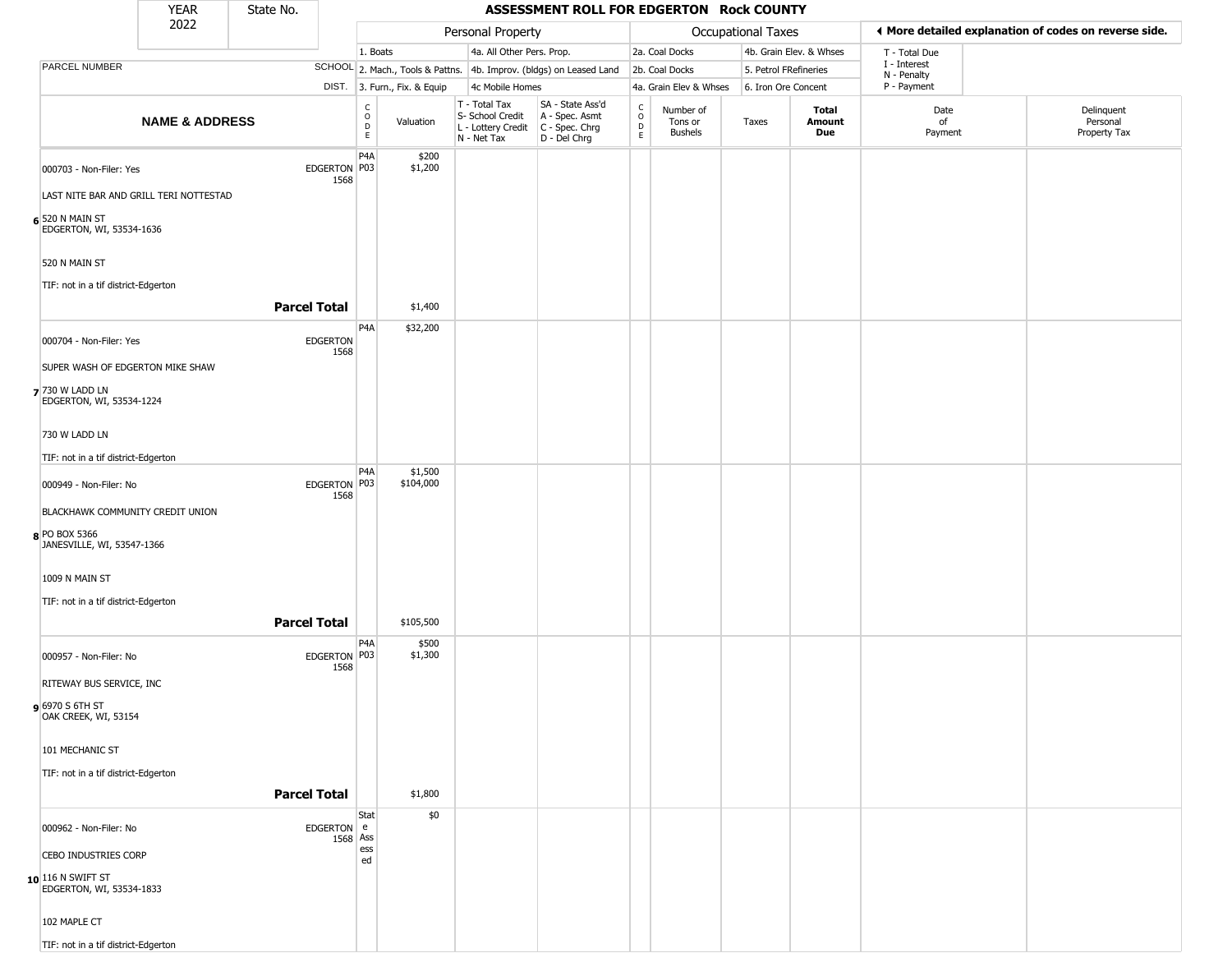|                                                                | <b>YEAR</b>               | State No. |                         |                                   |                              |                                                                                         | ASSESSMENT ROLL FOR EDGERTON Rock COUNTY                            |                                  |                                 |                       |                         |                             |                                                       |
|----------------------------------------------------------------|---------------------------|-----------|-------------------------|-----------------------------------|------------------------------|-----------------------------------------------------------------------------------------|---------------------------------------------------------------------|----------------------------------|---------------------------------|-----------------------|-------------------------|-----------------------------|-------------------------------------------------------|
|                                                                | 2022                      |           |                         |                                   |                              | Personal Property                                                                       |                                                                     |                                  |                                 | Occupational Taxes    |                         |                             | I More detailed explanation of codes on reverse side. |
|                                                                |                           |           |                         | 1. Boats                          |                              | 4a. All Other Pers. Prop.                                                               |                                                                     |                                  | 2a. Coal Docks                  |                       | 4b. Grain Elev. & Whses | T - Total Due               |                                                       |
| PARCEL NUMBER                                                  |                           |           |                         |                                   |                              |                                                                                         | SCHOOL 2. Mach., Tools & Pattns. 4b. Improv. (bldgs) on Leased Land |                                  | 2b. Coal Docks                  | 5. Petrol FRefineries |                         | I - Interest<br>N - Penalty |                                                       |
|                                                                |                           |           |                         |                                   | DIST. 3. Furn., Fix. & Equip | 4c Mobile Homes                                                                         |                                                                     |                                  | 4a. Grain Elev & Whses          | 6. Iron Ore Concent   |                         | P - Payment                 |                                                       |
|                                                                | <b>NAME &amp; ADDRESS</b> |           |                         | $\frac{c}{0}$<br>$\mathsf D$<br>E | Valuation                    | T - Total Tax<br>S- School Credit<br>L - Lottery Credit   C - Spec. Chrg<br>N - Net Tax | SA - State Ass'd<br>A - Spec. Asmt<br>D - Del Chrg                  | C<br>$\circ$<br>D<br>$\mathsf E$ | Number of<br>Tons or<br>Bushels | Taxes                 | Total<br>Amount<br>Due  | Date<br>of<br>Payment       | Delinquent<br>Personal<br>Property Tax                |
| 000963 - Non-Filer: No                                         |                           |           | EDGERTON P03<br>1568    | P4A                               | \$1,400<br>\$2,700           |                                                                                         |                                                                     |                                  |                                 |                       |                         |                             |                                                       |
| TKK ENTERPRISE INC THE DECOY BAR & GRILL                       |                           |           |                         |                                   |                              |                                                                                         |                                                                     |                                  |                                 |                       |                         |                             |                                                       |
| $11$ <sup>1105</sup> N MAIN STREET<br>EDGERTON, WI, 53534-1327 |                           |           |                         |                                   |                              |                                                                                         |                                                                     |                                  |                                 |                       |                         |                             |                                                       |
| 1105 N MAIN ST<br>TIF: not in a tif district-Edgerton          |                           |           |                         |                                   |                              |                                                                                         |                                                                     |                                  |                                 |                       |                         |                             |                                                       |
|                                                                |                           |           | <b>Parcel Total</b>     |                                   | \$4,100                      |                                                                                         |                                                                     |                                  |                                 |                       |                         |                             |                                                       |
| 000969 - Non-Filer: Yes                                        |                           |           | <b>EDGERTON</b><br>1568 | P03                               | \$1,400                      |                                                                                         |                                                                     |                                  |                                 |                       |                         |                             |                                                       |
| <b>DONALD DEEGAN</b>                                           |                           |           |                         |                                   |                              |                                                                                         |                                                                     |                                  |                                 |                       |                         |                             |                                                       |
| 12 1025 N MAIN ST<br>EDGERTON, WI, 53534-1325                  |                           |           |                         |                                   |                              |                                                                                         |                                                                     |                                  |                                 |                       |                         |                             |                                                       |
| 1025 N MAIN ST                                                 |                           |           |                         |                                   |                              |                                                                                         |                                                                     |                                  |                                 |                       |                         |                             |                                                       |
| TIF: not in a tif district-Edgerton                            |                           |           |                         | Stat                              | \$0                          |                                                                                         |                                                                     |                                  |                                 |                       |                         |                             |                                                       |
| 000980 - Non-Filer: No                                         |                           |           | EDGERTON e<br>1568 Ass  |                                   |                              |                                                                                         |                                                                     |                                  |                                 |                       |                         |                             |                                                       |
| EDGERTON GEAR INC                                              |                           |           |                         | ess<br>ed                         |                              |                                                                                         |                                                                     |                                  |                                 |                       |                         |                             |                                                       |
| 13 20 GEAR DR<br>EDGERTON, WI, 53534-9400                      |                           |           |                         |                                   |                              |                                                                                         |                                                                     |                                  |                                 |                       |                         |                             |                                                       |
| 20 GEAR DR                                                     |                           |           |                         |                                   |                              |                                                                                         |                                                                     |                                  |                                 |                       |                         |                             |                                                       |
| TIF: TIF #8-Edgerton                                           |                           |           |                         | P4A                               | \$1,200                      |                                                                                         |                                                                     |                                  |                                 |                       |                         |                             |                                                       |
| 000987 - Non-Filer: No                                         |                           |           | EDGERTON P03<br>1568    |                                   | \$1,900                      |                                                                                         |                                                                     |                                  |                                 |                       |                         |                             |                                                       |
| OREN'S AUTO BODY, LLC SHANE OREN                               |                           |           |                         |                                   |                              |                                                                                         |                                                                     |                                  |                                 |                       |                         |                             |                                                       |
| 14 101 N SWIFT ST<br>EDGERTON, WI, 53534-1832                  |                           |           |                         |                                   |                              |                                                                                         |                                                                     |                                  |                                 |                       |                         |                             |                                                       |
| 101 N SWIFT ST                                                 |                           |           |                         |                                   |                              |                                                                                         |                                                                     |                                  |                                 |                       |                         |                             |                                                       |
| TIF: TIF #6-Edgerton                                           |                           |           |                         |                                   |                              |                                                                                         |                                                                     |                                  |                                 |                       |                         |                             |                                                       |
|                                                                |                           |           | <b>Parcel Total</b>     | P03                               | \$3,100<br>\$7,300           |                                                                                         |                                                                     |                                  |                                 |                       |                         |                             |                                                       |
| 000988 - Non-Filer: Yes                                        |                           |           | EDGERTON P4A<br>1568    |                                   | \$48,000                     |                                                                                         |                                                                     |                                  |                                 |                       |                         |                             |                                                       |
| TOWNE EDGE MOTEL GURDIAL DHILLON                               |                           |           |                         |                                   |                              |                                                                                         |                                                                     |                                  |                                 |                       |                         |                             |                                                       |
| 15 1104 N MAIN ST<br>EDGERTON, WI, 53534-1328                  |                           |           |                         |                                   |                              |                                                                                         |                                                                     |                                  |                                 |                       |                         |                             |                                                       |
| <b>1104 N MAIN ST</b>                                          |                           |           |                         |                                   |                              |                                                                                         |                                                                     |                                  |                                 |                       |                         |                             |                                                       |
| TIF: not in a tif district-Edgerton                            |                           |           |                         |                                   |                              |                                                                                         |                                                                     |                                  |                                 |                       |                         |                             |                                                       |
|                                                                |                           |           | <b>Parcel Total</b>     |                                   | \$55,300                     |                                                                                         |                                                                     |                                  |                                 |                       |                         |                             |                                                       |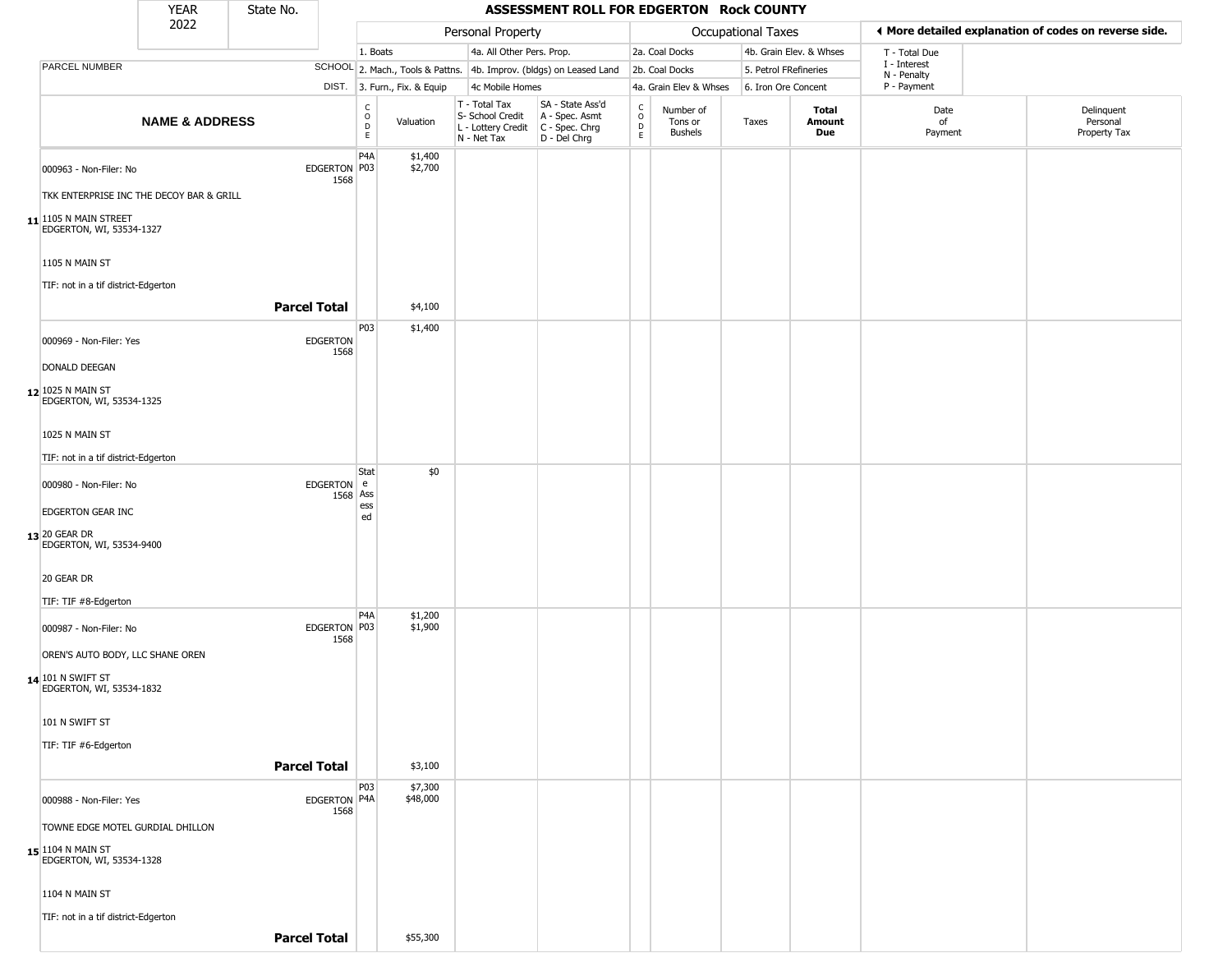|                                                                                                      | <b>YEAR</b>                              | State No.                                            |                         |                                                 |                              |                                                  | ASSESSMENT ROLL FOR EDGERTON Rock COUNTY                                                  |                                                |                                        |                       |                         |                             |                                                       |
|------------------------------------------------------------------------------------------------------|------------------------------------------|------------------------------------------------------|-------------------------|-------------------------------------------------|------------------------------|--------------------------------------------------|-------------------------------------------------------------------------------------------|------------------------------------------------|----------------------------------------|-----------------------|-------------------------|-----------------------------|-------------------------------------------------------|
|                                                                                                      | 2022                                     |                                                      |                         |                                                 |                              | Personal Property                                |                                                                                           |                                                |                                        | Occupational Taxes    |                         |                             | I More detailed explanation of codes on reverse side. |
|                                                                                                      |                                          |                                                      |                         | 1. Boats                                        |                              | 4a. All Other Pers. Prop.                        |                                                                                           |                                                | 2a. Coal Docks                         |                       | 4b. Grain Elev. & Whses | T - Total Due               |                                                       |
| PARCEL NUMBER                                                                                        |                                          |                                                      |                         |                                                 |                              |                                                  | SCHOOL 2. Mach., Tools & Pattns. 4b. Improv. (bldgs) on Leased Land                       |                                                | 2b. Coal Docks                         | 5. Petrol FRefineries |                         | I - Interest<br>N - Penalty |                                                       |
|                                                                                                      |                                          |                                                      |                         |                                                 | DIST. 3. Furn., Fix. & Equip | 4c Mobile Homes                                  |                                                                                           |                                                | 4a. Grain Elev & Whses                 | 6. Iron Ore Concent   |                         | P - Payment                 |                                                       |
|                                                                                                      | <b>NAME &amp; ADDRESS</b>                |                                                      |                         | $\begin{array}{c} C \\ O \\ D \\ E \end{array}$ | Valuation                    | T - Total Tax<br>S- School Credit<br>N - Net Tax | SA - State Ass'd<br>A - Spec. Asmt<br>L - Lottery Credit   C - Spec. Chrg<br>D - Del Chrg | $\begin{matrix} 0 \\ 0 \\ D \end{matrix}$<br>E | Number of<br>Tons or<br><b>Bushels</b> | Taxes                 | Total<br>Amount<br>Due  | Date<br>of<br>Payment       | Delinquent<br>Personal<br>Property Tax                |
| 000993 - Non-Filer: No                                                                               |                                          | EDGERTON VISION CENTER DBA MILTON & EDGERTON VISIONS | <b>EDGERTON</b><br>1568 | P03                                             | \$14,200                     |                                                  |                                                                                           |                                                |                                        |                       |                         |                             |                                                       |
| CENTERS, LLC TRISTON LONG<br>$\mathbf{^{16}} _{\mathbf{1110}}$ n main st<br>EDGERTON, WI, 53534-1328 |                                          |                                                      |                         |                                                 |                              |                                                  |                                                                                           |                                                |                                        |                       |                         |                             |                                                       |
| 1110 N MAIN ST                                                                                       |                                          |                                                      |                         |                                                 |                              |                                                  |                                                                                           |                                                |                                        |                       |                         |                             |                                                       |
| TIF: TIF #6-Edgerton                                                                                 |                                          |                                                      |                         |                                                 |                              |                                                  |                                                                                           |                                                |                                        |                       |                         |                             |                                                       |
| 000995 - Non-Filer: Yes                                                                              |                                          |                                                      | EDGERTON P03<br>1568    | P <sub>4</sub> A                                | \$400<br>\$9,600             |                                                  |                                                                                           |                                                |                                        |                       |                         |                             |                                                       |
|                                                                                                      | GRAMS INSURANCE AGENCY JULIE ULSET       |                                                      |                         |                                                 |                              |                                                  |                                                                                           |                                                |                                        |                       |                         |                             |                                                       |
| 17 PO BOX 336<br>EDGERTON, WI, 53534-0336                                                            |                                          |                                                      |                         |                                                 |                              |                                                  |                                                                                           |                                                |                                        |                       |                         |                             |                                                       |
| 103 W FULTON ST                                                                                      |                                          |                                                      |                         |                                                 |                              |                                                  |                                                                                           |                                                |                                        |                       |                         |                             |                                                       |
| TIF: TIF #6-Edgerton                                                                                 |                                          |                                                      |                         |                                                 |                              |                                                  |                                                                                           |                                                |                                        |                       |                         |                             |                                                       |
|                                                                                                      |                                          | <b>Parcel Total</b>                                  |                         |                                                 | \$10,000                     |                                                  |                                                                                           |                                                |                                        |                       |                         |                             |                                                       |
| 001020 - Non-Filer: Yes                                                                              |                                          |                                                      | <b>EDGERTON</b>         | P03                                             | \$100                        |                                                  |                                                                                           |                                                |                                        |                       |                         |                             |                                                       |
|                                                                                                      |                                          |                                                      | 1568                    |                                                 |                              |                                                  |                                                                                           |                                                |                                        |                       |                         |                             |                                                       |
| $18$ 125 W FULTON ST<br>EDGERTON, WI, 53534-1838                                                     | BONNIE'S BEAUTY & GIFT SHOP BONNIE SLAGG |                                                      |                         |                                                 |                              |                                                  |                                                                                           |                                                |                                        |                       |                         |                             |                                                       |
| 125 W FULTON ST                                                                                      |                                          |                                                      |                         |                                                 |                              |                                                  |                                                                                           |                                                |                                        |                       |                         |                             |                                                       |
| TIF: TIF #6-Edgerton                                                                                 |                                          |                                                      |                         |                                                 |                              |                                                  |                                                                                           |                                                |                                        |                       |                         |                             |                                                       |
| 001026 - Non-Filer: No                                                                               |                                          |                                                      | EDGERTON e<br>1568 Ass  | Stat<br>ess                                     | \$0                          |                                                  |                                                                                           |                                                |                                        |                       |                         |                             |                                                       |
| C&M PRINTING M LONDERVILLE                                                                           |                                          |                                                      |                         | ed                                              |                              |                                                  |                                                                                           |                                                |                                        |                       |                         |                             |                                                       |
| 19 104 W FULTON ST<br>EDGERTON, WI, 53534-1839                                                       |                                          |                                                      |                         |                                                 |                              |                                                  |                                                                                           |                                                |                                        |                       |                         |                             |                                                       |
| 104 W FULTON ST                                                                                      |                                          |                                                      |                         |                                                 |                              |                                                  |                                                                                           |                                                |                                        |                       |                         |                             |                                                       |
| TIF: TIF #6-Edgerton                                                                                 |                                          |                                                      |                         |                                                 |                              |                                                  |                                                                                           |                                                |                                        |                       |                         |                             |                                                       |
| 001027 - Non-Filer: Yes                                                                              |                                          |                                                      | EDGERTON P03<br>1568    | P <sub>4</sub> A                                | \$300<br>\$6,800             |                                                  |                                                                                           |                                                |                                        |                       |                         |                             |                                                       |
| GAME DAY BEVERAGES RANDI SINGH                                                                       |                                          |                                                      |                         |                                                 |                              |                                                  |                                                                                           |                                                |                                        |                       |                         |                             |                                                       |
| 20 18 N MAIN ST<br>EDGERTON, WI, 53534-1825                                                          |                                          |                                                      |                         |                                                 |                              |                                                  |                                                                                           |                                                |                                        |                       |                         |                             |                                                       |
| 18 N MAIN ST                                                                                         |                                          |                                                      |                         |                                                 |                              |                                                  |                                                                                           |                                                |                                        |                       |                         |                             |                                                       |
| TIF: TIF #6-Edgerton                                                                                 |                                          |                                                      |                         |                                                 |                              |                                                  |                                                                                           |                                                |                                        |                       |                         |                             |                                                       |
|                                                                                                      |                                          | <b>Parcel Total</b>                                  |                         |                                                 | \$7,100                      |                                                  |                                                                                           |                                                |                                        |                       |                         |                             |                                                       |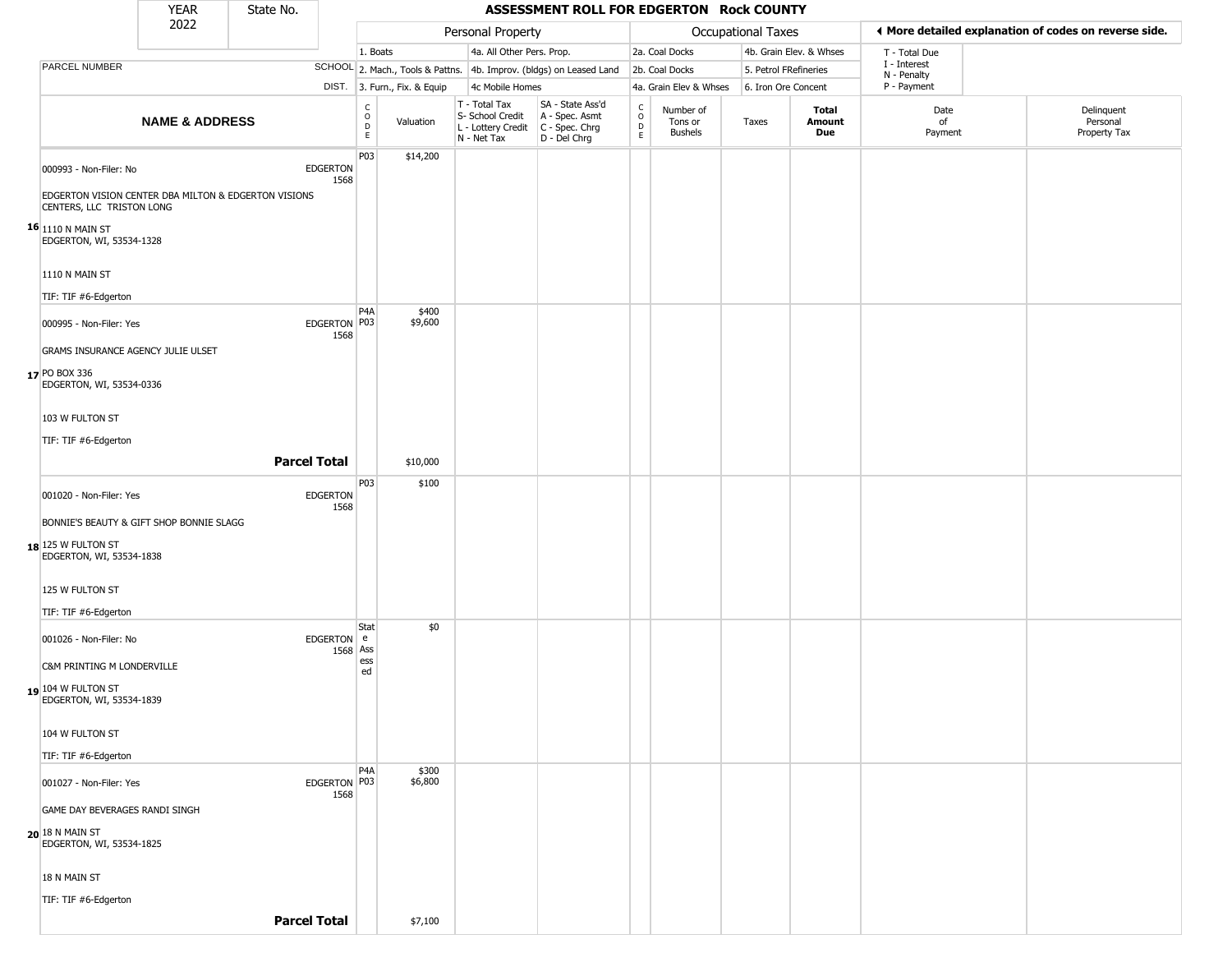|                                                 | <b>YEAR</b>               | State No.           |                      |                        |                              |                                                                        | ASSESSMENT ROLL FOR EDGERTON Rock COUNTY                             |                                                          |                                        |                       |                         |                             |                                                       |
|-------------------------------------------------|---------------------------|---------------------|----------------------|------------------------|------------------------------|------------------------------------------------------------------------|----------------------------------------------------------------------|----------------------------------------------------------|----------------------------------------|-----------------------|-------------------------|-----------------------------|-------------------------------------------------------|
|                                                 | 2022                      |                     |                      |                        |                              | Personal Property                                                      |                                                                      |                                                          |                                        | Occupational Taxes    |                         |                             | ◀ More detailed explanation of codes on reverse side. |
|                                                 |                           |                     |                      | 1. Boats               |                              | 4a. All Other Pers. Prop.                                              |                                                                      |                                                          | 2a. Coal Docks                         |                       | 4b. Grain Elev. & Whses | T - Total Due               |                                                       |
| PARCEL NUMBER                                   |                           |                     |                      |                        |                              |                                                                        | SCHOOL 2. Mach., Tools & Pattns. 4b. Improv. (bldgs) on Leased Land  |                                                          | 2b. Coal Docks                         | 5. Petrol FRefineries |                         | I - Interest<br>N - Penalty |                                                       |
|                                                 |                           |                     |                      |                        | DIST. 3. Furn., Fix. & Equip | 4c Mobile Homes                                                        |                                                                      |                                                          | 4a. Grain Elev & Whses                 | 6. Iron Ore Concent   |                         | P - Payment                 |                                                       |
|                                                 | <b>NAME &amp; ADDRESS</b> |                     |                      | C<br>$\circ$<br>D<br>E | Valuation                    | T - Total Tax<br>S- School Credit<br>L - Lottery Credit<br>N - Net Tax | SA - State Ass'd<br>A - Spec. Asmt<br>C - Spec. Chrg<br>D - Del Chrg | $\begin{smallmatrix} C \\ O \\ D \end{smallmatrix}$<br>E | Number of<br>Tons or<br><b>Bushels</b> | Taxes                 | Total<br>Amount<br>Due  | Date<br>of<br>Payment       | Delinquent<br>Personal<br>Property Tax                |
| 001029 - Non-Filer: No                          |                           |                     | EDGERTON P03<br>1568 | P <sub>4</sub> A       | \$800<br>\$38,800            |                                                                        |                                                                      |                                                          |                                        |                       |                         |                             |                                                       |
| THOMAS H REITZ, DDS, SC                         |                           |                     |                      |                        |                              |                                                                        |                                                                      |                                                          |                                        |                       |                         |                             |                                                       |
| $21$ 1007 N MAIN ST<br>EDGERTON, WI, 53534-1325 |                           |                     |                      |                        |                              |                                                                        |                                                                      |                                                          |                                        |                       |                         |                             |                                                       |
| 1007 N MAIN ST                                  |                           |                     |                      |                        |                              |                                                                        |                                                                      |                                                          |                                        |                       |                         |                             |                                                       |
| TIF: not in a tif district-Edgerton             |                           |                     |                      |                        |                              |                                                                        |                                                                      |                                                          |                                        |                       |                         |                             |                                                       |
|                                                 |                           | <b>Parcel Total</b> |                      |                        | \$39,600                     |                                                                        |                                                                      |                                                          |                                        |                       |                         |                             |                                                       |
| 001036 - Non-Filer: Yes                         |                           |                     | EDGERTON P03<br>1568 | P4A                    | \$100<br>\$7,300             |                                                                        |                                                                      |                                                          |                                        |                       |                         |                             |                                                       |
| THE PIT STOP OF EDGERTON, LLC                   |                           |                     |                      |                        |                              |                                                                        |                                                                      |                                                          |                                        |                       |                         |                             |                                                       |
| $22$ 13 SWIFT ST<br>EDGERTON, WI, 53534-1843    |                           |                     |                      |                        |                              |                                                                        |                                                                      |                                                          |                                        |                       |                         |                             |                                                       |
| 13 SWIFT ST                                     |                           |                     |                      |                        |                              |                                                                        |                                                                      |                                                          |                                        |                       |                         |                             |                                                       |
| TIF: TIF #6-Edgerton                            |                           |                     |                      |                        |                              |                                                                        |                                                                      |                                                          |                                        |                       |                         |                             |                                                       |
|                                                 |                           | <b>Parcel Total</b> |                      |                        | \$7,400                      |                                                                        |                                                                      |                                                          |                                        |                       |                         |                             |                                                       |
| 001050 - Non-Filer: No                          |                           |                     | EDGERTON P03<br>1568 | P4A                    | \$1,000<br>\$48,500          |                                                                        |                                                                      |                                                          |                                        |                       |                         |                             |                                                       |
| NELSON-YOUNG LUMBER CO                          |                           |                     |                      |                        |                              |                                                                        |                                                                      |                                                          |                                        |                       |                         |                             |                                                       |
| 23 11 S CATLIN ST<br>EDGERTON, WI, 53534-2101   |                           |                     |                      |                        |                              |                                                                        |                                                                      |                                                          |                                        |                       |                         |                             |                                                       |
| 11 S CATLIN ST                                  |                           |                     |                      |                        |                              |                                                                        |                                                                      |                                                          |                                        |                       |                         |                             |                                                       |
| TIF: not in a tif district-Edgerton             |                           |                     |                      |                        |                              |                                                                        |                                                                      |                                                          |                                        |                       |                         |                             |                                                       |
|                                                 |                           | <b>Parcel Total</b> |                      |                        | \$49,500                     |                                                                        |                                                                      |                                                          |                                        |                       |                         |                             |                                                       |
| 001068 - Non-Filer: No                          |                           |                     | EDGERTON P03<br>1568 | P <sub>4</sub> A       | \$100<br>\$1,800             |                                                                        |                                                                      |                                                          |                                        |                       |                         |                             |                                                       |
| PAT'S REALTY INC CHRISTINE SWEENEY              |                           |                     |                      |                        |                              |                                                                        |                                                                      |                                                          |                                        |                       |                         |                             |                                                       |
| $24$ 16 W FULTON ST<br>EDGERTON, WI, 53534-1820 |                           |                     |                      |                        |                              |                                                                        |                                                                      |                                                          |                                        |                       |                         |                             |                                                       |
| 16 W FULTON ST                                  |                           |                     |                      |                        |                              |                                                                        |                                                                      |                                                          |                                        |                       |                         |                             |                                                       |
| TIF: not in a tif district-Edgerton             |                           |                     |                      |                        |                              |                                                                        |                                                                      |                                                          |                                        |                       |                         |                             |                                                       |
|                                                 |                           | <b>Parcel Total</b> |                      |                        | \$1,900                      |                                                                        |                                                                      |                                                          |                                        |                       |                         |                             |                                                       |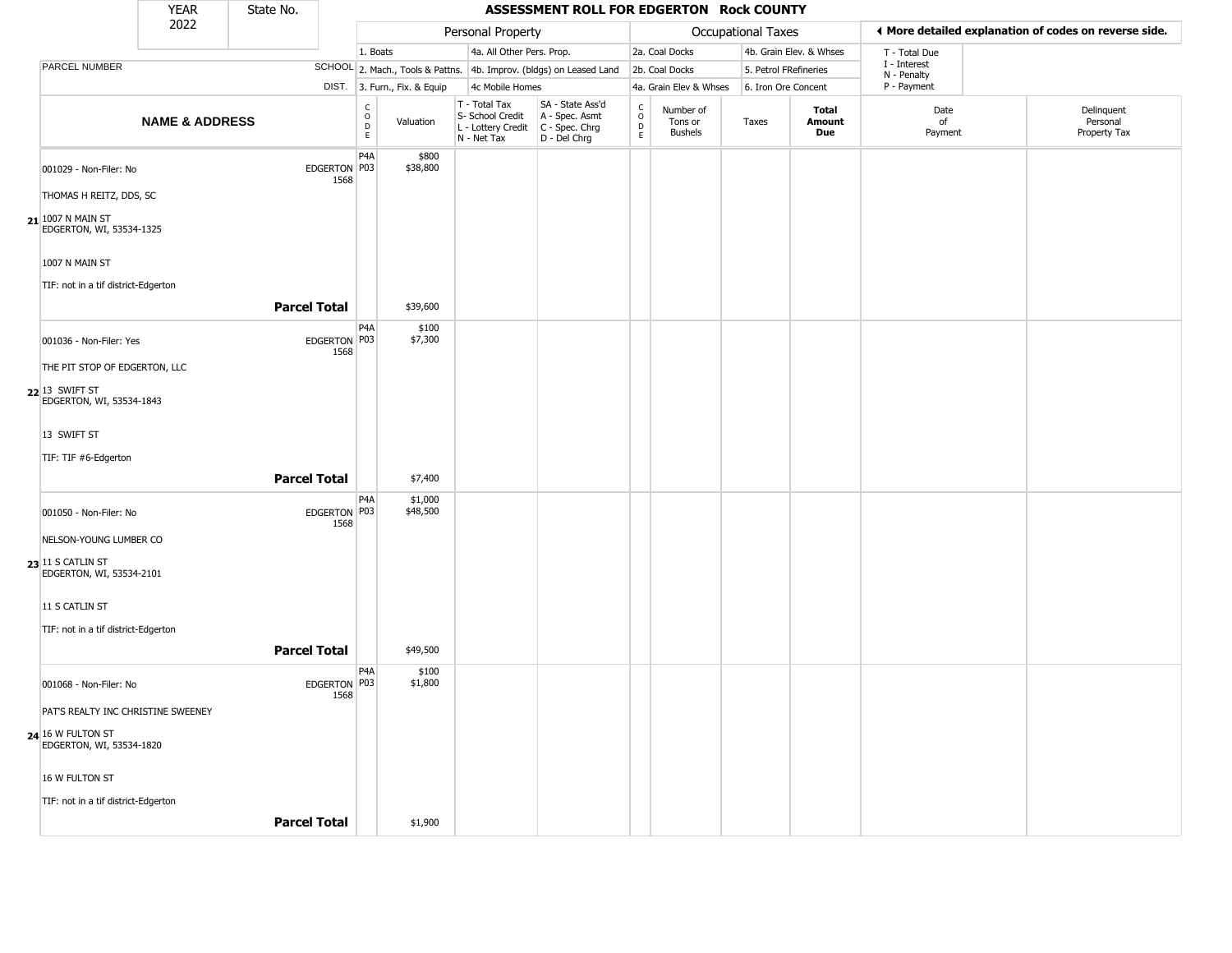|                                                  | <b>YEAR</b>               | State No. |                         |                        |                                  |                                                                        | ASSESSMENT ROLL FOR EDGERTON Rock COUNTY                             |                                                                    |                                        |                           |                         |                             |                                                       |
|--------------------------------------------------|---------------------------|-----------|-------------------------|------------------------|----------------------------------|------------------------------------------------------------------------|----------------------------------------------------------------------|--------------------------------------------------------------------|----------------------------------------|---------------------------|-------------------------|-----------------------------|-------------------------------------------------------|
|                                                  | 2022                      |           |                         |                        |                                  | Personal Property                                                      |                                                                      |                                                                    |                                        | <b>Occupational Taxes</b> |                         |                             | I More detailed explanation of codes on reverse side. |
|                                                  |                           |           |                         | 1. Boats               |                                  | 4a. All Other Pers. Prop.                                              |                                                                      |                                                                    | 2a. Coal Docks                         |                           | 4b. Grain Elev. & Whses | T - Total Due               |                                                       |
| <b>PARCEL NUMBER</b>                             |                           |           |                         |                        | SCHOOL 2. Mach., Tools & Pattns. |                                                                        | 4b. Improv. (bldgs) on Leased Land                                   |                                                                    | 2b. Coal Docks                         |                           | 5. Petrol FRefineries   | I - Interest<br>N - Penalty |                                                       |
|                                                  |                           |           |                         |                        | DIST. 3. Furn., Fix. & Equip     | 4c Mobile Homes                                                        |                                                                      |                                                                    | 4a. Grain Elev & Whses                 |                           | 6. Iron Ore Concent     | P - Payment                 |                                                       |
|                                                  | <b>NAME &amp; ADDRESS</b> |           |                         | $\rm ^c_{o}$<br>D<br>E | Valuation                        | T - Total Tax<br>S- School Credit<br>L - Lottery Credit<br>N - Net Tax | SA - State Ass'd<br>A - Spec. Asmt<br>C - Spec. Chrg<br>D - Del Chrg | $\begin{smallmatrix} C \\ 0 \\ D \end{smallmatrix}$<br>$\mathsf E$ | Number of<br>Tons or<br><b>Bushels</b> | Taxes                     | Total<br>Amount<br>Due  | Date<br>of<br>Payment       | Delinquent<br>Personal<br>Property Tax                |
| 001071 - Non-Filer: Yes                          |                           |           | <b>EDGERTON</b><br>1568 | P03                    | \$22,300                         |                                                                        |                                                                      |                                                                    |                                        |                           |                         |                             |                                                       |
| ATTORNEYS AT LAW, ROETHE POPE ROETHE, LLP        |                           |           |                         |                        |                                  |                                                                        |                                                                      |                                                                    |                                        |                           |                         |                             |                                                       |
| 25 PO BOX 151<br>EDGERTON, WI, 53534-0151        |                           |           |                         |                        |                                  |                                                                        |                                                                      |                                                                    |                                        |                           |                         |                             |                                                       |
| 24 N HENRY ST                                    |                           |           |                         |                        |                                  |                                                                        |                                                                      |                                                                    |                                        |                           |                         |                             |                                                       |
| TIF: TIF #6-Edgerton                             |                           |           |                         |                        |                                  |                                                                        |                                                                      |                                                                    |                                        |                           |                         |                             |                                                       |
| 001084 - Non-Filer: Yes                          |                           |           | EDGERTON P03<br>1568    | P <sub>4</sub> A       | \$200<br>\$62,400                |                                                                        |                                                                      |                                                                    |                                        |                           |                         |                             |                                                       |
| A & W DRIVE IN THERESA REED                      |                           |           |                         |                        |                                  |                                                                        |                                                                      |                                                                    |                                        |                           |                         |                             |                                                       |
| 26 601 N MAIN ST<br>EDGERTON, WI, 53534-1528     |                           |           |                         |                        |                                  |                                                                        |                                                                      |                                                                    |                                        |                           |                         |                             |                                                       |
| 601 N MAIN ST                                    |                           |           |                         |                        |                                  |                                                                        |                                                                      |                                                                    |                                        |                           |                         |                             |                                                       |
| TIF: not in a tif district-Edgerton              |                           |           |                         |                        |                                  |                                                                        |                                                                      |                                                                    |                                        |                           |                         |                             |                                                       |
|                                                  |                           |           | <b>Parcel Total</b>     |                        | \$62,600                         |                                                                        |                                                                      |                                                                    |                                        |                           |                         |                             |                                                       |
| 001089 - Non-Filer: No                           |                           |           | EDGERTON P03<br>1568    | P <sub>4</sub> A       | \$200<br>\$2,400                 |                                                                        |                                                                      |                                                                    |                                        |                           |                         |                             |                                                       |
| BRENDA'S HAIRSTYLING SERVICES, LLC               |                           |           |                         |                        |                                  |                                                                        |                                                                      |                                                                    |                                        |                           |                         |                             |                                                       |
| 27 5 1/2 W ROLLIN ST<br>EDGERTON, WI, 53534-1621 |                           |           |                         |                        |                                  |                                                                        |                                                                      |                                                                    |                                        |                           |                         |                             |                                                       |
| 5 1/2 W ROLLIN ST                                |                           |           |                         |                        |                                  |                                                                        |                                                                      |                                                                    |                                        |                           |                         |                             |                                                       |
| TIF: TIF #6-Edgerton                             |                           |           |                         |                        |                                  |                                                                        |                                                                      |                                                                    |                                        |                           |                         |                             |                                                       |
|                                                  |                           |           | <b>Parcel Total</b>     |                        | \$2,600                          |                                                                        |                                                                      |                                                                    |                                        |                           |                         |                             |                                                       |
| 001097 - Non-Filer: No                           |                           |           | EDGERTON   P03<br>1568  | P4A                    | \$100<br>\$14,700                |                                                                        |                                                                      |                                                                    |                                        |                           |                         |                             |                                                       |
| TOWNE COUNTRY CLUB INC                           |                           |           |                         |                        |                                  |                                                                        |                                                                      |                                                                    |                                        |                           |                         |                             |                                                       |
| 28 PO BOX 128<br>EDGERTON, WI, 53534-0128        |                           |           |                         |                        |                                  |                                                                        |                                                                      |                                                                    |                                        |                           |                         |                             |                                                       |

115 JENSON ST

TIF: not in a tif district-Edgerton

**Parcel Total** \$14,800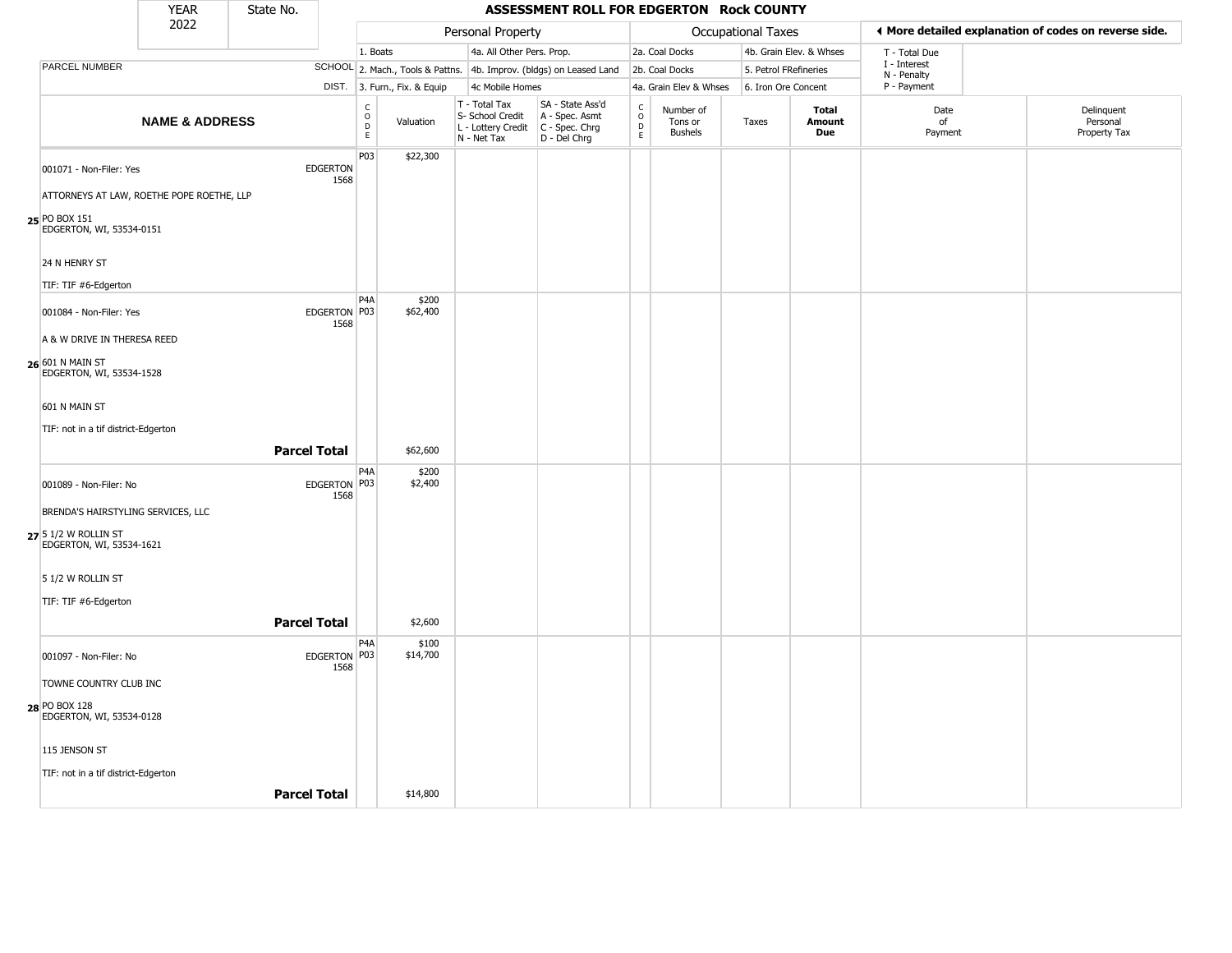|                                                                 | <b>YEAR</b>               | State No.                                                    |                         |                                |                              |                                                                                       | ASSESSMENT ROLL FOR EDGERTON Rock COUNTY                            |                          |                                        |                           |                         |                             |                                                       |
|-----------------------------------------------------------------|---------------------------|--------------------------------------------------------------|-------------------------|--------------------------------|------------------------------|---------------------------------------------------------------------------------------|---------------------------------------------------------------------|--------------------------|----------------------------------------|---------------------------|-------------------------|-----------------------------|-------------------------------------------------------|
|                                                                 | 2022                      |                                                              |                         |                                |                              | Personal Property                                                                     |                                                                     |                          |                                        | <b>Occupational Taxes</b> |                         |                             | ◀ More detailed explanation of codes on reverse side. |
|                                                                 |                           |                                                              |                         | 1. Boats                       |                              | 4a. All Other Pers. Prop.                                                             |                                                                     |                          | 2a. Coal Docks                         |                           | 4b. Grain Elev. & Whses | T - Total Due               |                                                       |
| PARCEL NUMBER                                                   |                           |                                                              |                         |                                |                              |                                                                                       | SCHOOL 2. Mach., Tools & Pattns. 4b. Improv. (bldgs) on Leased Land |                          | 2b. Coal Docks                         |                           | 5. Petrol FRefineries   | I - Interest<br>N - Penalty |                                                       |
|                                                                 |                           |                                                              |                         |                                | DIST. 3. Furn., Fix. & Equip | 4c Mobile Homes                                                                       |                                                                     |                          | 4a. Grain Elev & Whses                 |                           | 6. Iron Ore Concent     | P - Payment                 |                                                       |
|                                                                 | <b>NAME &amp; ADDRESS</b> |                                                              |                         | $\rm _o^c$<br>$\mathsf D$<br>E | Valuation                    | T - Total Tax<br>S- School Credit<br>L - Lottery Credit C - Spec. Chrg<br>N - Net Tax | SA - State Ass'd<br>A - Spec. Asmt<br>$D - Del Chrg$                | $\int_{0}^{c}$<br>D<br>E | Number of<br>Tons or<br><b>Bushels</b> | Taxes                     | Total<br>Amount<br>Due  | Date<br>of<br>Payment       | Delinquent<br>Personal<br>Property Tax                |
| 001112 - Non-Filer: Yes                                         |                           |                                                              | <b>EDGERTON</b><br>1568 | P <sub>4</sub> A               | \$100                        |                                                                                       |                                                                     |                          |                                        |                           |                         |                             |                                                       |
|                                                                 |                           | DANIELSON'S ENTERTAINMENT & APPLIANCE CENTER BRIAN DANIELSON |                         |                                |                              |                                                                                       |                                                                     |                          |                                        |                           |                         |                             |                                                       |
| 29 20 W FULTON ST<br>EDGERTON, WI, 53534-1820<br>20 W FULTON ST |                           |                                                              |                         |                                |                              |                                                                                       |                                                                     |                          |                                        |                           |                         |                             |                                                       |
|                                                                 |                           |                                                              |                         |                                |                              |                                                                                       |                                                                     |                          |                                        |                           |                         |                             |                                                       |
| TIF: TIF #6-Edgerton<br>001462 - Non-Filer: No                  |                           |                                                              | EDGERTON P03<br>1568    | P <sub>4</sub> A               | \$500<br>\$3,100             |                                                                                       |                                                                     |                          |                                        |                           |                         |                             |                                                       |
| BEST REALTY OF EDGERTON PAULA CARRIER                           |                           |                                                              |                         |                                |                              |                                                                                       |                                                                     |                          |                                        |                           |                         |                             |                                                       |
| 30 5 W ROLLIN ST<br>EDGERTON, WI, 53534-1659                    |                           |                                                              |                         |                                |                              |                                                                                       |                                                                     |                          |                                        |                           |                         |                             |                                                       |
| 5 W ROLLIN ST                                                   |                           |                                                              |                         |                                |                              |                                                                                       |                                                                     |                          |                                        |                           |                         |                             |                                                       |
| TIF: not in a tif district-Edgerton                             |                           |                                                              |                         |                                |                              |                                                                                       |                                                                     |                          |                                        |                           |                         |                             |                                                       |
|                                                                 |                           |                                                              |                         |                                |                              |                                                                                       |                                                                     |                          |                                        |                           |                         |                             |                                                       |
|                                                                 |                           | <b>Parcel Total</b>                                          |                         |                                | \$3,600                      |                                                                                       |                                                                     |                          |                                        |                           |                         |                             |                                                       |
| 001534 - Non-Filer: No                                          |                           |                                                              | EDGERTON P03<br>1568    | P <sub>4</sub> A               | \$900<br>\$91,800            |                                                                                       |                                                                     |                          |                                        |                           |                         |                             |                                                       |
|                                                                 |                           | MERCY EDGERTON MEDICAL CENTER ATTN: KALLIE JAMES- FINANCE    |                         |                                |                              |                                                                                       |                                                                     |                          |                                        |                           |                         |                             |                                                       |
| 31 580 N WASHINGTON ST<br>JANESVILLE, WI, 53548-2984            |                           |                                                              |                         |                                |                              |                                                                                       |                                                                     |                          |                                        |                           |                         |                             |                                                       |
| 217 N MAIN ST                                                   |                           |                                                              |                         |                                |                              |                                                                                       |                                                                     |                          |                                        |                           |                         |                             |                                                       |
| TIF: TIF #6-Edgerton                                            |                           |                                                              |                         |                                |                              |                                                                                       |                                                                     |                          |                                        |                           |                         |                             |                                                       |
|                                                                 |                           | <b>Parcel Total</b>                                          |                         |                                | \$92,700                     |                                                                                       |                                                                     |                          |                                        |                           |                         |                             |                                                       |
| 001664 - Non-Filer: No                                          |                           |                                                              | EDGERTON P03<br>1568    | P <sub>4</sub> A               | \$100<br>\$500               |                                                                                       |                                                                     |                          |                                        |                           |                         |                             |                                                       |
| ALBRECHT FUNERAL HOMES & CREMATION, LLC                         |                           |                                                              |                         |                                |                              |                                                                                       |                                                                     |                          |                                        |                           |                         |                             |                                                       |
| 32 PO BOX 231<br>MILTON, WI, 53563                              |                           |                                                              |                         |                                |                              |                                                                                       |                                                                     |                          |                                        |                           |                         |                             |                                                       |
| 1004 S MAIN ST                                                  |                           |                                                              |                         |                                |                              |                                                                                       |                                                                     |                          |                                        |                           |                         |                             |                                                       |
| TIF: not in a tif district-Edgerton                             |                           |                                                              |                         |                                |                              |                                                                                       |                                                                     |                          |                                        |                           |                         |                             |                                                       |
|                                                                 |                           | <b>Parcel Total</b>                                          |                         |                                | \$600                        |                                                                                       |                                                                     |                          |                                        |                           |                         |                             |                                                       |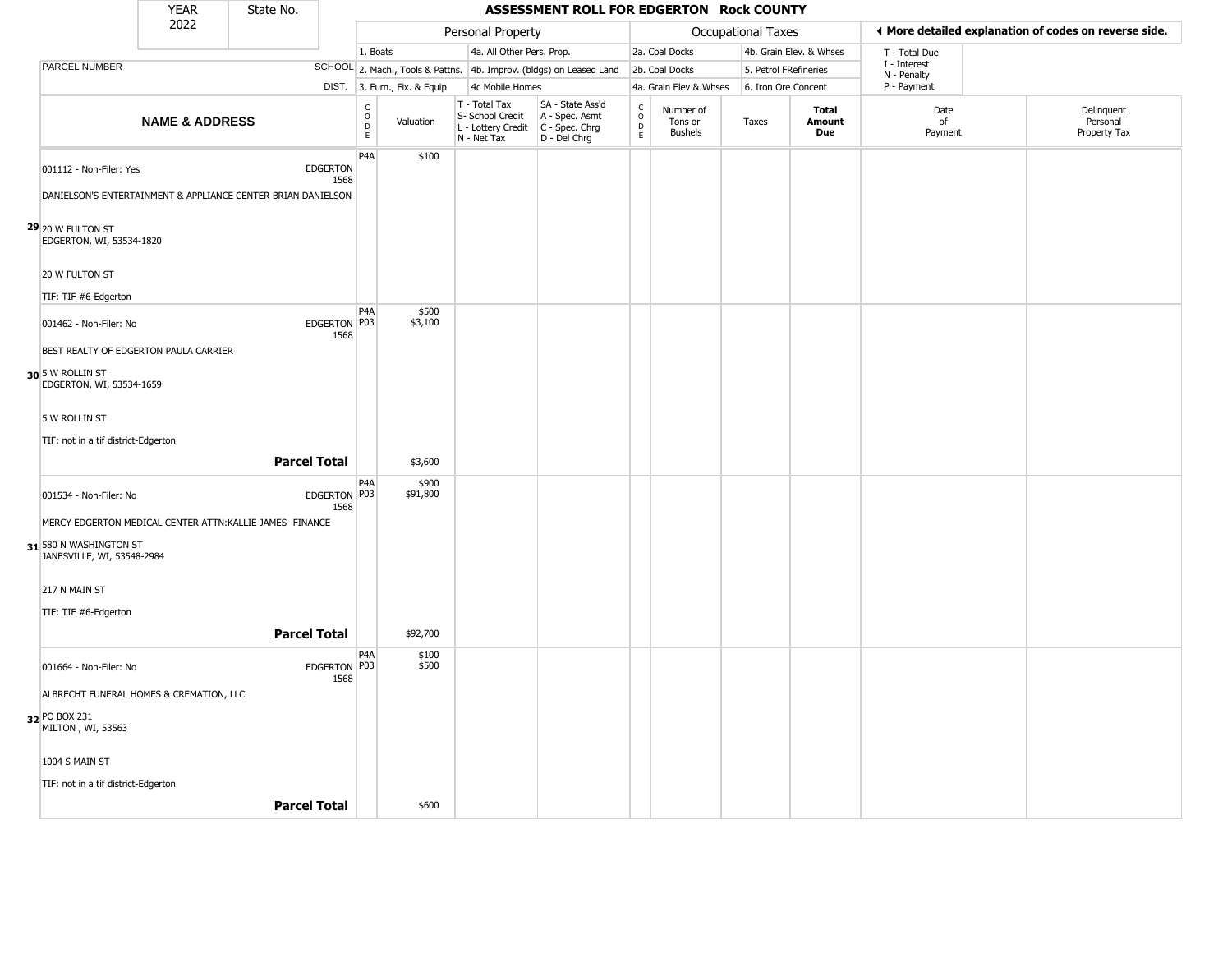|                                                      | <b>YEAR</b>                                 | State No.           |                         |                                             |                              |                                                                                       | ASSESSMENT ROLL FOR EDGERTON Rock COUNTY                            |                                    |                                        |                       |                         |                             |                                                       |  |
|------------------------------------------------------|---------------------------------------------|---------------------|-------------------------|---------------------------------------------|------------------------------|---------------------------------------------------------------------------------------|---------------------------------------------------------------------|------------------------------------|----------------------------------------|-----------------------|-------------------------|-----------------------------|-------------------------------------------------------|--|
|                                                      | 2022                                        |                     |                         |                                             |                              | Personal Property                                                                     |                                                                     |                                    |                                        | Occupational Taxes    |                         |                             | I More detailed explanation of codes on reverse side. |  |
|                                                      |                                             |                     |                         | 1. Boats                                    |                              | 4a. All Other Pers. Prop.                                                             |                                                                     |                                    | 2a. Coal Docks                         |                       | 4b. Grain Elev. & Whses | T - Total Due               |                                                       |  |
| PARCEL NUMBER                                        |                                             |                     |                         |                                             |                              |                                                                                       | SCHOOL 2. Mach., Tools & Pattns. 4b. Improv. (bldgs) on Leased Land |                                    | 2b. Coal Docks                         | 5. Petrol FRefineries |                         | I - Interest<br>N - Penalty |                                                       |  |
|                                                      |                                             |                     |                         |                                             | DIST. 3. Furn., Fix. & Equip | 4c Mobile Homes                                                                       |                                                                     |                                    | 4a. Grain Elev & Whses                 | 6. Iron Ore Concent   |                         | P - Payment                 |                                                       |  |
|                                                      | <b>NAME &amp; ADDRESS</b>                   |                     |                         | $\frac{c}{0}$<br>$\mathsf D$<br>$\mathsf E$ | Valuation                    | T - Total Tax<br>S- School Credit<br>L - Lottery Credit C - Spec. Chrg<br>N - Net Tax | SA - State Ass'd<br>A - Spec. Asmt<br>D - Del Chrg                  | $\rm_{o}^{c}$<br>$\mathsf{D}$<br>E | Number of<br>Tons or<br><b>Bushels</b> | Taxes                 | Total<br>Amount<br>Due  | Date<br>of<br>Payment       | Delinquent<br>Personal<br>Property Tax                |  |
| 001711 - Non-Filer: Yes                              |                                             |                     | EDGERTON P4A            | P03                                         | \$6,100<br>\$24,000          |                                                                                       |                                                                     |                                    |                                        |                       |                         |                             |                                                       |  |
|                                                      | MARIO'S ITALIAN RESTAURANT ARDITH OLDENBURG |                     | 1568                    |                                             |                              |                                                                                       |                                                                     |                                    |                                        |                       |                         |                             |                                                       |  |
| 33 201 W FULTON ST<br>EDGERTON, WI, 53534-1840       |                                             |                     |                         |                                             |                              |                                                                                       |                                                                     |                                    |                                        |                       |                         |                             |                                                       |  |
| 201 W FULTON ST                                      |                                             |                     |                         |                                             |                              |                                                                                       |                                                                     |                                    |                                        |                       |                         |                             |                                                       |  |
| TIF: TIF #6-Edgerton                                 |                                             |                     |                         |                                             |                              |                                                                                       |                                                                     |                                    |                                        |                       |                         |                             |                                                       |  |
|                                                      |                                             | <b>Parcel Total</b> |                         |                                             | \$30,100                     |                                                                                       |                                                                     |                                    |                                        |                       |                         |                             |                                                       |  |
| 001712 - Non-Filer: No                               |                                             |                     | <b>EDGERTON</b><br>1568 | P03                                         | \$100                        |                                                                                       |                                                                     |                                    |                                        |                       |                         |                             |                                                       |  |
| MAIN ST MUFFLER ALAN KOEPP                           |                                             |                     |                         |                                             |                              |                                                                                       |                                                                     |                                    |                                        |                       |                         |                             |                                                       |  |
| 34 11119 N WASHINGTON RD<br>EDGERTON, WI, 53534-8884 |                                             |                     |                         |                                             |                              |                                                                                       |                                                                     |                                    |                                        |                       |                         |                             |                                                       |  |
| 301 N MAIN ST                                        |                                             |                     |                         |                                             |                              |                                                                                       |                                                                     |                                    |                                        |                       |                         |                             |                                                       |  |
| TIF: not in a tif district-Edgerton                  |                                             |                     |                         |                                             |                              |                                                                                       |                                                                     |                                    |                                        |                       |                         |                             |                                                       |  |
| 001714 - Non-Filer: Yes                              |                                             |                     | EDGERTON P03<br>1568    | P <sub>4</sub> A                            | \$300<br>\$1,900             |                                                                                       |                                                                     |                                    |                                        |                       |                         |                             |                                                       |  |
| REBHOLZ GAS & ELECTRIC WERNER LAST                   |                                             |                     |                         |                                             |                              |                                                                                       |                                                                     |                                    |                                        |                       |                         |                             |                                                       |  |
| 35 14 E FULTON ST<br>EDGERTON, WI, 53534-1814        |                                             |                     |                         |                                             |                              |                                                                                       |                                                                     |                                    |                                        |                       |                         |                             |                                                       |  |
| 14 E FULTON ST                                       |                                             |                     |                         |                                             |                              |                                                                                       |                                                                     |                                    |                                        |                       |                         |                             |                                                       |  |
| TIF: not in a tif district-Edgerton                  |                                             |                     |                         |                                             |                              |                                                                                       |                                                                     |                                    |                                        |                       |                         |                             |                                                       |  |
|                                                      |                                             | <b>Parcel Total</b> |                         |                                             | \$2,200                      |                                                                                       |                                                                     |                                    |                                        |                       |                         |                             |                                                       |  |
| 001716 - Non-Filer: No                               |                                             |                     | EDGERTON P4A<br>1568    | P03                                         | \$24,000<br>\$37,000         |                                                                                       |                                                                     |                                    |                                        |                       |                         |                             |                                                       |  |
| <b>KWIK TRIP # 1500</b>                              |                                             |                     |                         |                                             |                              |                                                                                       |                                                                     |                                    |                                        |                       |                         |                             |                                                       |  |
| 36 1626 OAK STREET<br>LA CROSSE, WI, 54602           |                                             |                     |                         |                                             |                              |                                                                                       |                                                                     |                                    |                                        |                       |                         |                             |                                                       |  |
| 1 S MAIN ST                                          |                                             |                     |                         |                                             |                              |                                                                                       |                                                                     |                                    |                                        |                       |                         |                             |                                                       |  |
| TIF: TIF #6-Edgerton                                 |                                             |                     |                         |                                             |                              |                                                                                       |                                                                     |                                    |                                        |                       |                         |                             |                                                       |  |
|                                                      |                                             | <b>Parcel Total</b> |                         |                                             | \$61,000                     |                                                                                       |                                                                     |                                    |                                        |                       |                         |                             |                                                       |  |
| 001840 - Non-Filer: No                               |                                             |                     | EDGERTON P4A<br>1568    | P03                                         | \$3,400<br>\$5,000           |                                                                                       |                                                                     |                                    |                                        |                       |                         |                             |                                                       |  |
|                                                      | UNITED GREENHOUSE SYSTEM LEANN BILHORN      |                     |                         |                                             |                              |                                                                                       |                                                                     |                                    |                                        |                       |                         |                             |                                                       |  |
| 37 PO BOX 249<br>EDGERTON, WI, 53534-0249            |                                             |                     |                         |                                             |                              |                                                                                       |                                                                     |                                    |                                        |                       |                         |                             |                                                       |  |
| 7 TOWER DR                                           |                                             |                     |                         |                                             |                              |                                                                                       |                                                                     |                                    |                                        |                       |                         |                             |                                                       |  |
| TIF: TIF #8-Edgerton                                 |                                             |                     |                         |                                             |                              |                                                                                       |                                                                     |                                    |                                        |                       |                         |                             |                                                       |  |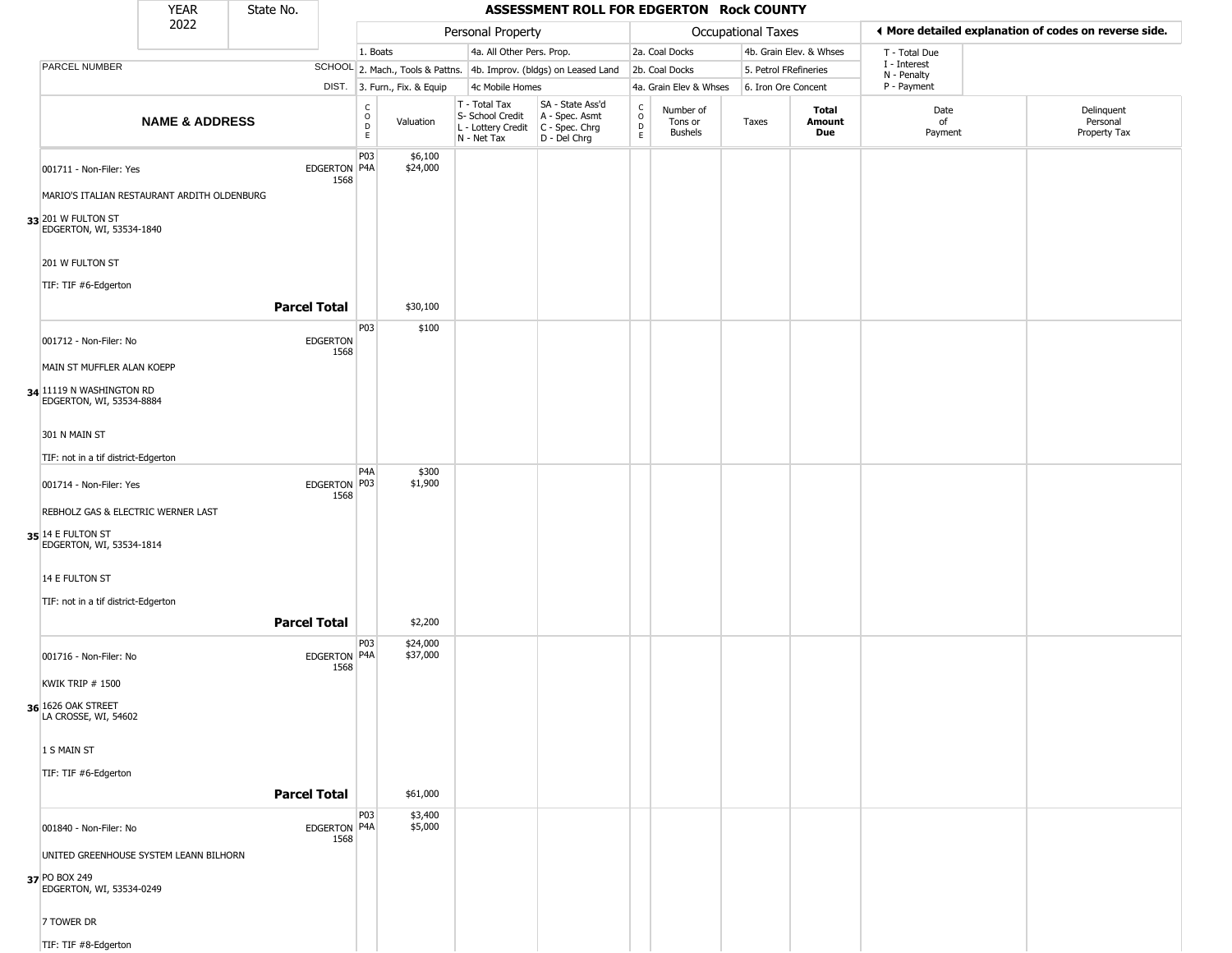|                                                       | <b>YEAR</b>               | State No. |                         |                              |                              |                                                                        | ASSESSMENT ROLL FOR EDGERTON Rock COUNTY                             |                                                 |                                        |                    |                         |                            |                                                       |
|-------------------------------------------------------|---------------------------|-----------|-------------------------|------------------------------|------------------------------|------------------------------------------------------------------------|----------------------------------------------------------------------|-------------------------------------------------|----------------------------------------|--------------------|-------------------------|----------------------------|-------------------------------------------------------|
|                                                       | 2022                      |           |                         |                              |                              | Personal Property                                                      |                                                                      |                                                 |                                        | Occupational Taxes |                         |                            | ♦ More detailed explanation of codes on reverse side. |
|                                                       |                           |           |                         | 1. Boats                     |                              | 4a. All Other Pers. Prop.                                              |                                                                      |                                                 | 2a. Coal Docks                         |                    | 4b. Grain Elev. & Whses | T - Total Due              |                                                       |
| PARCEL NUMBER                                         |                           |           |                         |                              |                              |                                                                        | SCHOOL 2. Mach., Tools & Pattns. 4b. Improv. (bldgs) on Leased Land  |                                                 | 2b. Coal Docks                         |                    | 5. Petrol FRefineries   | I - Interest               |                                                       |
|                                                       |                           |           |                         |                              | DIST. 3. Furn., Fix. & Equip | 4c Mobile Homes                                                        |                                                                      |                                                 | 4a. Grain Elev & Whses                 |                    | 6. Iron Ore Concent     | N - Penalty<br>P - Payment |                                                       |
|                                                       | <b>NAME &amp; ADDRESS</b> |           |                         | $_{\rm o}^{\rm c}$<br>D<br>E | Valuation                    | T - Total Tax<br>S- School Credit<br>L - Lottery Credit<br>N - Net Tax | SA - State Ass'd<br>A - Spec. Asmt<br>C - Spec. Chrg<br>D - Del Chrg | $\begin{array}{c} C \\ O \\ D \\ E \end{array}$ | Number of<br>Tons or<br><b>Bushels</b> | Taxes              | Total<br>Amount<br>Due  | Date<br>of<br>Payment      | Delinquent<br>Personal<br>Property Tax                |
|                                                       |                           |           | <b>Parcel Total</b>     |                              | \$8,400                      |                                                                        |                                                                      |                                                 |                                        |                    |                         |                            |                                                       |
| 002606 - Non-Filer: Yes                               |                           |           | <b>EDGERTON</b><br>1568 | P03                          | \$2,200                      |                                                                        |                                                                      |                                                 |                                        |                    |                         |                            |                                                       |
| <b>BARB STEPONKUS</b>                                 |                           |           |                         |                              |                              |                                                                        |                                                                      |                                                 |                                        |                    |                         |                            |                                                       |
| 38 114 W FULTON ST<br>EDGERTON, WI, 53534-1839        |                           |           |                         |                              |                              |                                                                        |                                                                      |                                                 |                                        |                    |                         |                            |                                                       |
| 114 W FULTON ST                                       |                           |           |                         |                              |                              |                                                                        |                                                                      |                                                 |                                        |                    |                         |                            |                                                       |
| TIF: TIF #6-Edgerton                                  |                           |           |                         |                              |                              |                                                                        |                                                                      |                                                 |                                        |                    |                         |                            |                                                       |
| 003169 - Non-Filer: Yes                               |                           |           | EDGERTON P03<br>1568    | P <sub>4</sub> A             | \$100<br>\$300               |                                                                        |                                                                      |                                                 |                                        |                    |                         |                            |                                                       |
| VIROQUA LEAF TOBACCO LANCASTER LEAF TOBACCO           |                           |           |                         |                              |                              |                                                                        |                                                                      |                                                 |                                        |                    |                         |                            |                                                       |
| 39 198 W LIBERTY BOX 897<br>LANCASTER, PA, 17603-2712 |                           |           |                         |                              |                              |                                                                        |                                                                      |                                                 |                                        |                    |                         |                            |                                                       |
| $\overline{0}$                                        |                           |           |                         |                              |                              |                                                                        |                                                                      |                                                 |                                        |                    |                         |                            |                                                       |
| TIF: TIF #6-Edgerton                                  |                           |           |                         |                              |                              |                                                                        |                                                                      |                                                 |                                        |                    |                         |                            |                                                       |
|                                                       |                           |           | <b>Parcel Total</b>     |                              | \$400                        |                                                                        |                                                                      |                                                 |                                        |                    |                         |                            |                                                       |
| 003186 - Non-Filer: Yes                               |                           |           | EDGERTON P03<br>1568    | P <sub>4</sub> A             | \$200<br>\$6,100             |                                                                        |                                                                      |                                                 |                                        |                    |                         |                            |                                                       |
| EDGERTON CHILDREN'S CTR                               |                           |           |                         |                              |                              |                                                                        |                                                                      |                                                 |                                        |                    |                         |                            |                                                       |
| 40 414 ALBION ST<br>EDGERTON, WI, 53534-1106          |                           |           |                         |                              |                              |                                                                        |                                                                      |                                                 |                                        |                    |                         |                            |                                                       |
| 414 ALBION ST                                         |                           |           |                         |                              |                              |                                                                        |                                                                      |                                                 |                                        |                    |                         |                            |                                                       |
| TIF: not in a tif district-Edgerton                   |                           |           |                         |                              |                              |                                                                        |                                                                      |                                                 |                                        |                    |                         |                            |                                                       |
|                                                       |                           |           | <b>Parcel Total</b>     |                              | \$6,300                      |                                                                        |                                                                      |                                                 |                                        |                    |                         |                            |                                                       |
| 003190 - Non-Filer: Yes                               |                           |           | EDGERTON P4A<br>1568    | P03                          | \$100<br>\$200               |                                                                        |                                                                      |                                                 |                                        |                    |                         |                            |                                                       |
| JOHNSON BROTHERS CONST                                |                           |           |                         |                              |                              |                                                                        |                                                                      |                                                 |                                        |                    |                         |                            |                                                       |
| 41 12 MAPLE CT<br>EDGERTON, WI, 53534-1724            |                           |           |                         |                              |                              |                                                                        |                                                                      |                                                 |                                        |                    |                         |                            |                                                       |
| 12 MAPLE CT                                           |                           |           |                         |                              |                              |                                                                        |                                                                      |                                                 |                                        |                    |                         |                            |                                                       |
| TIF: not in a tif district-Edgerton                   |                           |           |                         |                              |                              |                                                                        |                                                                      |                                                 |                                        |                    |                         |                            |                                                       |
|                                                       |                           |           | <b>Parcel Total</b>     |                              | \$300                        |                                                                        |                                                                      |                                                 |                                        |                    |                         |                            |                                                       |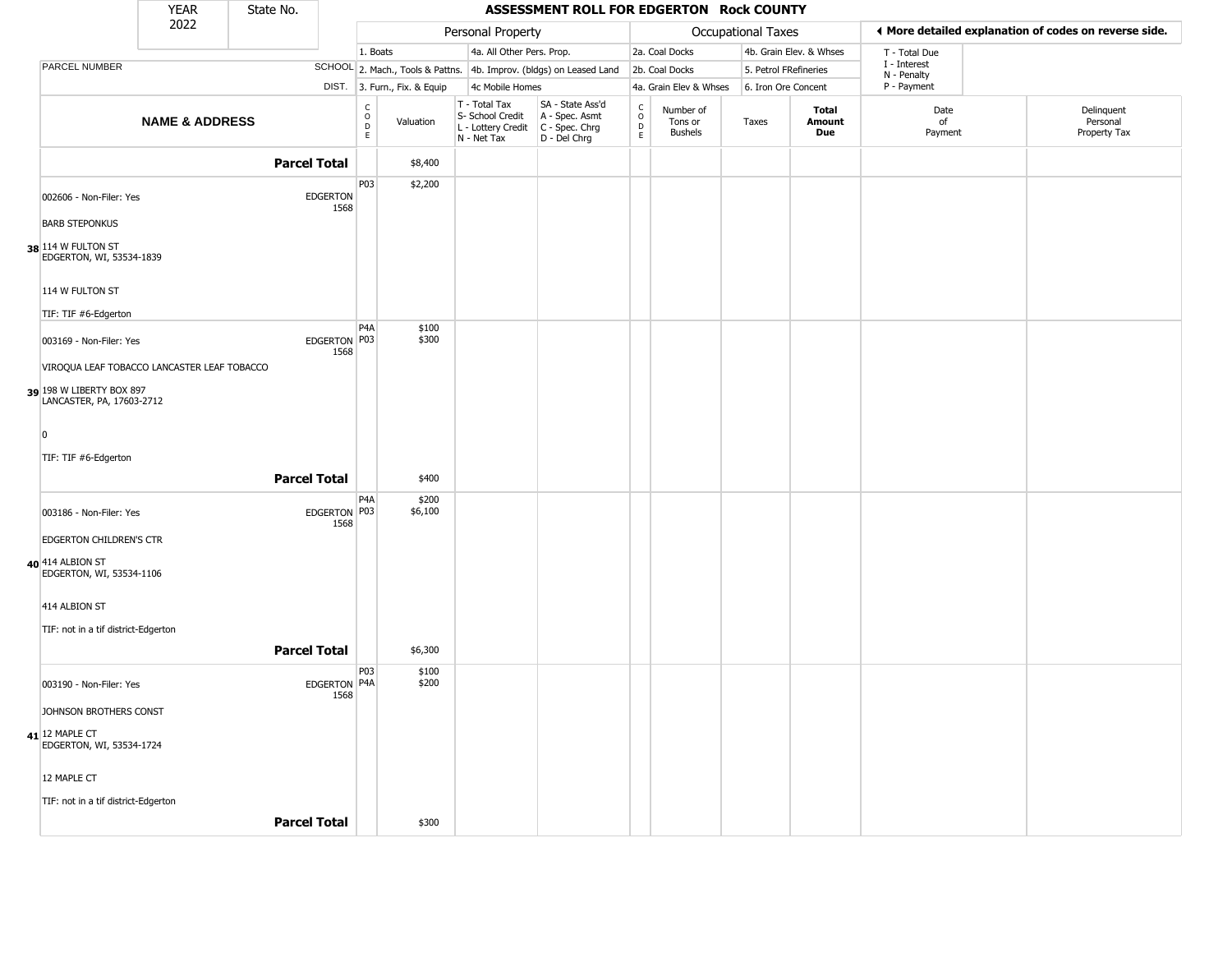|                                                                                   | <b>YEAR</b>               | State No.                                                    |                                                 |                              |                                                                                         | ASSESSMENT ROLL FOR EDGERTON Rock COUNTY                            |                                              |                                        |                           |                         |                             |                                                       |
|-----------------------------------------------------------------------------------|---------------------------|--------------------------------------------------------------|-------------------------------------------------|------------------------------|-----------------------------------------------------------------------------------------|---------------------------------------------------------------------|----------------------------------------------|----------------------------------------|---------------------------|-------------------------|-----------------------------|-------------------------------------------------------|
|                                                                                   | 2022                      |                                                              |                                                 |                              | Personal Property                                                                       |                                                                     |                                              |                                        | <b>Occupational Taxes</b> |                         |                             | ♦ More detailed explanation of codes on reverse side. |
|                                                                                   |                           |                                                              |                                                 | 1. Boats                     | 4a. All Other Pers. Prop.                                                               |                                                                     |                                              | 2a. Coal Docks                         |                           | 4b. Grain Elev. & Whses | T - Total Due               |                                                       |
| PARCEL NUMBER                                                                     |                           |                                                              |                                                 |                              |                                                                                         | SCHOOL 2. Mach., Tools & Pattns. 4b. Improv. (bldgs) on Leased Land |                                              | 2b. Coal Docks                         | 5. Petrol FRefineries     |                         | I - Interest<br>N - Penalty |                                                       |
|                                                                                   |                           |                                                              |                                                 | DIST. 3. Furn., Fix. & Equip | 4c Mobile Homes                                                                         |                                                                     |                                              | 4a. Grain Elev & Whses                 | 6. Iron Ore Concent       |                         | P - Payment                 |                                                       |
|                                                                                   | <b>NAME &amp; ADDRESS</b> |                                                              | $\begin{array}{c} C \\ O \\ D \\ E \end{array}$ | Valuation                    | T - Total Tax<br>S- School Credit<br>L - Lottery Credit   C - Spec. Chrg<br>N - Net Tax | SA - State Ass'd<br>A - Spec. Asmt<br>D - Del Chrg                  | $\begin{array}{c}\nC \\ O \\ D\n\end{array}$ | Number of<br>Tons or<br><b>Bushels</b> | Taxes                     | Total<br>Amount<br>Due  | Date<br>of<br>Payment       | Delinquent<br>Personal<br>Property Tax                |
| 003934 - Non-Filer: No                                                            |                           | EDGERTON P03<br>1568                                         | P <sub>4</sub> A                                | \$500<br>\$21,600            |                                                                                         |                                                                     |                                              |                                        |                           |                         |                             |                                                       |
|                                                                                   |                           | FAMILY DOLLAR STORES OF WI DBA: FAMILY DOLLAR #23086 C/O CTC |                                                 |                              |                                                                                         |                                                                     |                                              |                                        |                           |                         |                             |                                                       |
| 42 PO BOX 460389<br>HOUSTON, TX, 77056                                            |                           |                                                              |                                                 |                              |                                                                                         |                                                                     |                                              |                                        |                           |                         |                             |                                                       |
| 1023 N MAIN ST<br>TIF: not in a tif district-Edgerton                             |                           |                                                              |                                                 |                              |                                                                                         |                                                                     |                                              |                                        |                           |                         |                             |                                                       |
|                                                                                   |                           | <b>Parcel Total</b>                                          |                                                 | \$22,100                     |                                                                                         |                                                                     |                                              |                                        |                           |                         |                             |                                                       |
| 003941 - Non-Filer: No                                                            |                           | <b>EDGERTON</b><br>1568                                      | P <sub>4</sub> A                                | \$78,100                     |                                                                                         |                                                                     |                                              |                                        |                           |                         |                             |                                                       |
| WASTE MANAGEMENT OF WISCONSIN, INC MARVIN POER & CO                               |                           |                                                              |                                                 |                              |                                                                                         |                                                                     |                                              |                                        |                           |                         |                             |                                                       |
| 43 PO BOX 802206<br>DALLAS, TX, 75380-2206                                        |                           |                                                              |                                                 |                              |                                                                                         |                                                                     |                                              |                                        |                           |                         |                             |                                                       |
| VARIOUS                                                                           |                           |                                                              |                                                 |                              |                                                                                         |                                                                     |                                              |                                        |                           |                         |                             |                                                       |
| TIF: not in a tif district-Edgerton                                               |                           |                                                              |                                                 |                              |                                                                                         |                                                                     |                                              |                                        |                           |                         |                             |                                                       |
| 004648 - Non-Filer: No                                                            |                           | EDGERTON P03<br>1568                                         | P <sub>4</sub> A                                | \$500<br>\$5,200             |                                                                                         |                                                                     |                                              |                                        |                           |                         |                             |                                                       |
| <b>BANK OF EDGERTON</b>                                                           |                           |                                                              |                                                 |                              |                                                                                         |                                                                     |                                              |                                        |                           |                         |                             |                                                       |
| 44 102 N MAIN ST<br>EDGERTON, WI, 53534-1864                                      |                           |                                                              |                                                 |                              |                                                                                         |                                                                     |                                              |                                        |                           |                         |                             |                                                       |
| 102 N MAIN ST                                                                     |                           |                                                              |                                                 |                              |                                                                                         |                                                                     |                                              |                                        |                           |                         |                             |                                                       |
| TIF: not in a tif district-Edgerton                                               |                           |                                                              |                                                 |                              |                                                                                         |                                                                     |                                              |                                        |                           |                         |                             |                                                       |
|                                                                                   |                           | <b>Parcel Total</b>                                          |                                                 | \$5,700                      |                                                                                         |                                                                     |                                              |                                        |                           |                         |                             |                                                       |
| 005012 - Non-Filer: No                                                            |                           | <b>EDGERTON</b><br>1568                                      | Stat<br>e<br>Ass                                | \$0                          |                                                                                         |                                                                     |                                              |                                        |                           |                         |                             |                                                       |
| NELSON TRUSS INC                                                                  |                           |                                                              | ess<br>ed                                       |                              |                                                                                         |                                                                     |                                              |                                        |                           |                         |                             |                                                       |
| 45 11 S CATLIN ST<br>EDGERTON, WI, 53534-2101                                     |                           |                                                              |                                                 |                              |                                                                                         |                                                                     |                                              |                                        |                           |                         |                             |                                                       |
| 4 ARTISAN DR                                                                      |                           |                                                              |                                                 |                              |                                                                                         |                                                                     |                                              |                                        |                           |                         |                             |                                                       |
| TIF: TIF #8-Edgerton                                                              |                           |                                                              |                                                 |                              |                                                                                         |                                                                     |                                              |                                        |                           |                         |                             |                                                       |
| 006042 - Non-Filer: No                                                            |                           | <b>EDGERTON</b><br>1568                                      | P <sub>4</sub> A                                | \$7,100                      |                                                                                         |                                                                     |                                              |                                        |                           |                         |                             |                                                       |
| LAMAR ADVERTISING OF JANESVILLE<br>46 PO BOX 66338<br>BATON ROUGE, LA, 70896-6338 |                           |                                                              |                                                 |                              |                                                                                         |                                                                     |                                              |                                        |                           |                         |                             |                                                       |
| VARIOUS                                                                           |                           |                                                              |                                                 |                              |                                                                                         |                                                                     |                                              |                                        |                           |                         |                             |                                                       |
| TIF: not in a tif district-Edgerton                                               |                           |                                                              |                                                 |                              |                                                                                         |                                                                     |                                              |                                        |                           |                         |                             |                                                       |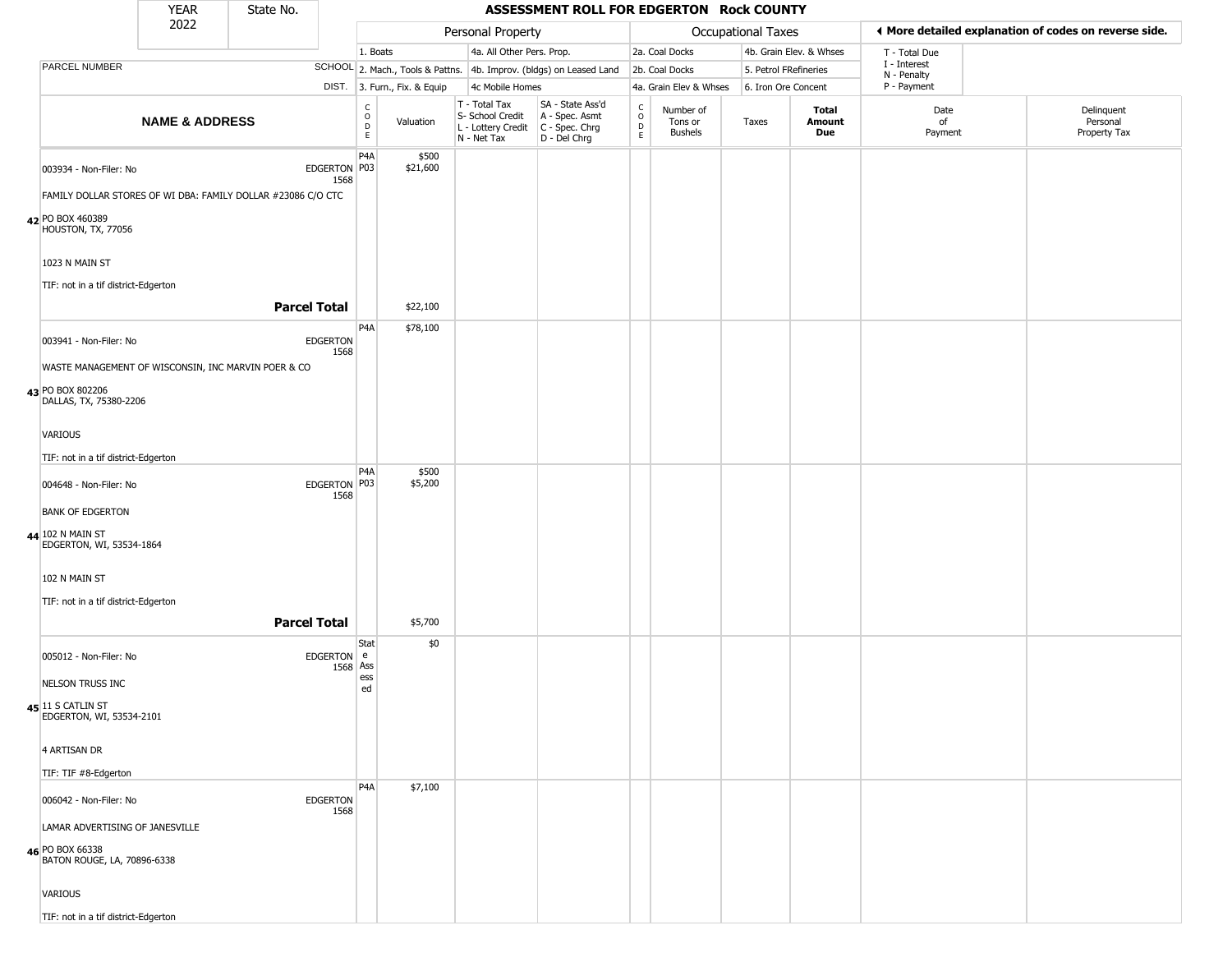|                                                             | <b>YEAR</b>               | State No. |                         |                         |                              |                                                                        | ASSESSMENT ROLL FOR EDGERTON Rock COUNTY                             |                                                          |                                        |                       |                         |                             |                                                       |
|-------------------------------------------------------------|---------------------------|-----------|-------------------------|-------------------------|------------------------------|------------------------------------------------------------------------|----------------------------------------------------------------------|----------------------------------------------------------|----------------------------------------|-----------------------|-------------------------|-----------------------------|-------------------------------------------------------|
|                                                             | 2022                      |           |                         |                         |                              | Personal Property                                                      |                                                                      |                                                          |                                        | Occupational Taxes    |                         |                             | ◀ More detailed explanation of codes on reverse side. |
|                                                             |                           |           |                         | 1. Boats                |                              | 4a. All Other Pers. Prop.                                              |                                                                      |                                                          | 2a. Coal Docks                         |                       | 4b. Grain Elev. & Whses | T - Total Due               |                                                       |
| PARCEL NUMBER                                               |                           |           |                         |                         |                              |                                                                        | SCHOOL 2. Mach., Tools & Pattns. 4b. Improv. (bldgs) on Leased Land  |                                                          | 2b. Coal Docks                         | 5. Petrol FRefineries |                         | I - Interest<br>N - Penalty |                                                       |
|                                                             |                           |           |                         |                         | DIST. 3. Furn., Fix. & Equip | 4c Mobile Homes                                                        |                                                                      |                                                          | 4a. Grain Elev & Whses                 | 6. Iron Ore Concent   |                         | P - Payment                 |                                                       |
|                                                             | <b>NAME &amp; ADDRESS</b> |           |                         | C<br>$\circ$<br>D<br>E. | Valuation                    | T - Total Tax<br>S- School Credit<br>L - Lottery Credit<br>N - Net Tax | SA - State Ass'd<br>A - Spec. Asmt<br>C - Spec. Chrg<br>D - Del Chrg | $\begin{smallmatrix} C \\ 0 \\ D \end{smallmatrix}$<br>E | Number of<br>Tons or<br><b>Bushels</b> | Taxes                 | Total<br>Amount<br>Due  | Date<br>of<br>Payment       | Delinquent<br>Personal<br>Property Tax                |
| 006043 - Non-Filer: No<br><b>GRAYHAWK LEASING, LLC</b>      |                           |           | <b>EDGERTON</b><br>1568 | P03                     | \$6,800                      |                                                                        |                                                                      |                                                          |                                        |                       |                         |                             |                                                       |
|                                                             |                           |           |                         |                         |                              |                                                                        |                                                                      |                                                          |                                        |                       |                         |                             |                                                       |
| 47 1412 MAIN ST. SUITE 1500<br>DALLAS, TX, 75202-4801       |                           |           |                         |                         |                              |                                                                        |                                                                      |                                                          |                                        |                       |                         |                             |                                                       |
| VARIOUS                                                     |                           |           |                         |                         |                              |                                                                        |                                                                      |                                                          |                                        |                       |                         |                             |                                                       |
| TIF: not in a tif district-Edgerton                         |                           |           |                         |                         |                              |                                                                        |                                                                      |                                                          |                                        |                       |                         |                             |                                                       |
| 006139 - Non-Filer: No                                      |                           |           | EDGERTON P03<br>1568    | P <sub>4</sub> A        | \$9,500<br>\$23,800          |                                                                        |                                                                      |                                                          |                                        |                       |                         |                             |                                                       |
| DEAN HEALTH SYSTEMS RYAN FRITZ                              |                           |           |                         |                         |                              |                                                                        |                                                                      |                                                          |                                        |                       |                         |                             |                                                       |
| 48 PO BOX 259443<br>MADISON, WI, 53725-9443                 |                           |           |                         |                         |                              |                                                                        |                                                                      |                                                          |                                        |                       |                         |                             |                                                       |
| 11051 N SHERMAN RD                                          |                           |           |                         |                         |                              |                                                                        |                                                                      |                                                          |                                        |                       |                         |                             |                                                       |
| TIF: not in a tif district-Edgerton                         |                           |           |                         |                         |                              |                                                                        |                                                                      |                                                          |                                        |                       |                         |                             |                                                       |
|                                                             |                           |           | <b>Parcel Total</b>     |                         | \$33,300                     |                                                                        |                                                                      |                                                          |                                        |                       |                         |                             |                                                       |
| 006142 - Non-Filer: No                                      |                           |           | <b>EDGERTON</b><br>1568 | P03                     | \$100                        |                                                                        |                                                                      |                                                          |                                        |                       |                         |                             |                                                       |
| PITNEY BOWES INC                                            |                           |           |                         |                         |                              |                                                                        |                                                                      |                                                          |                                        |                       |                         |                             |                                                       |
| 49 5310 CYPRESS CENTER DR, STE 110<br>TAMPA, FL, 33609-1057 |                           |           |                         |                         |                              |                                                                        |                                                                      |                                                          |                                        |                       |                         |                             |                                                       |
| VARIOUS                                                     |                           |           |                         |                         |                              |                                                                        |                                                                      |                                                          |                                        |                       |                         |                             |                                                       |
| TIF: not in a tif district-Edgerton                         |                           |           |                         |                         |                              |                                                                        |                                                                      |                                                          |                                        |                       |                         |                             |                                                       |
| 006344 - Non-Filer: Yes                                     |                           |           | <b>EDGERTON</b><br>1568 | P03                     | \$4,400                      |                                                                        |                                                                      |                                                          |                                        |                       |                         |                             |                                                       |
| EDGEWOOD GLEN SENIOR LIVING METES & BOUNDS MANAGEMENT CO    |                           |           |                         |                         |                              |                                                                        |                                                                      |                                                          |                                        |                       |                         |                             |                                                       |
| 50 6640 LYNDALE AVE SO, #100<br>RICHFIELD, MN, 55423-2385   |                           |           |                         |                         |                              |                                                                        |                                                                      |                                                          |                                        |                       |                         |                             |                                                       |
| 105 THRONSON DRIVE                                          |                           |           |                         |                         |                              |                                                                        |                                                                      |                                                          |                                        |                       |                         |                             |                                                       |
| TIF: not in a tif district-Edgerton                         |                           |           |                         |                         |                              |                                                                        |                                                                      |                                                          |                                        |                       |                         |                             |                                                       |
| 006347 - Non-Filer: Yes                                     |                           |           | EDGERTON P4A<br>1568    | <b>P03</b>              | \$100<br>\$100               |                                                                        |                                                                      |                                                          |                                        |                       |                         |                             |                                                       |
| <b>CLARK COMPANIES, INC</b>                                 |                           |           |                         |                         |                              |                                                                        |                                                                      |                                                          |                                        |                       |                         |                             |                                                       |
| 51 709 WALKER WAY<br>EDGERTON, WI, 53534-1745               |                           |           |                         |                         |                              |                                                                        |                                                                      |                                                          |                                        |                       |                         |                             |                                                       |
| 709 WALKER WAY                                              |                           |           |                         |                         |                              |                                                                        |                                                                      |                                                          |                                        |                       |                         |                             |                                                       |
| TIF: not in a tif district-Edgerton                         |                           |           |                         |                         |                              |                                                                        |                                                                      |                                                          |                                        |                       |                         |                             |                                                       |
|                                                             |                           |           | <b>Parcel Total</b>     |                         | \$200                        |                                                                        |                                                                      |                                                          |                                        |                       |                         |                             |                                                       |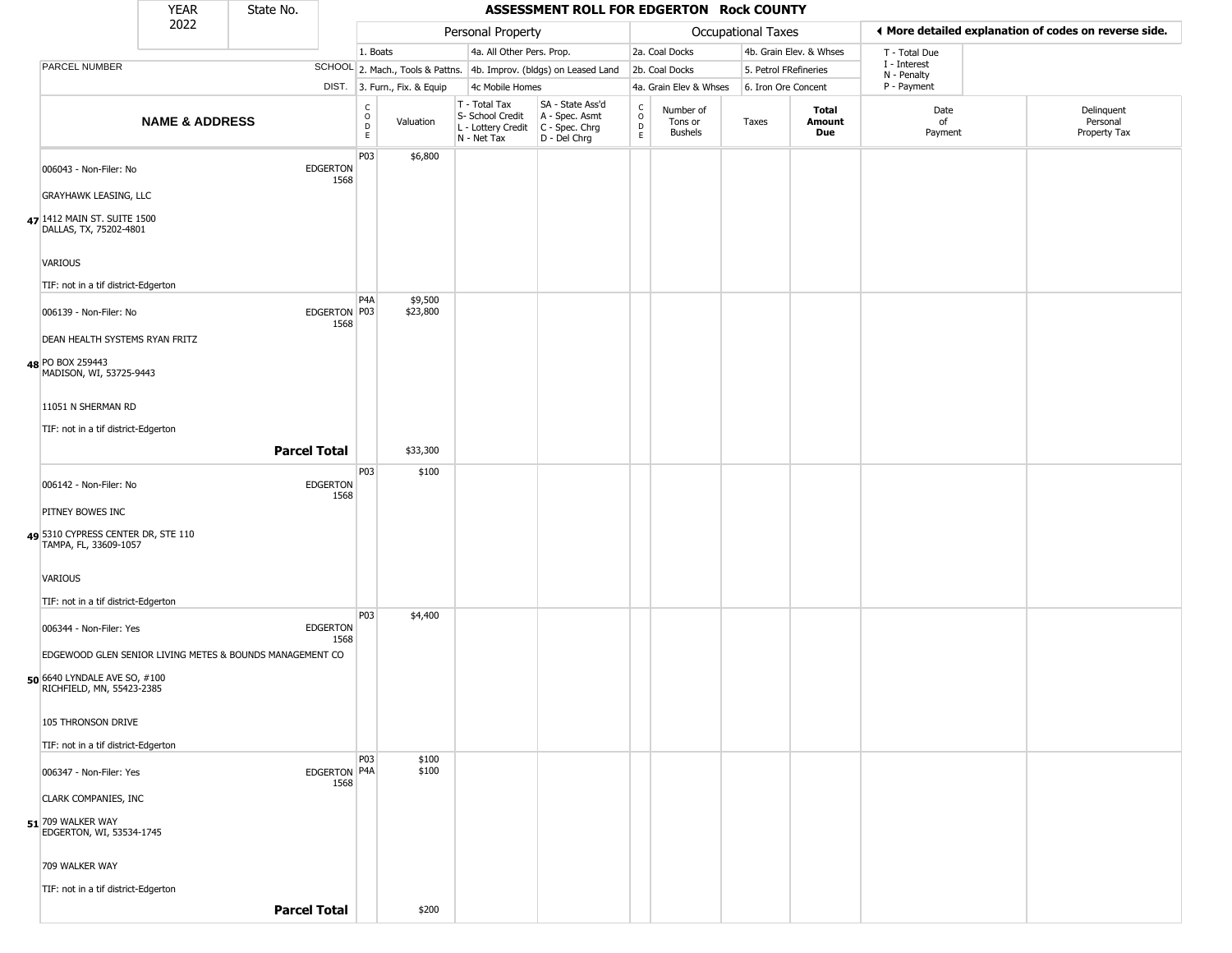|                                                            | <b>YEAR</b>                                     | State No.               |                                   |                              |                                                                                       | ASSESSMENT ROLL FOR EDGERTON Rock COUNTY                            |                         |                                        |                       |                         |                             |                                                       |
|------------------------------------------------------------|-------------------------------------------------|-------------------------|-----------------------------------|------------------------------|---------------------------------------------------------------------------------------|---------------------------------------------------------------------|-------------------------|----------------------------------------|-----------------------|-------------------------|-----------------------------|-------------------------------------------------------|
|                                                            | 2022                                            |                         |                                   |                              | Personal Property                                                                     |                                                                     |                         |                                        | Occupational Taxes    |                         |                             | ◀ More detailed explanation of codes on reverse side. |
|                                                            |                                                 |                         | 1. Boats                          |                              | 4a. All Other Pers. Prop.                                                             |                                                                     |                         | 2a. Coal Docks                         |                       | 4b. Grain Elev. & Whses | T - Total Due               |                                                       |
| PARCEL NUMBER                                              |                                                 |                         |                                   |                              |                                                                                       | SCHOOL 2. Mach., Tools & Pattns. 4b. Improv. (bldgs) on Leased Land |                         | 2b. Coal Docks                         | 5. Petrol FRefineries |                         | I - Interest<br>N - Penalty |                                                       |
|                                                            |                                                 |                         |                                   | DIST. 3. Furn., Fix. & Equip | 4c Mobile Homes                                                                       |                                                                     |                         | 4a. Grain Elev & Whses                 | 6. Iron Ore Concent   |                         | P - Payment                 |                                                       |
|                                                            | <b>NAME &amp; ADDRESS</b>                       |                         | $\frac{C}{O}$<br>$\mathsf D$<br>E | Valuation                    | T - Total Tax<br>S- School Credit<br>L - Lottery Credit C - Spec. Chrg<br>N - Net Tax | SA - State Ass'd<br>A - Spec. Asmt<br>D - Del Chrg                  | C<br>$\circ$<br>D<br>E. | Number of<br>Tons or<br><b>Bushels</b> | Taxes                 | Total<br>Amount<br>Due  | Date<br>of<br>Payment       | Delinquent<br>Personal<br>Property Tax                |
| 006356 - Non-Filer: Yes                                    |                                                 | EDGERTON P4A<br>1568    | P03                               | \$700<br>\$900               |                                                                                       |                                                                     |                         |                                        |                       |                         |                             |                                                       |
| THE HAIR CHAIR MARYLOU BEHRING                             |                                                 |                         |                                   |                              |                                                                                       |                                                                     |                         |                                        |                       |                         |                             |                                                       |
| 52 <sup>313</sup> STOUGHTON RD<br>EDGERTON, WI, 53534-1132 |                                                 |                         |                                   |                              |                                                                                       |                                                                     |                         |                                        |                       |                         |                             |                                                       |
| 313 STOUGHTON RD                                           |                                                 |                         |                                   |                              |                                                                                       |                                                                     |                         |                                        |                       |                         |                             |                                                       |
| TIF: not in a tif district-Edgerton                        |                                                 | <b>Parcel Total</b>     |                                   | \$1,600                      |                                                                                       |                                                                     |                         |                                        |                       |                         |                             |                                                       |
| 006648 - Non-Filer: No                                     |                                                 | EDGERTON P03<br>1568    | P4A                               | \$2,200<br>\$2,400           |                                                                                       |                                                                     |                         |                                        |                       |                         |                             |                                                       |
|                                                            | EDWARD D JONES & CO LP DBA TAX REPORTING #14137 |                         |                                   |                              |                                                                                       |                                                                     |                         |                                        |                       |                         |                             |                                                       |
| 53 PO BOX 66528<br>ST LOUIS, MO, 63166-6528                |                                                 |                         |                                   |                              |                                                                                       |                                                                     |                         |                                        |                       |                         |                             |                                                       |
| 212 WEST FULTON ST                                         |                                                 |                         |                                   |                              |                                                                                       |                                                                     |                         |                                        |                       |                         |                             |                                                       |
| TIF: TIF #6-Edgerton                                       |                                                 |                         |                                   |                              |                                                                                       |                                                                     |                         |                                        |                       |                         |                             |                                                       |
|                                                            |                                                 | <b>Parcel Total</b>     |                                   | \$4,600                      |                                                                                       |                                                                     |                         |                                        |                       |                         |                             |                                                       |
| 006650 - Non-Filer: No                                     |                                                 | EDGERTON P03<br>1568    | P4A                               | \$100<br>\$35,000            |                                                                                       |                                                                     |                         |                                        |                       |                         |                             |                                                       |
| SUBWAY SMMAK SUBS, INC                                     |                                                 |                         |                                   |                              |                                                                                       |                                                                     |                         |                                        |                       |                         |                             |                                                       |
| 54 17443 W CROFT RD<br>EVANSVILLE, WI, 53536-9127          |                                                 |                         |                                   |                              |                                                                                       |                                                                     |                         |                                        |                       |                         |                             |                                                       |
| 1204 N MAIN ST                                             |                                                 |                         |                                   |                              |                                                                                       |                                                                     |                         |                                        |                       |                         |                             |                                                       |
| TIF: not in a tif district-Edgerton                        |                                                 |                         |                                   |                              |                                                                                       |                                                                     |                         |                                        |                       |                         |                             |                                                       |
|                                                            |                                                 | <b>Parcel Total</b>     |                                   | \$35,100                     |                                                                                       |                                                                     |                         |                                        |                       |                         |                             |                                                       |
| 006659 - Non-Filer: No                                     |                                                 | <b>EDGERTON</b><br>1568 | P03                               | \$3,200                      |                                                                                       |                                                                     |                         |                                        |                       |                         |                             |                                                       |
| DIRECTV, LLC C/O KROLL, LLC                                |                                                 |                         |                                   |                              |                                                                                       |                                                                     |                         |                                        |                       |                         |                             |                                                       |
| 55 PO BOX 2789<br>ADDISON, TX, 75001                       |                                                 |                         |                                   |                              |                                                                                       |                                                                     |                         |                                        |                       |                         |                             |                                                       |
| VARIOUS                                                    |                                                 |                         |                                   |                              |                                                                                       |                                                                     |                         |                                        |                       |                         |                             |                                                       |
| TIF: not in a tif district-Edgerton                        |                                                 |                         |                                   |                              |                                                                                       |                                                                     |                         |                                        |                       |                         |                             |                                                       |
| 006845 - Non-Filer: Yes                                    |                                                 | EDGERTON P03<br>1568    | P <sub>4</sub> A                  | \$300<br>\$3,400             |                                                                                       |                                                                     |                         |                                        |                       |                         |                             |                                                       |
|                                                            | RINEHART TAXIDERMY & SCHOOL DAN RINEHART        |                         |                                   |                              |                                                                                       |                                                                     |                         |                                        |                       |                         |                             |                                                       |
| 56 83 ARTISAN DR<br>EDGERTON, WI, 53534-9445               |                                                 |                         |                                   |                              |                                                                                       |                                                                     |                         |                                        |                       |                         |                             |                                                       |
| 83 ARTISAN DR                                              |                                                 |                         |                                   |                              |                                                                                       |                                                                     |                         |                                        |                       |                         |                             |                                                       |
| TIF: TIF #8-Edgerton                                       |                                                 |                         |                                   |                              |                                                                                       |                                                                     |                         |                                        |                       |                         |                             |                                                       |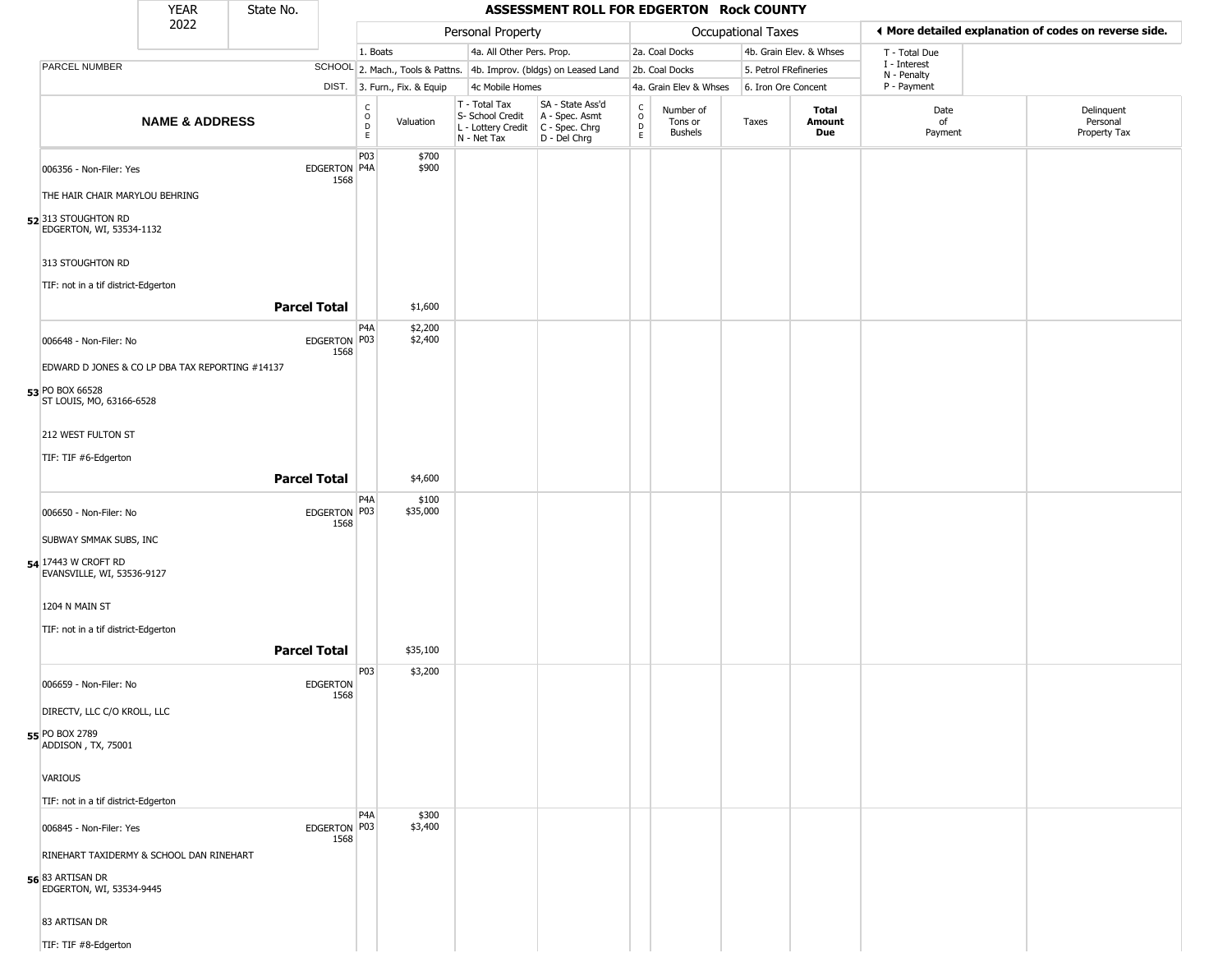|                                                                             | <b>YEAR</b>               | State No.           |                         |                                   |                              |                                                  |                           | ASSESSMENT ROLL FOR EDGERTON Rock COUNTY                                                  |                                                          |                                        |                       |                         |                             |                                                       |
|-----------------------------------------------------------------------------|---------------------------|---------------------|-------------------------|-----------------------------------|------------------------------|--------------------------------------------------|---------------------------|-------------------------------------------------------------------------------------------|----------------------------------------------------------|----------------------------------------|-----------------------|-------------------------|-----------------------------|-------------------------------------------------------|
|                                                                             | 2022                      |                     |                         |                                   |                              | Personal Property                                |                           |                                                                                           |                                                          |                                        | Occupational Taxes    |                         |                             | ♦ More detailed explanation of codes on reverse side. |
|                                                                             |                           |                     |                         | 1. Boats                          |                              |                                                  | 4a. All Other Pers. Prop. |                                                                                           |                                                          | 2a. Coal Docks                         |                       | 4b. Grain Elev. & Whses | T - Total Due               |                                                       |
| PARCEL NUMBER                                                               |                           |                     |                         |                                   |                              |                                                  |                           | SCHOOL 2. Mach., Tools & Pattns. 4b. Improv. (bldgs) on Leased Land                       |                                                          | 2b. Coal Docks                         | 5. Petrol FRefineries |                         | I - Interest<br>N - Penalty |                                                       |
|                                                                             |                           |                     |                         |                                   | DIST. 3. Furn., Fix. & Equip |                                                  | 4c Mobile Homes           |                                                                                           |                                                          | 4a. Grain Elev & Whses                 | 6. Iron Ore Concent   |                         | P - Payment                 |                                                       |
|                                                                             | <b>NAME &amp; ADDRESS</b> |                     |                         | $\frac{c}{0}$<br>$\mathsf D$<br>E | Valuation                    | T - Total Tax<br>S- School Credit<br>N - Net Tax |                           | SA - State Ass'd<br>A - Spec. Asmt<br>L - Lottery Credit   C - Spec. Chrg<br>D - Del Chrg | $\begin{matrix} 0 \\ 0 \\ D \end{matrix}$<br>$\mathsf E$ | Number of<br>Tons or<br><b>Bushels</b> | Taxes                 | Total<br>Amount<br>Due  | Date<br>of<br>Payment       | Delinquent<br>Personal<br>Property Tax                |
|                                                                             |                           | <b>Parcel Total</b> |                         |                                   | \$3,700                      |                                                  |                           |                                                                                           |                                                          |                                        |                       |                         |                             |                                                       |
| 007025 - Non-Filer: No<br>WORLD FAMOUS BARGAIN BARN, LLC RYAN SUCHANEK PP4B |                           |                     | <b>EDGERTON</b><br>1568 | P4B                               | \$15,500                     |                                                  |                           |                                                                                           |                                                          |                                        |                       |                         |                             |                                                       |
| 57 219 W FULTON ST<br>EDGERTON, WI, 53534                                   |                           |                     |                         |                                   |                              |                                                  |                           |                                                                                           |                                                          |                                        |                       |                         |                             |                                                       |
| 219 W FULTON ST                                                             |                           |                     |                         |                                   |                              |                                                  |                           |                                                                                           |                                                          |                                        |                       |                         |                             |                                                       |
| TIF: TIF #6-Edgerton                                                        |                           |                     |                         |                                   |                              |                                                  |                           |                                                                                           |                                                          |                                        |                       |                         |                             |                                                       |
| 007027 - Non-Filer: No                                                      |                           |                     | <b>EDGERTON</b><br>1568 | P <sub>4</sub> B                  | \$14,800                     |                                                  |                           |                                                                                           |                                                          |                                        |                       |                         |                             |                                                       |
| JAMES CARLSON PP4B                                                          |                           |                     |                         |                                   |                              |                                                  |                           |                                                                                           |                                                          |                                        |                       |                         |                             |                                                       |
| 58 10900 N EDGEWOOD SHORES RD<br>EDGERTON, WI, 53534-8936                   |                           |                     |                         |                                   |                              |                                                  |                           |                                                                                           |                                                          |                                        |                       |                         |                             |                                                       |
| BUILDING ON LEASED LAND                                                     |                           |                     |                         |                                   |                              |                                                  |                           |                                                                                           |                                                          |                                        |                       |                         |                             |                                                       |
| TIF: TIF #6-Edgerton                                                        |                           |                     |                         |                                   |                              |                                                  |                           |                                                                                           |                                                          |                                        |                       |                         |                             |                                                       |
| 007108 - Non-Filer: Yes                                                     |                           |                     | <b>EDGERTON</b><br>1568 | P03                               | \$37,500                     |                                                  |                           |                                                                                           |                                                          |                                        |                       |                         |                             |                                                       |
| GREATAMERICA LEASING CORPORATION                                            |                           |                     |                         |                                   |                              |                                                  |                           |                                                                                           |                                                          |                                        |                       |                         |                             |                                                       |
| 59 625 1ST STREET SE, STE 800<br>CEDAR RAPIDS, IA, 52401-2030               |                           |                     |                         |                                   |                              |                                                  |                           |                                                                                           |                                                          |                                        |                       |                         |                             |                                                       |
| VARIOUS                                                                     |                           |                     |                         |                                   |                              |                                                  |                           |                                                                                           |                                                          |                                        |                       |                         |                             |                                                       |
| TIF: TIF #6-Edgerton                                                        |                           |                     |                         |                                   |                              |                                                  |                           |                                                                                           |                                                          |                                        |                       |                         |                             |                                                       |
| 007115 - Non-Filer: Yes                                                     |                           |                     | <b>EDGERTON</b><br>1568 | P03                               | \$70,400                     |                                                  |                           |                                                                                           |                                                          |                                        |                       |                         |                             |                                                       |
| 2 BROTHERS BAR & GRILL                                                      |                           |                     |                         |                                   |                              |                                                  |                           |                                                                                           |                                                          |                                        |                       |                         |                             |                                                       |
| 60 116 W FULTON ST<br>EDGERTON, WI, 53534-1839                              |                           |                     |                         |                                   |                              |                                                  |                           |                                                                                           |                                                          |                                        |                       |                         |                             |                                                       |
| 116 W FULTON ST                                                             |                           |                     |                         |                                   |                              |                                                  |                           |                                                                                           |                                                          |                                        |                       |                         |                             |                                                       |
| TIF: TIF #6-Edgerton                                                        |                           |                     |                         |                                   |                              |                                                  |                           |                                                                                           |                                                          |                                        |                       |                         |                             |                                                       |
| 007116 - Non-Filer: No                                                      |                           |                     | <b>EDGERTON</b><br>1568 | <b>P03</b>                        | \$500                        |                                                  |                           |                                                                                           |                                                          |                                        |                       |                         |                             |                                                       |
| STATE FARM MUTUAL AUTO INS CO TAX & COMPLIANCE- PROPERTY TAX                |                           |                     |                         |                                   |                              |                                                  |                           |                                                                                           |                                                          |                                        |                       |                         |                             |                                                       |
| $61$ PO BOX 2155<br>BLOOMINGTON, IL, 61702                                  |                           |                     |                         |                                   |                              |                                                  |                           |                                                                                           |                                                          |                                        |                       |                         |                             |                                                       |
| 317 N MAIN                                                                  |                           |                     |                         |                                   |                              |                                                  |                           |                                                                                           |                                                          |                                        |                       |                         |                             |                                                       |
| TIF: not in a tif district-Edgerton                                         |                           |                     |                         |                                   |                              |                                                  |                           |                                                                                           |                                                          |                                        |                       |                         |                             |                                                       |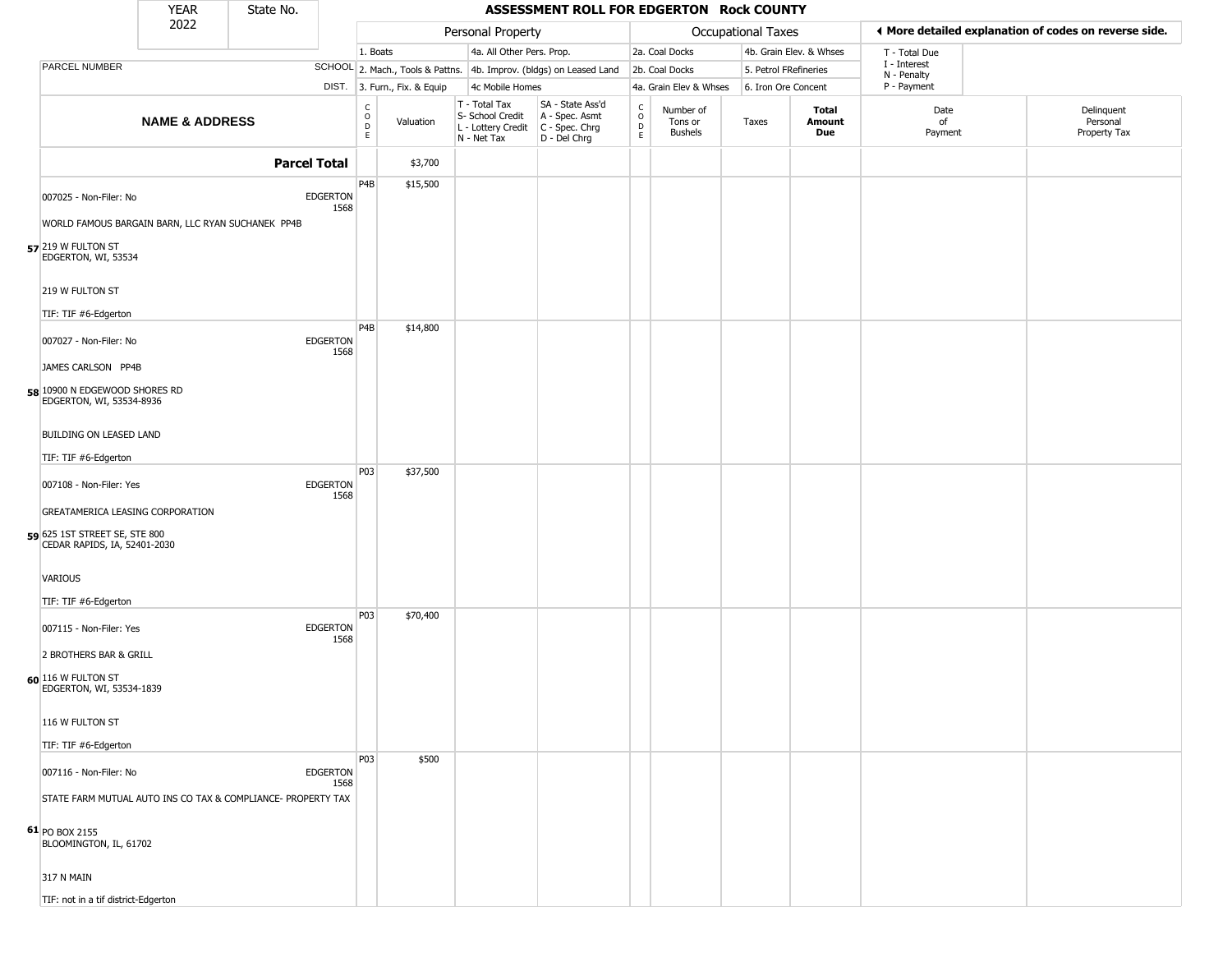|                                                            | <b>YEAR</b>                                  | State No.               |                                                 |                              |                                                                        | ASSESSMENT ROLL FOR EDGERTON Rock COUNTY                             |                                                 |                                        |                       |                         |                             |                                                       |
|------------------------------------------------------------|----------------------------------------------|-------------------------|-------------------------------------------------|------------------------------|------------------------------------------------------------------------|----------------------------------------------------------------------|-------------------------------------------------|----------------------------------------|-----------------------|-------------------------|-----------------------------|-------------------------------------------------------|
|                                                            | 2022                                         |                         |                                                 |                              | Personal Property                                                      |                                                                      |                                                 |                                        | Occupational Taxes    |                         |                             | I More detailed explanation of codes on reverse side. |
|                                                            |                                              |                         |                                                 | 1. Boats                     | 4a. All Other Pers. Prop.                                              |                                                                      |                                                 | 2a. Coal Docks                         |                       | 4b. Grain Elev. & Whses | T - Total Due               |                                                       |
| PARCEL NUMBER                                              |                                              |                         |                                                 |                              |                                                                        | SCHOOL 2. Mach., Tools & Pattns. 4b. Improv. (bldgs) on Leased Land  |                                                 | 2b. Coal Docks                         | 5. Petrol FRefineries |                         | I - Interest<br>N - Penalty |                                                       |
|                                                            |                                              |                         |                                                 | DIST. 3. Furn., Fix. & Equip | 4c Mobile Homes                                                        |                                                                      |                                                 | 4a. Grain Elev & Whses                 | 6. Iron Ore Concent   |                         | P - Payment                 |                                                       |
|                                                            | <b>NAME &amp; ADDRESS</b>                    |                         | $\begin{array}{c} C \\ O \\ D \\ E \end{array}$ | Valuation                    | T - Total Tax<br>S- School Credit<br>L - Lottery Credit<br>N - Net Tax | SA - State Ass'd<br>A - Spec. Asmt<br>C - Spec. Chrg<br>D - Del Chrg | $\begin{array}{c} C \\ O \\ D \\ E \end{array}$ | Number of<br>Tons or<br><b>Bushels</b> | Taxes                 | Total<br>Amount<br>Due  | Date<br>of<br>Payment       | Delinquent<br>Personal<br>Property Tax                |
| 007285 - Non-Filer: Yes                                    |                                              | EDGERTON P4A<br>1568    | P03                                             | \$200<br>\$200               |                                                                        |                                                                      |                                                 |                                        |                       |                         |                             |                                                       |
|                                                            | SARA'S HEALTH AND FITNESS CARY & SARA KARMAN |                         |                                                 |                              |                                                                        |                                                                      |                                                 |                                        |                       |                         |                             |                                                       |
| $62$ <sup>121</sup> N HENRY ST<br>EDGERTON, WI, 53534-1822 |                                              |                         |                                                 |                              |                                                                        |                                                                      |                                                 |                                        |                       |                         |                             |                                                       |
| 121 N HENRY ST                                             |                                              |                         |                                                 |                              |                                                                        |                                                                      |                                                 |                                        |                       |                         |                             |                                                       |
| TIF: TIF #6-Edgerton                                       |                                              |                         |                                                 |                              |                                                                        |                                                                      |                                                 |                                        |                       |                         |                             |                                                       |
|                                                            |                                              | <b>Parcel Total</b>     |                                                 | \$400                        |                                                                        |                                                                      |                                                 |                                        |                       |                         |                             |                                                       |
| 007306 - Non-Filer: No                                     |                                              | <b>EDGERTON</b><br>1568 | P03                                             | \$3,000                      |                                                                        |                                                                      |                                                 |                                        |                       |                         |                             |                                                       |
| <b>DISH NETWORK, LLC</b>                                   |                                              |                         |                                                 |                              |                                                                        |                                                                      |                                                 |                                        |                       |                         |                             |                                                       |
| 63 PO BOX 6623<br>ENGLEWOOD, CO, 80155-6623                |                                              |                         |                                                 |                              |                                                                        |                                                                      |                                                 |                                        |                       |                         |                             |                                                       |
| VARIOUS                                                    |                                              |                         |                                                 |                              |                                                                        |                                                                      |                                                 |                                        |                       |                         |                             |                                                       |
| TIF: not in a tif district-Edgerton                        |                                              |                         |                                                 |                              |                                                                        |                                                                      |                                                 |                                        |                       |                         |                             |                                                       |
| 007310 - Non-Filer: No                                     |                                              | <b>EDGERTON</b><br>1568 | P03                                             | \$200                        |                                                                        |                                                                      |                                                 |                                        |                       |                         |                             |                                                       |
| QUADIENT, INC FKA NEOPOST USA, INC                         |                                              |                         |                                                 |                              |                                                                        |                                                                      |                                                 |                                        |                       |                         |                             |                                                       |
| 64 478 WHEELERS FARMS RD<br>MILFORD, CT, 06461-9105        |                                              |                         |                                                 |                              |                                                                        |                                                                      |                                                 |                                        |                       |                         |                             |                                                       |
| <b>VARIOUS</b>                                             |                                              |                         |                                                 |                              |                                                                        |                                                                      |                                                 |                                        |                       |                         |                             |                                                       |
| TIF: not in a tif district-Edgerton                        |                                              |                         |                                                 |                              |                                                                        |                                                                      |                                                 |                                        |                       |                         |                             |                                                       |
| 007323 - Non-Filer: No                                     |                                              | <b>EDGERTON</b><br>1568 | P03                                             | \$1,100                      |                                                                        |                                                                      |                                                 |                                        |                       |                         |                             |                                                       |
|                                                            | AMERICAN FAMILY MUTUAL INSURANCE CO, SI      |                         |                                                 |                              |                                                                        |                                                                      |                                                 |                                        |                       |                         |                             |                                                       |
| 65 PO BOX 4747<br>OAK BROOK, IL, 60522                     |                                              |                         |                                                 |                              |                                                                        |                                                                      |                                                 |                                        |                       |                         |                             |                                                       |
| 807 N MAIN ST                                              |                                              |                         |                                                 |                              |                                                                        |                                                                      |                                                 |                                        |                       |                         |                             |                                                       |
| TIF: not in a tif district-Edgerton                        |                                              |                         |                                                 |                              |                                                                        |                                                                      |                                                 |                                        |                       |                         |                             |                                                       |
| 007324 - Non-Filer: No                                     |                                              | EDGERTON P03            | P <sub>4</sub> A                                | \$100<br>\$1,300             |                                                                        |                                                                      |                                                 |                                        |                       |                         |                             |                                                       |
| JANE'S HAIR STUDIO JANE MAYS                               |                                              | 1568                    |                                                 |                              |                                                                        |                                                                      |                                                 |                                        |                       |                         |                             |                                                       |
| 66 11 1/2 W CANAL ST                                       |                                              |                         |                                                 |                              |                                                                        |                                                                      |                                                 |                                        |                       |                         |                             |                                                       |
| EDGERTON, WI, 53534-1807                                   |                                              |                         |                                                 |                              |                                                                        |                                                                      |                                                 |                                        |                       |                         |                             |                                                       |
| 11 1/2 CANAL ST                                            |                                              |                         |                                                 |                              |                                                                        |                                                                      |                                                 |                                        |                       |                         |                             |                                                       |
| TIF: TIF #6-Edgerton                                       |                                              |                         |                                                 |                              |                                                                        |                                                                      |                                                 |                                        |                       |                         |                             |                                                       |
|                                                            |                                              | <b>Parcel Total</b>     |                                                 | \$1,400                      |                                                                        |                                                                      |                                                 |                                        |                       |                         |                             |                                                       |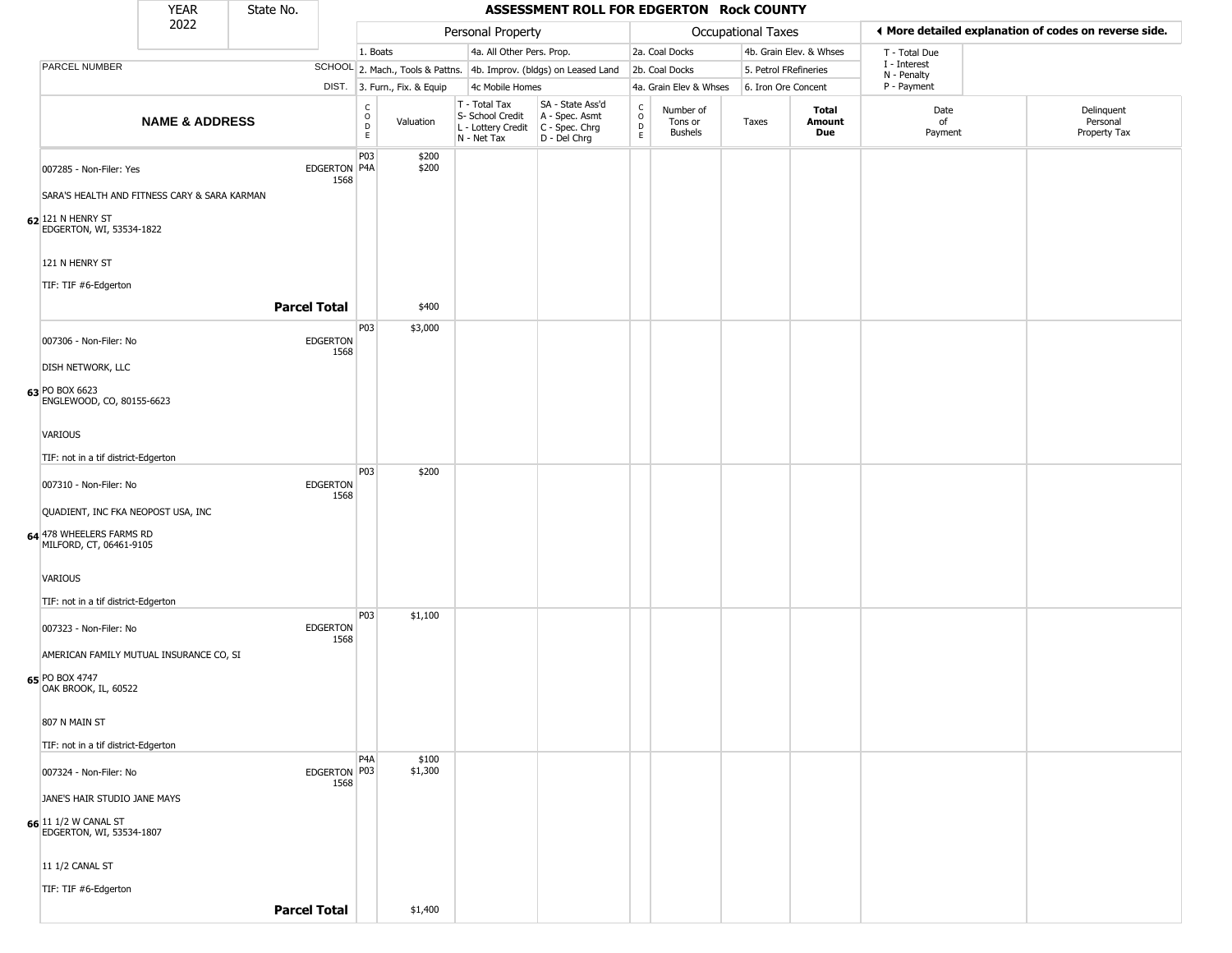|                                                    | <b>YEAR</b>                                       | State No.           |                         |                                                  |                              |                                                                        | ASSESSMENT ROLL FOR EDGERTON Rock COUNTY                             |                                                          |                                        |                    |                         |                             |                                                       |
|----------------------------------------------------|---------------------------------------------------|---------------------|-------------------------|--------------------------------------------------|------------------------------|------------------------------------------------------------------------|----------------------------------------------------------------------|----------------------------------------------------------|----------------------------------------|--------------------|-------------------------|-----------------------------|-------------------------------------------------------|
|                                                    | 2022                                              |                     |                         |                                                  |                              | Personal Property                                                      |                                                                      |                                                          |                                        | Occupational Taxes |                         |                             | ◀ More detailed explanation of codes on reverse side. |
|                                                    |                                                   |                     |                         | 1. Boats                                         |                              | 4a. All Other Pers. Prop.                                              |                                                                      |                                                          | 2a. Coal Docks                         |                    | 4b. Grain Elev. & Whses | T - Total Due               |                                                       |
| PARCEL NUMBER                                      |                                                   |                     |                         |                                                  |                              |                                                                        | SCHOOL 2. Mach., Tools & Pattns. 4b. Improv. (bldgs) on Leased Land  |                                                          | 2b. Coal Docks                         |                    | 5. Petrol FRefineries   | I - Interest<br>N - Penalty |                                                       |
|                                                    |                                                   |                     |                         |                                                  | DIST. 3. Furn., Fix. & Equip | 4c Mobile Homes                                                        |                                                                      |                                                          | 4a. Grain Elev & Whses                 |                    | 6. Iron Ore Concent     | P - Payment                 |                                                       |
|                                                    | <b>NAME &amp; ADDRESS</b>                         |                     |                         | $_{\rm o}^{\rm c}$<br>$\mathsf D$<br>$\mathsf E$ | Valuation                    | T - Total Tax<br>S- School Credit<br>L - Lottery Credit<br>N - Net Tax | SA - State Ass'd<br>A - Spec. Asmt<br>C - Spec. Chrg<br>D - Del Chrg | $\begin{smallmatrix} C \\ 0 \\ D \end{smallmatrix}$<br>E | Number of<br>Tons or<br><b>Bushels</b> | Taxes              | Total<br>Amount<br>Due  | Date<br>of<br>Payment       | Delinquent<br>Personal<br>Property Tax                |
| 007328 - Non-Filer: Yes<br>EL PATRON MEXICAN GRILL |                                                   |                     | EDGERTON P03<br>1568    | P4A                                              | \$5,900<br>\$16,400          |                                                                        |                                                                      |                                                          |                                        |                    |                         |                             |                                                       |
| 67 2 W FULTON ST<br>EDGERTON, WI, 53534-1820       |                                                   |                     |                         |                                                  |                              |                                                                        |                                                                      |                                                          |                                        |                    |                         |                             |                                                       |
| 2 W FULTON ST                                      |                                                   |                     |                         |                                                  |                              |                                                                        |                                                                      |                                                          |                                        |                    |                         |                             |                                                       |
| TIF: TIF #6-Edgerton                               |                                                   | <b>Parcel Total</b> |                         |                                                  | \$22,300                     |                                                                        |                                                                      |                                                          |                                        |                    |                         |                             |                                                       |
| 014014 - Non-Filer: No                             |                                                   |                     | EDGERTON P03<br>1568    | P <sub>4</sub> A                                 | \$1,100<br>\$2,000           |                                                                        |                                                                      |                                                          |                                        |                    |                         |                             |                                                       |
|                                                    | PETRY CHIROPRACTIC & WELLNESS, LLC DR. JOHN PETRY |                     |                         |                                                  |                              |                                                                        |                                                                      |                                                          |                                        |                    |                         |                             |                                                       |
| 68 458 FAIRWAY CIR<br>EDGERTON, WI, 53534-1639     |                                                   |                     |                         |                                                  |                              |                                                                        |                                                                      |                                                          |                                        |                    |                         |                             |                                                       |
| 75 W FULTON ST                                     |                                                   |                     |                         |                                                  |                              |                                                                        |                                                                      |                                                          |                                        |                    |                         |                             |                                                       |
| TIF: TIF #6-Edgerton                               |                                                   | <b>Parcel Total</b> |                         |                                                  | \$3,100                      |                                                                        |                                                                      |                                                          |                                        |                    |                         |                             |                                                       |
|                                                    |                                                   |                     |                         | P4A                                              | \$1,300                      |                                                                        |                                                                      |                                                          |                                        |                    |                         |                             |                                                       |
| 014029 - Non-Filer: No                             |                                                   |                     | EDGERTON P03<br>1568    |                                                  | \$5,200                      |                                                                        |                                                                      |                                                          |                                        |                    |                         |                             |                                                       |
| 69 318 S MAIN ST<br>EDGERTON, WI, 53534-2030       | BURN'S FULL SERVICE, LLC CASEY BURNS              |                     |                         |                                                  |                              |                                                                        |                                                                      |                                                          |                                        |                    |                         |                             |                                                       |
| 318 S MAIN ST                                      |                                                   |                     |                         |                                                  |                              |                                                                        |                                                                      |                                                          |                                        |                    |                         |                             |                                                       |
| TIF: not in a tif district-Edgerton                |                                                   |                     |                         |                                                  |                              |                                                                        |                                                                      |                                                          |                                        |                    |                         |                             |                                                       |
|                                                    |                                                   | <b>Parcel Total</b> |                         |                                                  | \$6,500                      |                                                                        |                                                                      |                                                          |                                        |                    |                         |                             |                                                       |
| 014038 - Non-Filer: Yes                            |                                                   |                     | <b>EDGERTON</b><br>1568 | P03                                              | \$27,600                     |                                                                        |                                                                      |                                                          |                                        |                    |                         |                             |                                                       |
| DIAZ ROOFING CO, LLC                               |                                                   |                     |                         |                                                  |                              |                                                                        |                                                                      |                                                          |                                        |                    |                         |                             |                                                       |
| 70 12 GARFIELD ST<br>EDGERTON, WI, 53534-1714      |                                                   |                     |                         |                                                  |                              |                                                                        |                                                                      |                                                          |                                        |                    |                         |                             |                                                       |
| 12 GARFIELD ST                                     |                                                   |                     |                         |                                                  |                              |                                                                        |                                                                      |                                                          |                                        |                    |                         |                             |                                                       |
| TIF: not in a tif district-Edgerton                |                                                   |                     |                         |                                                  |                              |                                                                        |                                                                      |                                                          |                                        |                    |                         |                             |                                                       |
| 014046 - Non-Filer: Yes                            |                                                   |                     | <b>EDGERTON</b><br>1568 | P03                                              | \$27,600                     |                                                                        |                                                                      |                                                          |                                        |                    |                         |                             |                                                       |
| THREE BLIND MICE                                   |                                                   |                     |                         |                                                  |                              |                                                                        |                                                                      |                                                          |                                        |                    |                         |                             |                                                       |
| 71 20 W FULTON ST<br>EDGERTON, WI, 53534-1820      |                                                   |                     |                         |                                                  |                              |                                                                        |                                                                      |                                                          |                                        |                    |                         |                             |                                                       |
| 20 W FULTON ST                                     |                                                   |                     |                         |                                                  |                              |                                                                        |                                                                      |                                                          |                                        |                    |                         |                             |                                                       |
| TIF: TIF #6-Edgerton                               |                                                   |                     |                         |                                                  |                              |                                                                        |                                                                      |                                                          |                                        |                    |                         |                             |                                                       |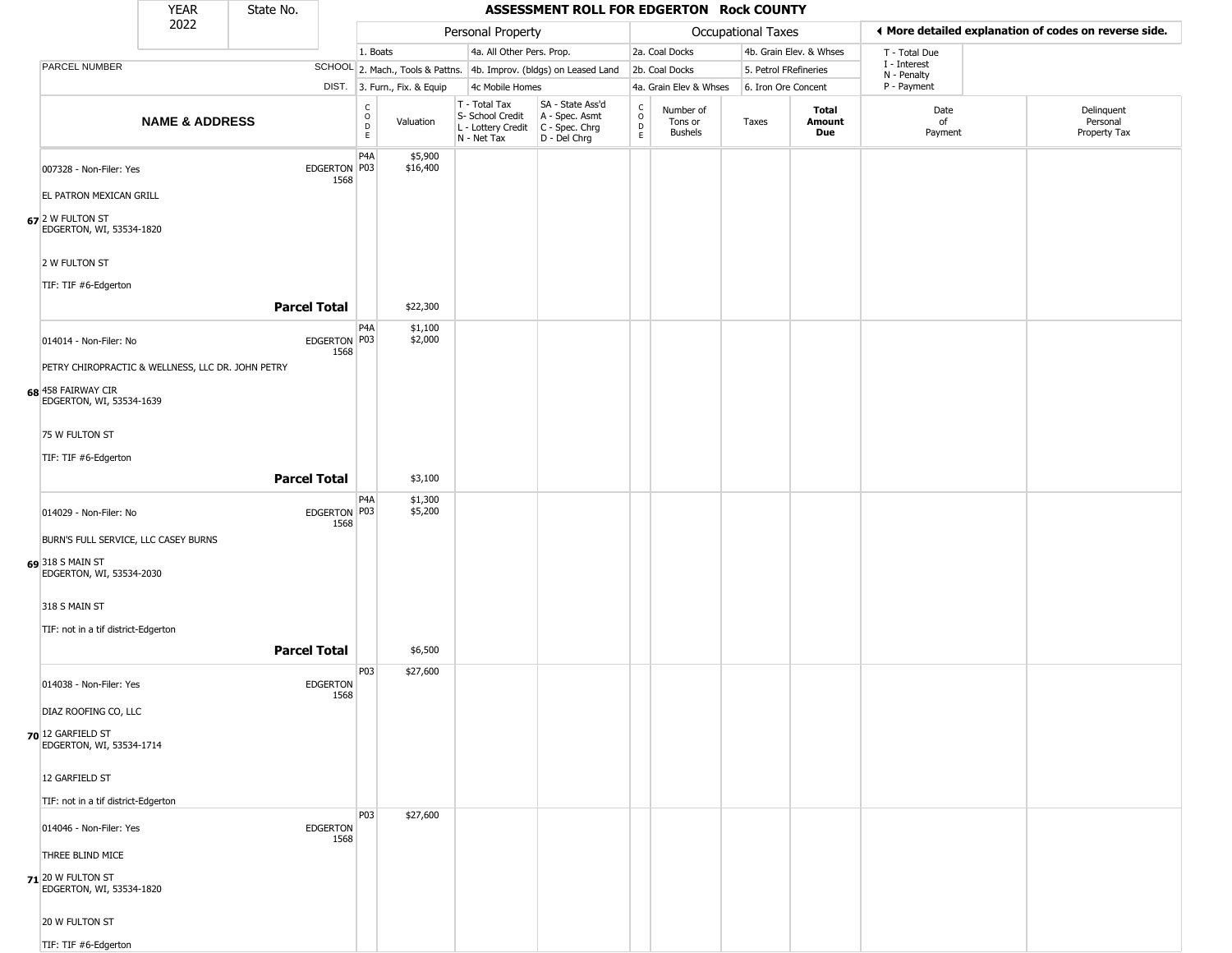|                                                     | YEAR                      | State No.           |                         |                                   |                              |                                                                                                    | ASSESSMENT ROLL FOR EDGERTON Rock COUNTY                            |                                             |                                 |                       |                               |                             |                                                       |
|-----------------------------------------------------|---------------------------|---------------------|-------------------------|-----------------------------------|------------------------------|----------------------------------------------------------------------------------------------------|---------------------------------------------------------------------|---------------------------------------------|---------------------------------|-----------------------|-------------------------------|-----------------------------|-------------------------------------------------------|
|                                                     | 2022                      |                     |                         |                                   |                              | Personal Property                                                                                  |                                                                     |                                             |                                 | Occupational Taxes    |                               |                             | ♦ More detailed explanation of codes on reverse side. |
|                                                     |                           |                     |                         | 1. Boats                          |                              | 4a. All Other Pers. Prop.                                                                          |                                                                     |                                             | 2a. Coal Docks                  |                       | 4b. Grain Elev. & Whses       | T - Total Due               |                                                       |
| PARCEL NUMBER                                       |                           |                     |                         |                                   |                              |                                                                                                    | SCHOOL 2. Mach., Tools & Pattns. 4b. Improv. (bldgs) on Leased Land |                                             | 2b. Coal Docks                  | 5. Petrol FRefineries |                               | I - Interest<br>N - Penalty |                                                       |
|                                                     |                           |                     |                         |                                   | DIST. 3. Furn., Fix. & Equip | 4c Mobile Homes                                                                                    |                                                                     |                                             | 4a. Grain Elev & Whses          | 6. Iron Ore Concent   |                               | P - Payment                 |                                                       |
|                                                     | <b>NAME &amp; ADDRESS</b> |                     |                         | $\frac{C}{O}$<br>$\mathsf D$<br>E | Valuation                    | T - Total Tax<br>S- School Credit<br>L - Lottery Credit C - Spec. Chrg<br>N - Net Tax D - Del Chrg | SA - State Ass'd<br>A - Spec. Asmt                                  | $\mathsf{C}$<br>$\circ$<br>$\mathsf D$<br>E | Number of<br>Tons or<br>Bushels | Taxes                 | <b>Total</b><br>Amount<br>Due | Date<br>of<br>Payment       | Delinquent<br>Personal<br>Property Tax                |
| 014052 - Non-Filer: No                              |                           |                     | <b>EDGERTON</b>         | P03                               | \$1,700                      |                                                                                                    |                                                                     |                                             |                                 |                       |                               |                             |                                                       |
| QUADIENT LEASING USA, INC FKA MAILFINANCE, INC      |                           |                     | 1568                    |                                   |                              |                                                                                                    |                                                                     |                                             |                                 |                       |                               |                             |                                                       |
| 72 478 WHEELERS FARMS RD<br>MILFORD, CT, 06461-9105 |                           |                     |                         |                                   |                              |                                                                                                    |                                                                     |                                             |                                 |                       |                               |                             |                                                       |
| <b>VARIOUS</b>                                      |                           |                     |                         |                                   |                              |                                                                                                    |                                                                     |                                             |                                 |                       |                               |                             |                                                       |
| TIF: not in a tif district-Edgerton                 |                           |                     |                         |                                   |                              |                                                                                                    |                                                                     |                                             |                                 |                       |                               |                             |                                                       |
| 014059 - Non-Filer: Yes                             |                           |                     | EDGERTON P03            | P <sub>4</sub> A                  | \$400<br>\$700               |                                                                                                    |                                                                     |                                             |                                 |                       |                               |                             |                                                       |
| <b>BJ'S HAIR STUDIO</b>                             |                           |                     | 1568                    |                                   |                              |                                                                                                    |                                                                     |                                             |                                 |                       |                               |                             |                                                       |
| 73 123 N HENRY ST<br>EDGERTON, WI, 53534-1822       |                           |                     |                         |                                   |                              |                                                                                                    |                                                                     |                                             |                                 |                       |                               |                             |                                                       |
| 123 N HENRY ST                                      |                           |                     |                         |                                   |                              |                                                                                                    |                                                                     |                                             |                                 |                       |                               |                             |                                                       |
| TIF: TIF #6-Edgerton                                |                           |                     |                         |                                   |                              |                                                                                                    |                                                                     |                                             |                                 |                       |                               |                             |                                                       |
|                                                     |                           | <b>Parcel Total</b> |                         | P <sub>4</sub> A                  | \$1,100                      |                                                                                                    |                                                                     |                                             |                                 |                       |                               |                             |                                                       |
| 014062 - Non-Filer: No                              |                           |                     | EDGERTON P03<br>1568    |                                   | \$100<br>\$800               |                                                                                                    |                                                                     |                                             |                                 |                       |                               |                             |                                                       |
| ANEW INSURANCE AGENCY, INC DONNA & DUANE NELSON     |                           |                     |                         |                                   |                              |                                                                                                    |                                                                     |                                             |                                 |                       |                               |                             |                                                       |
| 74 4 LORD ST<br>EDGERTON, WI, 53534-2014            |                           |                     |                         |                                   |                              |                                                                                                    |                                                                     |                                             |                                 |                       |                               |                             |                                                       |
| 4 LORD ST                                           |                           |                     |                         |                                   |                              |                                                                                                    |                                                                     |                                             |                                 |                       |                               |                             |                                                       |
| TIF: not in a tif district-Edgerton                 |                           |                     |                         |                                   |                              |                                                                                                    |                                                                     |                                             |                                 |                       |                               |                             |                                                       |
|                                                     |                           | <b>Parcel Total</b> |                         |                                   | \$900                        |                                                                                                    |                                                                     |                                             |                                 |                       |                               |                             |                                                       |
| 014064 - Non-Filer: Yes                             |                           |                     | EDGERTON P03<br>1568    | P <sub>4</sub> A                  | \$300<br>\$3,000             |                                                                                                    |                                                                     |                                             |                                 |                       |                               |                             |                                                       |
| EDGERTON MARTIAL ARTS                               |                           |                     |                         |                                   |                              |                                                                                                    |                                                                     |                                             |                                 |                       |                               |                             |                                                       |
| <b>75</b> 112 SWIFT ST<br>EDGERTON, WI, 53534-1833  |                           |                     |                         |                                   |                              |                                                                                                    |                                                                     |                                             |                                 |                       |                               |                             |                                                       |
| 112 SWIFT ST                                        |                           |                     |                         |                                   |                              |                                                                                                    |                                                                     |                                             |                                 |                       |                               |                             |                                                       |
| TIF: TIF #6-Edgerton                                |                           |                     |                         |                                   |                              |                                                                                                    |                                                                     |                                             |                                 |                       |                               |                             |                                                       |
|                                                     |                           | <b>Parcel Total</b> |                         |                                   | \$3,300                      |                                                                                                    |                                                                     |                                             |                                 |                       |                               |                             |                                                       |
| 014065 - Non-Filer: Yes                             |                           |                     | <b>EDGERTON</b><br>1568 | P03                               | \$1,300                      |                                                                                                    |                                                                     |                                             |                                 |                       |                               |                             |                                                       |
| DRIVELINES AUTOMOTIVE                               |                           |                     |                         |                                   |                              |                                                                                                    |                                                                     |                                             |                                 |                       |                               |                             |                                                       |
| <b>76</b> 217 S MAIN ST<br>EDGERTON, WI, 53534-2027 |                           |                     |                         |                                   |                              |                                                                                                    |                                                                     |                                             |                                 |                       |                               |                             |                                                       |
| 217 S MAIN ST                                       |                           |                     |                         |                                   |                              |                                                                                                    |                                                                     |                                             |                                 |                       |                               |                             |                                                       |
| TIF: TIF #6-Edgerton                                |                           |                     |                         |                                   |                              |                                                                                                    |                                                                     |                                             |                                 |                       |                               |                             |                                                       |

\_\_\_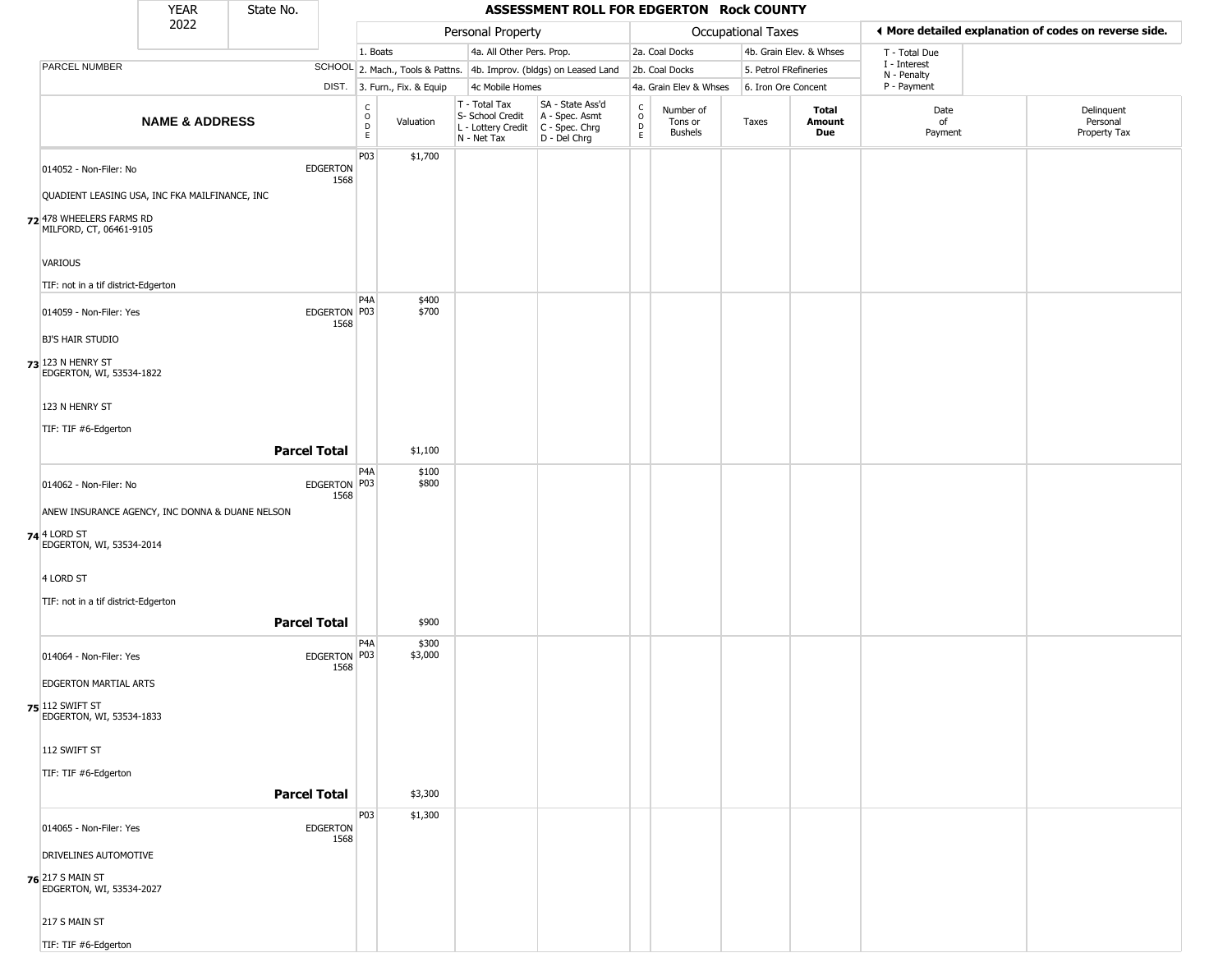|                           |                                                           | <b>YEAR</b>                            | State No. |                         |                                                |                              |                                                                                         | ASSESSMENT ROLL FOR EDGERTON Rock COUNTY                            |                                            |                                        |                       |                         |                            |                                                       |
|---------------------------|-----------------------------------------------------------|----------------------------------------|-----------|-------------------------|------------------------------------------------|------------------------------|-----------------------------------------------------------------------------------------|---------------------------------------------------------------------|--------------------------------------------|----------------------------------------|-----------------------|-------------------------|----------------------------|-------------------------------------------------------|
|                           |                                                           | 2022                                   |           |                         |                                                |                              | Personal Property                                                                       |                                                                     |                                            |                                        | Occupational Taxes    |                         |                            | I More detailed explanation of codes on reverse side. |
|                           |                                                           |                                        |           |                         | 1. Boats                                       |                              | 4a. All Other Pers. Prop.                                                               |                                                                     |                                            | 2a. Coal Docks                         |                       | 4b. Grain Elev. & Whses | T - Total Due              |                                                       |
|                           | PARCEL NUMBER                                             |                                        |           |                         |                                                |                              |                                                                                         | SCHOOL 2. Mach., Tools & Pattns. 4b. Improv. (bldgs) on Leased Land |                                            | 2b. Coal Docks                         | 5. Petrol FRefineries |                         | I - Interest               |                                                       |
|                           |                                                           |                                        |           |                         |                                                | DIST. 3. Furn., Fix. & Equip | 4c Mobile Homes                                                                         |                                                                     |                                            | 4a. Grain Elev & Whses                 | 6. Iron Ore Concent   |                         | N - Penalty<br>P - Payment |                                                       |
|                           |                                                           | <b>NAME &amp; ADDRESS</b>              |           |                         | $\begin{matrix} 0 \\ 0 \\ D \end{matrix}$<br>E | Valuation                    | T - Total Tax<br>S- School Credit<br>L - Lottery Credit   C - Spec. Chrg<br>N - Net Tax | SA - State Ass'd<br>A - Spec. Asmt<br>D - Del Chrg                  | $\begin{array}{c} C \\ 0 \\ E \end{array}$ | Number of<br>Tons or<br><b>Bushels</b> | Taxes                 | Total<br>Amount<br>Due  | Date<br>of<br>Payment      | Delinquent<br>Personal<br>Property Tax                |
|                           | 014066 - Non-Filer: No                                    |                                        |           | <b>EDGERTON</b><br>1568 | P03                                            | \$2,600                      |                                                                                         |                                                                     |                                            |                                        |                       |                         |                            |                                                       |
|                           | SMUCKER FOODSERVICE, INC                                  |                                        |           |                         |                                                |                              |                                                                                         |                                                                     |                                            |                                        |                       |                         |                            |                                                       |
| 77 PO BOX 3576            | CHICAGO, IL, 60654-0576                                   |                                        |           |                         |                                                |                              |                                                                                         |                                                                     |                                            |                                        |                       |                         |                            |                                                       |
|                           | 11101 N SHERMAN RD<br>TIF: not in a tif district-Edgerton |                                        |           |                         |                                                |                              |                                                                                         |                                                                     |                                            |                                        |                       |                         |                            |                                                       |
|                           | 014071 - Non-Filer: No                                    |                                        |           | <b>EDGERTON</b><br>1568 | P4B                                            | \$1,901,200                  |                                                                                         |                                                                     |                                            |                                        |                       |                         |                            |                                                       |
|                           | HIGHLAND PROPERTIES, LLC PP4B                             |                                        |           |                         |                                                |                              |                                                                                         |                                                                     |                                            |                                        |                       |                         |                            |                                                       |
| <b>78</b> 4906 FEMRITE DR | MADISON, WI, 53716-4130                                   |                                        |           |                         |                                                |                              |                                                                                         |                                                                     |                                            |                                        |                       |                         |                            |                                                       |
|                           |                                                           | 11051 SHERMAN RD CLINIC ON LEASED LAND |           |                         |                                                |                              |                                                                                         |                                                                     |                                            |                                        |                       |                         |                            |                                                       |
|                           | TIF: not in a tif district-Edgerton                       |                                        |           |                         |                                                |                              |                                                                                         |                                                                     |                                            |                                        |                       |                         |                            |                                                       |
|                           | 014072 - Non-Filer: No                                    |                                        |           | EDGERTON mpt<br>1568    | Exe                                            | \$0                          |                                                                                         |                                                                     |                                            |                                        |                       |                         |                            |                                                       |
|                           | EDGERTON CARE CENTER, INC                                 |                                        |           |                         |                                                |                              |                                                                                         |                                                                     |                                            |                                        |                       |                         |                            |                                                       |
|                           | 79 313 STOUGHTON RD<br>STOUGHTON, WI, 53534               |                                        |           |                         |                                                |                              |                                                                                         |                                                                     |                                            |                                        |                       |                         |                            |                                                       |
|                           | 313 STOUGHTON RD                                          |                                        |           |                         |                                                |                              |                                                                                         |                                                                     |                                            |                                        |                       |                         |                            |                                                       |
|                           | TIF: not in a tif district-Edgerton                       |                                        |           |                         | P03                                            |                              |                                                                                         |                                                                     |                                            |                                        |                       |                         |                            |                                                       |
|                           | 014077 - Non-Filer: Yes                                   |                                        |           | <b>EDGERTON</b><br>1568 |                                                | \$3,600                      |                                                                                         |                                                                     |                                            |                                        |                       |                         |                            |                                                       |
| ADT, LLC                  |                                                           |                                        |           |                         |                                                |                              |                                                                                         |                                                                     |                                            |                                        |                       |                         |                            |                                                       |
| 80 PO BOX 54767           | LEXINGTON, KY, 40555-4767                                 |                                        |           |                         |                                                |                              |                                                                                         |                                                                     |                                            |                                        |                       |                         |                            |                                                       |
| VARIOUS                   |                                                           |                                        |           |                         |                                                |                              |                                                                                         |                                                                     |                                            |                                        |                       |                         |                            |                                                       |
|                           | TIF: not in a tif district-Edgerton                       |                                        |           |                         |                                                |                              |                                                                                         |                                                                     |                                            |                                        |                       |                         |                            |                                                       |
|                           | 014083 - Non-Filer: No                                    |                                        |           | <b>EDGERTON</b><br>1568 | P <sub>4</sub> A                               | \$900                        |                                                                                         |                                                                     |                                            |                                        |                       |                         |                            |                                                       |
|                           | AGILITI HEALTH, INC                                       |                                        |           |                         |                                                |                              |                                                                                         |                                                                     |                                            |                                        |                       |                         |                            |                                                       |
|                           | SUNRISE, FL, 33323-2874                                   | 81 1301 INTERNATIONAL PKWY STE 300     |           |                         |                                                |                              |                                                                                         |                                                                     |                                            |                                        |                       |                         |                            |                                                       |
|                           | 11101 N SHERMAN RD                                        |                                        |           |                         |                                                |                              |                                                                                         |                                                                     |                                            |                                        |                       |                         |                            |                                                       |
|                           | TIF: not in a tif district-Edgerton                       |                                        |           |                         |                                                |                              |                                                                                         |                                                                     |                                            |                                        |                       |                         |                            |                                                       |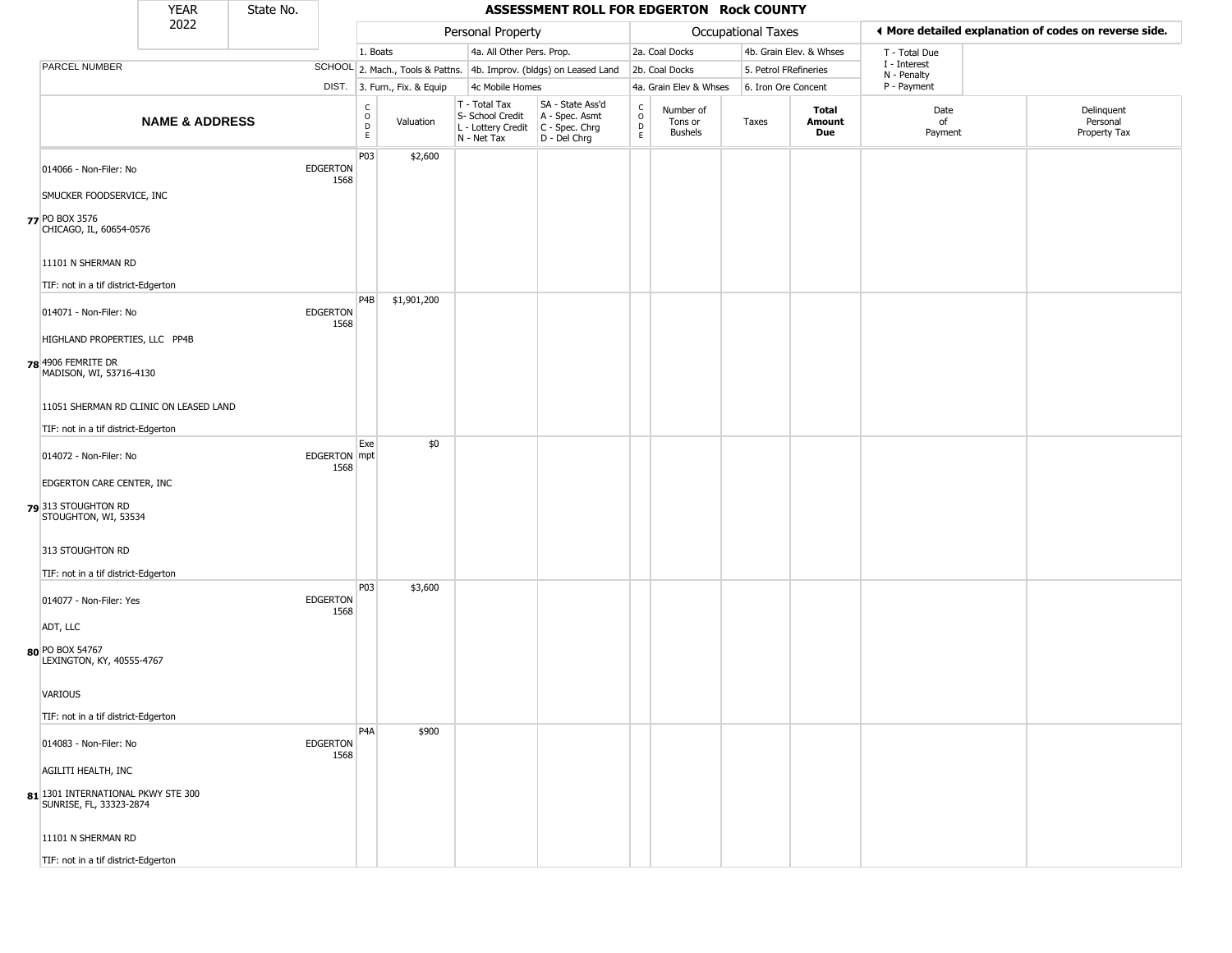|                                                                    | <b>YEAR</b>               | State No. |                         |                        |                              |                                                                        | ASSESSMENT ROLL FOR EDGERTON Rock COUNTY                             |                                              |                                        |                       |                               |                            |                                                       |
|--------------------------------------------------------------------|---------------------------|-----------|-------------------------|------------------------|------------------------------|------------------------------------------------------------------------|----------------------------------------------------------------------|----------------------------------------------|----------------------------------------|-----------------------|-------------------------------|----------------------------|-------------------------------------------------------|
|                                                                    | 2022                      |           |                         |                        |                              | Personal Property                                                      |                                                                      |                                              |                                        | Occupational Taxes    |                               |                            | ◀ More detailed explanation of codes on reverse side. |
|                                                                    |                           |           |                         | 1. Boats               |                              | 4a. All Other Pers. Prop.                                              |                                                                      |                                              | 2a. Coal Docks                         |                       | 4b. Grain Elev. & Whses       | T - Total Due              |                                                       |
| <b>PARCEL NUMBER</b>                                               |                           |           |                         |                        |                              |                                                                        | SCHOOL 2. Mach., Tools & Pattns. 4b. Improv. (bldgs) on Leased Land  |                                              | 2b. Coal Docks                         | 5. Petrol FRefineries |                               | I - Interest               |                                                       |
|                                                                    |                           |           |                         |                        | DIST. 3. Furn., Fix. & Equip | 4c Mobile Homes                                                        |                                                                      |                                              | 4a. Grain Elev & Whses                 | 6. Iron Ore Concent   |                               | N - Penalty<br>P - Payment |                                                       |
|                                                                    | <b>NAME &amp; ADDRESS</b> |           |                         | C<br>$\circ$<br>D<br>E | Valuation                    | T - Total Tax<br>S- School Credit<br>L - Lottery Credit<br>N - Net Tax | SA - State Ass'd<br>A - Spec. Asmt<br>C - Spec. Chrg<br>D - Del Chrg | $\begin{array}{c}\nC \\ D \\ E\n\end{array}$ | Number of<br>Tons or<br><b>Bushels</b> | Taxes                 | <b>Total</b><br>Amount<br>Due | Date<br>of<br>Payment      | Delinquent<br>Personal<br>Property Tax                |
| 014085 - Non-Filer: No<br>BRIGETTE'S BOUTIQUE, LLC                 |                           |           | <b>EDGERTON</b><br>1568 | P03                    | \$300                        |                                                                        |                                                                      |                                              |                                        |                       |                               |                            |                                                       |
| $82$ <sup>4</sup> GEAR DR<br>EDGERTON, WI, 53534-9400<br>4 GEAR DR |                           |           |                         |                        |                              |                                                                        |                                                                      |                                              |                                        |                       |                               |                            |                                                       |
| TIF: TIF #8-Edgerton                                               |                           |           |                         |                        |                              |                                                                        |                                                                      |                                              |                                        |                       |                               |                            |                                                       |
| 014095 - Non-Filer: Yes                                            |                           |           | EDGERTON P03<br>1568    | P <sub>4</sub> A       | \$300<br>\$3,000             |                                                                        |                                                                      |                                              |                                        |                       |                               |                            |                                                       |
| ELEVEN NEIL & KRISTEN JOHNSTON HAIR SALON                          |                           |           |                         |                        |                              |                                                                        |                                                                      |                                              |                                        |                       |                               |                            |                                                       |
| 83 11 SWIFT ST<br>EDGERTON, WI, 53534-1843                         |                           |           |                         |                        |                              |                                                                        |                                                                      |                                              |                                        |                       |                               |                            |                                                       |
| 11 SWIFT ST                                                        |                           |           |                         |                        |                              |                                                                        |                                                                      |                                              |                                        |                       |                               |                            |                                                       |
| TIF: TIF #6-Edgerton                                               |                           |           |                         |                        |                              |                                                                        |                                                                      |                                              |                                        |                       |                               |                            |                                                       |
|                                                                    |                           |           |                         |                        |                              |                                                                        |                                                                      |                                              |                                        |                       |                               |                            |                                                       |
|                                                                    |                           |           | <b>Parcel Total</b>     |                        | \$3,300                      |                                                                        |                                                                      |                                              |                                        |                       |                               |                            |                                                       |
| 014099 - Non-Filer: No                                             |                           |           | EDGERTON P03<br>1568    | P4A                    | \$1,100<br>\$49,100          |                                                                        |                                                                      |                                              |                                        |                       |                               |                            |                                                       |
| COWLEY FAMILY FOODS, INC JASON COWLEY/PIGGLY WIGGLY OF<br>EDGERTON |                           |           |                         |                        |                              |                                                                        |                                                                      |                                              |                                        |                       |                               |                            |                                                       |
| 84 1211 N MAIN ST<br>EDGERTON, WI, 53534-1336                      |                           |           |                         |                        |                              |                                                                        |                                                                      |                                              |                                        |                       |                               |                            |                                                       |
| 1211 N MAIN ST                                                     |                           |           |                         |                        |                              |                                                                        |                                                                      |                                              |                                        |                       |                               |                            |                                                       |
| TIF: not in a tif district-Edgerton                                |                           |           |                         |                        |                              |                                                                        |                                                                      |                                              |                                        |                       |                               |                            |                                                       |
|                                                                    |                           |           | <b>Parcel Total</b>     |                        | \$50,200                     |                                                                        |                                                                      |                                              |                                        |                       |                               |                            |                                                       |
|                                                                    |                           |           |                         |                        |                              |                                                                        |                                                                      |                                              |                                        |                       |                               |                            |                                                       |
| 014101 - Non-Filer: Yes                                            |                           |           | EDGERTON   P03<br>1568  | P4A                    | \$4,000<br>\$8,500           |                                                                        |                                                                      |                                              |                                        |                       |                               |                            |                                                       |
| RED BARON ILIR BANUSHI                                             |                           |           |                         |                        |                              |                                                                        |                                                                      |                                              |                                        |                       |                               |                            |                                                       |
| 85 124 W FULTON ST<br>EDGERTON, WI, 53534-1839                     |                           |           |                         |                        |                              |                                                                        |                                                                      |                                              |                                        |                       |                               |                            |                                                       |
| 124 W FULTON ST                                                    |                           |           |                         |                        |                              |                                                                        |                                                                      |                                              |                                        |                       |                               |                            |                                                       |
| TIF: TIF #6-Edgerton                                               |                           |           |                         |                        |                              |                                                                        |                                                                      |                                              |                                        |                       |                               |                            |                                                       |
|                                                                    |                           |           | <b>Parcel Total</b>     |                        | \$12,500                     |                                                                        |                                                                      |                                              |                                        |                       |                               |                            |                                                       |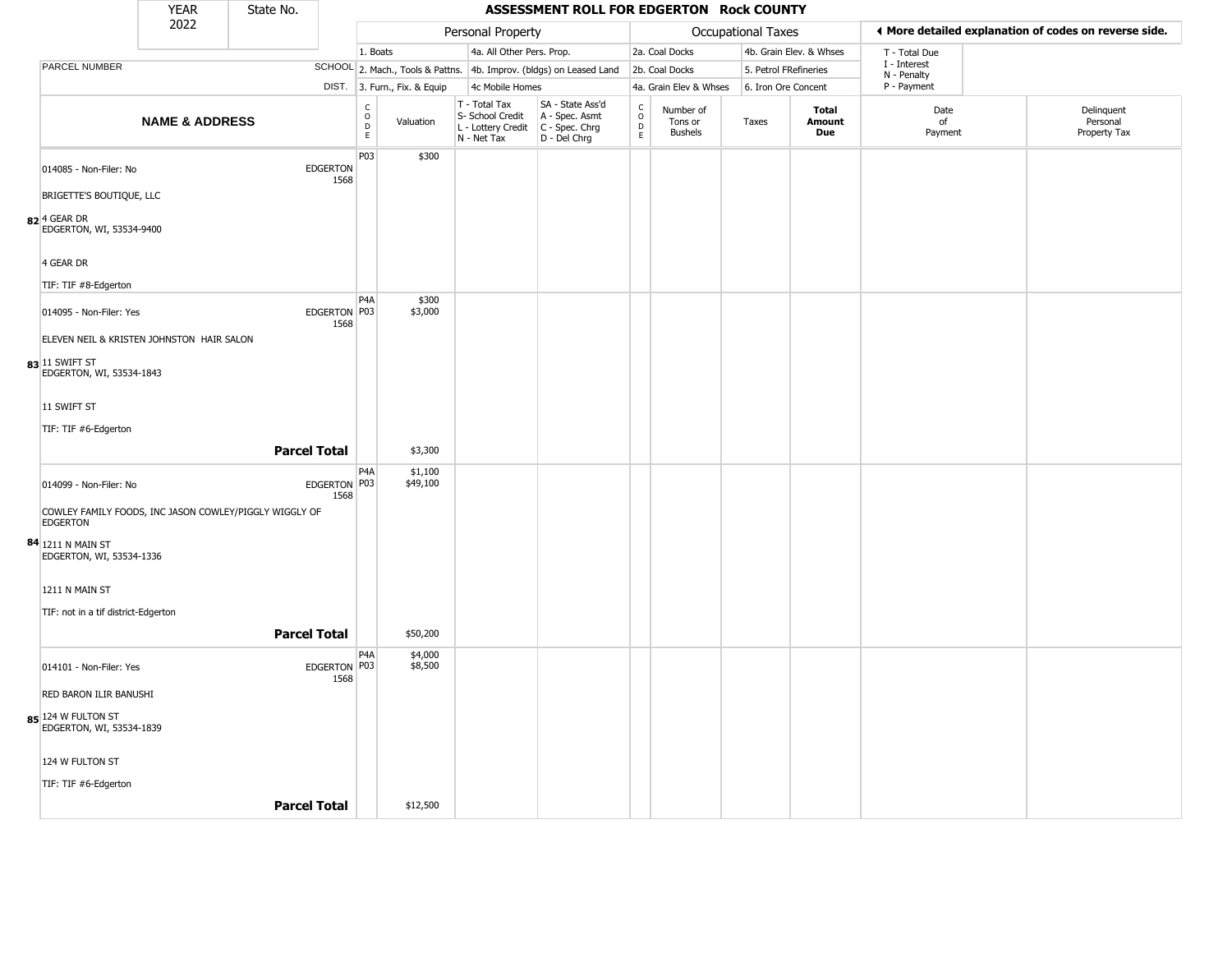|                                                                   | <b>YEAR</b>               | State No.           |                         |                                        |                              |                                                                                       | ASSESSMENT ROLL FOR EDGERTON Rock COUNTY                            |                             |                                        |                           |                         |                             |                                                       |
|-------------------------------------------------------------------|---------------------------|---------------------|-------------------------|----------------------------------------|------------------------------|---------------------------------------------------------------------------------------|---------------------------------------------------------------------|-----------------------------|----------------------------------------|---------------------------|-------------------------|-----------------------------|-------------------------------------------------------|
|                                                                   | 2022                      |                     |                         |                                        |                              | Personal Property                                                                     |                                                                     |                             |                                        | <b>Occupational Taxes</b> |                         |                             | ♦ More detailed explanation of codes on reverse side. |
|                                                                   |                           |                     |                         | 1. Boats                               |                              | 4a. All Other Pers. Prop.                                                             |                                                                     |                             | 2a. Coal Docks                         |                           | 4b. Grain Elev. & Whses | T - Total Due               |                                                       |
| <b>PARCEL NUMBER</b>                                              |                           |                     |                         |                                        |                              |                                                                                       | SCHOOL 2. Mach., Tools & Pattns. 4b. Improv. (bldgs) on Leased Land |                             | 2b. Coal Docks                         | 5. Petrol FRefineries     |                         | I - Interest<br>N - Penalty |                                                       |
|                                                                   |                           |                     |                         |                                        | DIST. 3. Furn., Fix. & Equip | 4c Mobile Homes                                                                       |                                                                     |                             | 4a. Grain Elev & Whses                 | 6. Iron Ore Concent       |                         | P - Payment                 |                                                       |
|                                                                   | <b>NAME &amp; ADDRESS</b> |                     |                         | $_{\rm o}^{\rm c}$<br>D<br>$\mathsf E$ | Valuation                    | T - Total Tax<br>S- School Credit<br>L - Lottery Credit C - Spec. Chrg<br>N - Net Tax | SA - State Ass'd<br>A - Spec. Asmt<br>D - Del Chrg                  | C<br>$\mathsf{O}$<br>D<br>E | Number of<br>Tons or<br><b>Bushels</b> | Taxes                     | Total<br>Amount<br>Due  | Date<br>of<br>Payment       | Delinquent<br>Personal<br>Property Tax                |
| 014106 - Non-Filer: No<br>PITNEY BOWES GLOBAL FINANCIAL SVCS, LLC |                           |                     | <b>EDGERTON</b><br>1568 | P03                                    | \$3,100                      |                                                                                       |                                                                     |                             |                                        |                           |                         |                             |                                                       |
| 86 5310 CYPRESS CENTER DR #110<br>TAMPA, FL, 33609-1057           |                           |                     |                         |                                        |                              |                                                                                       |                                                                     |                             |                                        |                           |                         |                             |                                                       |
| VARIOUS<br>TIF: not in a tif district-Edgerton                    |                           |                     |                         |                                        |                              |                                                                                       |                                                                     |                             |                                        |                           |                         |                             |                                                       |
| 014108 - Non-Filer: Yes<br>SOUTHERN WISCONSIN NEWS                |                           |                     | EDGERTON P03<br>1568    | P <sub>4</sub> A                       | \$200<br>\$382,000           |                                                                                       |                                                                     |                             |                                        |                           |                         |                             |                                                       |
| 87 58 ARTISAN RD<br>EDGERTON, WI, 53534-9417                      |                           |                     |                         |                                        |                              |                                                                                       |                                                                     |                             |                                        |                           |                         |                             |                                                       |
| 58 ARTISAN RD<br>TIF: TIF #8-Edgerton                             |                           |                     |                         |                                        |                              |                                                                                       |                                                                     |                             |                                        |                           |                         |                             |                                                       |
|                                                                   |                           | <b>Parcel Total</b> |                         |                                        | \$382,200                    |                                                                                       |                                                                     |                             |                                        |                           |                         |                             |                                                       |
| 014116 - Non-Filer: No<br>GE HFS LLC PROPERTY TAX COMPLIANCE      |                           |                     | EDGERTON mpt<br>1568    | Exe                                    | \$0                          |                                                                                       |                                                                     |                             |                                        |                           |                         |                             |                                                       |
| 88 PO BOX 802146<br>CHICAGO, IL, 60680-2146                       |                           |                     |                         |                                        |                              |                                                                                       |                                                                     |                             |                                        |                           |                         |                             |                                                       |
| 11101 N SHERMAN ROAD<br>TIF: not in a tif district-Edgerton       |                           |                     |                         |                                        |                              |                                                                                       |                                                                     |                             |                                        |                           |                         |                             |                                                       |
| 014123 - Non-Filer: No<br>APFEL FUNERAL HOME KEVIN APFEL          |                           |                     | EDGERTON   P03<br>1568  | P4A                                    | \$200<br>\$6,000             |                                                                                       |                                                                     |                             |                                        |                           |                         |                             |                                                       |
| 89 315 LORD ST<br>EDGERTON, WI, 53534-2019                        |                           |                     |                         |                                        |                              |                                                                                       |                                                                     |                             |                                        |                           |                         |                             |                                                       |
| 315 LORD ST<br>TIF: not in a tif district-Edgerton                |                           |                     |                         |                                        |                              |                                                                                       |                                                                     |                             |                                        |                           |                         |                             |                                                       |
|                                                                   |                           | <b>Parcel Total</b> |                         |                                        | \$6,200                      |                                                                                       |                                                                     |                             |                                        |                           |                         |                             |                                                       |
| 014130 - Non-Filer: No                                            |                           |                     | EDGERTON P4A<br>1568    | P03                                    | \$100<br>\$1,200             |                                                                                       |                                                                     |                             |                                        |                           |                         |                             |                                                       |
| AIR CARE SPECIALISTS, LLC ADAM HEBB                               |                           |                     |                         |                                        |                              |                                                                                       |                                                                     |                             |                                        |                           |                         |                             |                                                       |
| 90 W9525 RUCKS RD<br>CAMBRIDGE, WI, 53523                         |                           |                     |                         |                                        |                              |                                                                                       |                                                                     |                             |                                        |                           |                         |                             |                                                       |
| 515 W FULTON ST, STE A                                            |                           |                     |                         |                                        |                              |                                                                                       |                                                                     |                             |                                        |                           |                         |                             |                                                       |
| TIF: TIF #6-Edgerton                                              |                           |                     |                         |                                        |                              |                                                                                       |                                                                     |                             |                                        |                           |                         |                             |                                                       |
|                                                                   |                           | <b>Parcel Total</b> |                         |                                        | \$1,300                      |                                                                                       |                                                                     |                             |                                        |                           |                         |                             |                                                       |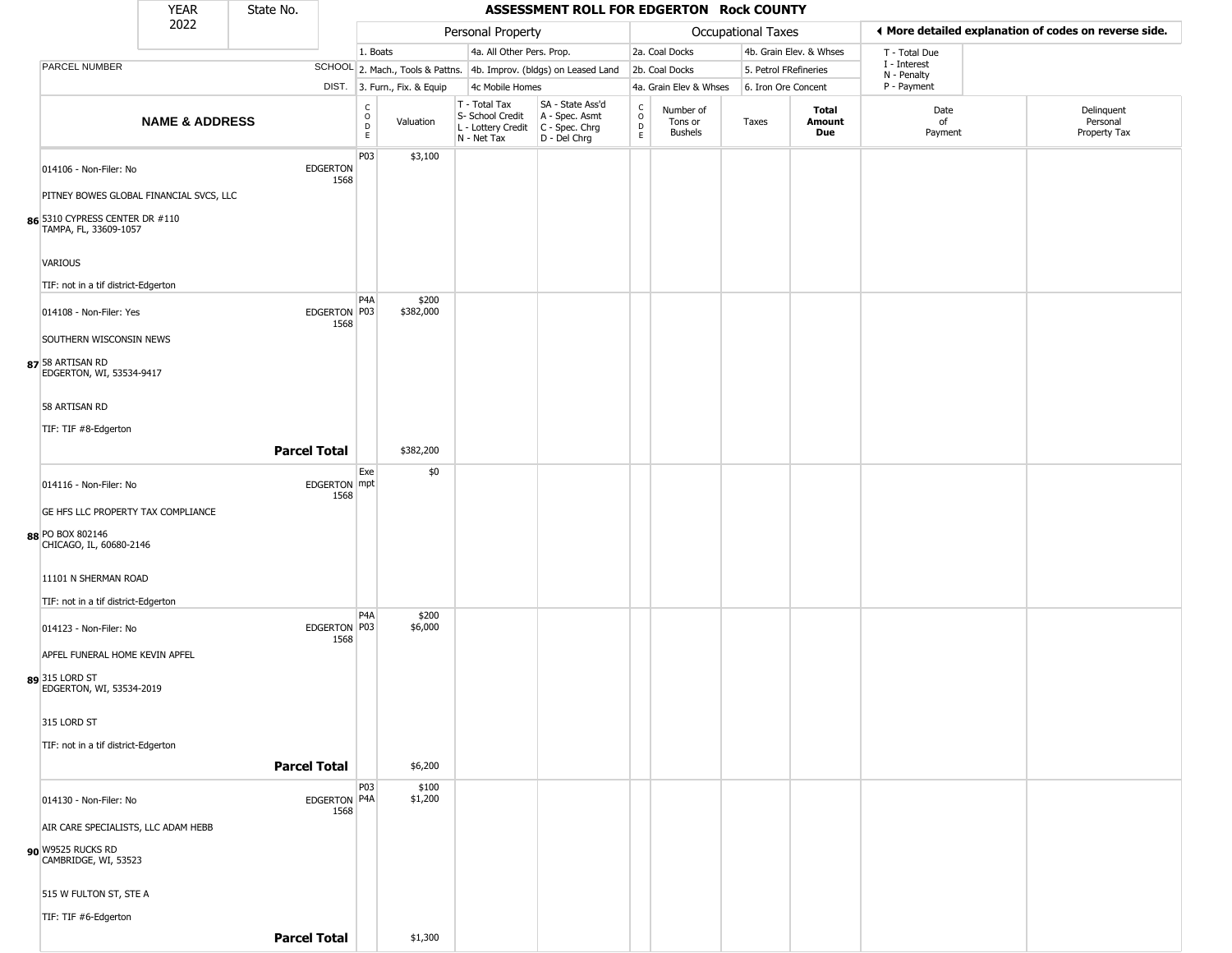|                                                     | <b>YEAR</b>                             | State No. |                         |                  |                              |             |                                   | ASSESSMENT ROLL FOR EDGERTON Rock COUNTY                                                  |                              |                                 |                       |                         |                             |                                                       |
|-----------------------------------------------------|-----------------------------------------|-----------|-------------------------|------------------|------------------------------|-------------|-----------------------------------|-------------------------------------------------------------------------------------------|------------------------------|---------------------------------|-----------------------|-------------------------|-----------------------------|-------------------------------------------------------|
|                                                     | 2022                                    |           |                         |                  |                              |             | Personal Property                 |                                                                                           |                              |                                 | Occupational Taxes    |                         |                             | ♦ More detailed explanation of codes on reverse side. |
|                                                     |                                         |           |                         | 1. Boats         |                              |             | 4a. All Other Pers. Prop.         |                                                                                           |                              | 2a. Coal Docks                  |                       | 4b. Grain Elev. & Whses | T - Total Due               |                                                       |
| PARCEL NUMBER                                       |                                         |           |                         |                  |                              |             |                                   | SCHOOL 2. Mach., Tools & Pattns. 4b. Improv. (bldgs) on Leased Land                       |                              | 2b. Coal Docks                  | 5. Petrol FRefineries |                         | I - Interest<br>N - Penalty |                                                       |
|                                                     |                                         |           |                         |                  | DIST. 3. Furn., Fix. & Equip |             | 4c Mobile Homes                   |                                                                                           |                              | 4a. Grain Elev & Whses          | 6. Iron Ore Concent   |                         | P - Payment                 |                                                       |
|                                                     | <b>NAME &amp; ADDRESS</b>               |           |                         | C<br>D<br>E<br>E | Valuation                    | N - Net Tax | T - Total Tax<br>S- School Credit | SA - State Ass'd<br>A - Spec. Asmt<br>L - Lottery Credit   C - Spec. Chrg<br>D - Del Chrg | $_{\rm o}^{\rm c}$<br>D<br>E | Number of<br>Tons or<br>Bushels | Taxes                 | Total<br>Amount<br>Due  | Date<br>of<br>Payment       | Delinquent<br>Personal<br>Property Tax                |
| 014131 - Non-Filer: Yes                             |                                         |           | EDGERTON P03<br>1568    | P <sub>4</sub> A | \$400<br>\$600               |             |                                   |                                                                                           |                              |                                 |                       |                         |                             |                                                       |
|                                                     | ALPHA BIT SOUP TATTOO SHOP TOBY ROMACK  |           |                         |                  |                              |             |                                   |                                                                                           |                              |                                 |                       |                         |                             |                                                       |
| 91 806 N MAIN ST                                    | EDGERTON, WI, 53534-1322                |           |                         |                  |                              |             |                                   |                                                                                           |                              |                                 |                       |                         |                             |                                                       |
| 8 E FULTON ST                                       |                                         |           |                         |                  |                              |             |                                   |                                                                                           |                              |                                 |                       |                         |                             |                                                       |
| TIF: TIF #6-Edgerton                                |                                         |           |                         |                  |                              |             |                                   |                                                                                           |                              |                                 |                       |                         |                             |                                                       |
|                                                     |                                         |           | <b>Parcel Total</b>     |                  | \$1,000                      |             |                                   |                                                                                           |                              |                                 |                       |                         |                             |                                                       |
| 014133 - Non-Filer: Yes                             |                                         |           | <b>EDGERTON</b><br>1568 | P03              | \$13,300                     |             |                                   |                                                                                           |                              |                                 |                       |                         |                             |                                                       |
|                                                     | ABBRUZZO SALON JOHN WERKMEISTER         |           |                         |                  |                              |             |                                   |                                                                                           |                              |                                 |                       |                         |                             |                                                       |
| $92$ 10 W FULTON ST                                 | EDGERTON, WI, 53534-1820                |           |                         |                  |                              |             |                                   |                                                                                           |                              |                                 |                       |                         |                             |                                                       |
| 10 W FULTON ST                                      |                                         |           |                         |                  |                              |             |                                   |                                                                                           |                              |                                 |                       |                         |                             |                                                       |
| TIF: TIF #6-Edgerton                                |                                         |           |                         |                  |                              |             |                                   |                                                                                           |                              |                                 |                       |                         |                             |                                                       |
| 014136 - Non-Filer: Yes                             |                                         |           | <b>EDGERTON</b><br>1568 | P03              | \$26,600                     |             |                                   |                                                                                           |                              |                                 |                       |                         |                             |                                                       |
|                                                     | LOUNGE 1848 ILIR BANUSHI                |           |                         |                  |                              |             |                                   |                                                                                           |                              |                                 |                       |                         |                             |                                                       |
| 93 112 W FULTON ST                                  | EDGERTON, WI, 53534-1839                |           |                         |                  |                              |             |                                   |                                                                                           |                              |                                 |                       |                         |                             |                                                       |
| 112 W FULTON ST                                     |                                         |           |                         |                  |                              |             |                                   |                                                                                           |                              |                                 |                       |                         |                             |                                                       |
| TIF: TIF #6-Edgerton                                |                                         |           |                         | P <sub>4</sub> A | \$300                        |             |                                   |                                                                                           |                              |                                 |                       |                         |                             |                                                       |
| 014138 - Non-Filer: Yes                             |                                         |           | EDGERTON P03<br>1568    |                  | \$700                        |             |                                   |                                                                                           |                              |                                 |                       |                         |                             |                                                       |
| DANIEL S SADRO CPA, LLC                             |                                         |           |                         |                  |                              |             |                                   |                                                                                           |                              |                                 |                       |                         |                             |                                                       |
| 94 111 W FULTON ST, UNIT 202                        | EDGERTON, WI, 53534-1876                |           |                         |                  |                              |             |                                   |                                                                                           |                              |                                 |                       |                         |                             |                                                       |
|                                                     | 111 W FULTON ST, UNIT 202               |           |                         |                  |                              |             |                                   |                                                                                           |                              |                                 |                       |                         |                             |                                                       |
| TIF: TIF #6-Edgerton                                |                                         |           |                         |                  |                              |             |                                   |                                                                                           |                              |                                 |                       |                         |                             |                                                       |
|                                                     |                                         |           | <b>Parcel Total</b>     |                  | \$1,000                      |             |                                   |                                                                                           |                              |                                 |                       |                         |                             |                                                       |
|                                                     |                                         |           |                         | P03              | \$4,300                      |             |                                   |                                                                                           |                              |                                 |                       |                         |                             |                                                       |
| 014143 - Non-Filer: No                              |                                         |           | EDGERTON<br>1568        |                  |                              |             |                                   |                                                                                           |                              |                                 |                       |                         |                             |                                                       |
|                                                     | GREAT LAKES COCA-COLA DISTRIBUTION, LLC |           |                         |                  |                              |             |                                   |                                                                                           |                              |                                 |                       |                         |                             |                                                       |
| 9000 g5 6250 N RIVER RD, STE<br>ROSEMONT, IL, 60018 |                                         |           |                         |                  |                              |             |                                   |                                                                                           |                              |                                 |                       |                         |                             |                                                       |
| VARIOUS                                             |                                         |           |                         |                  |                              |             |                                   |                                                                                           |                              |                                 |                       |                         |                             |                                                       |

TIF: not in a tif district-Edgerton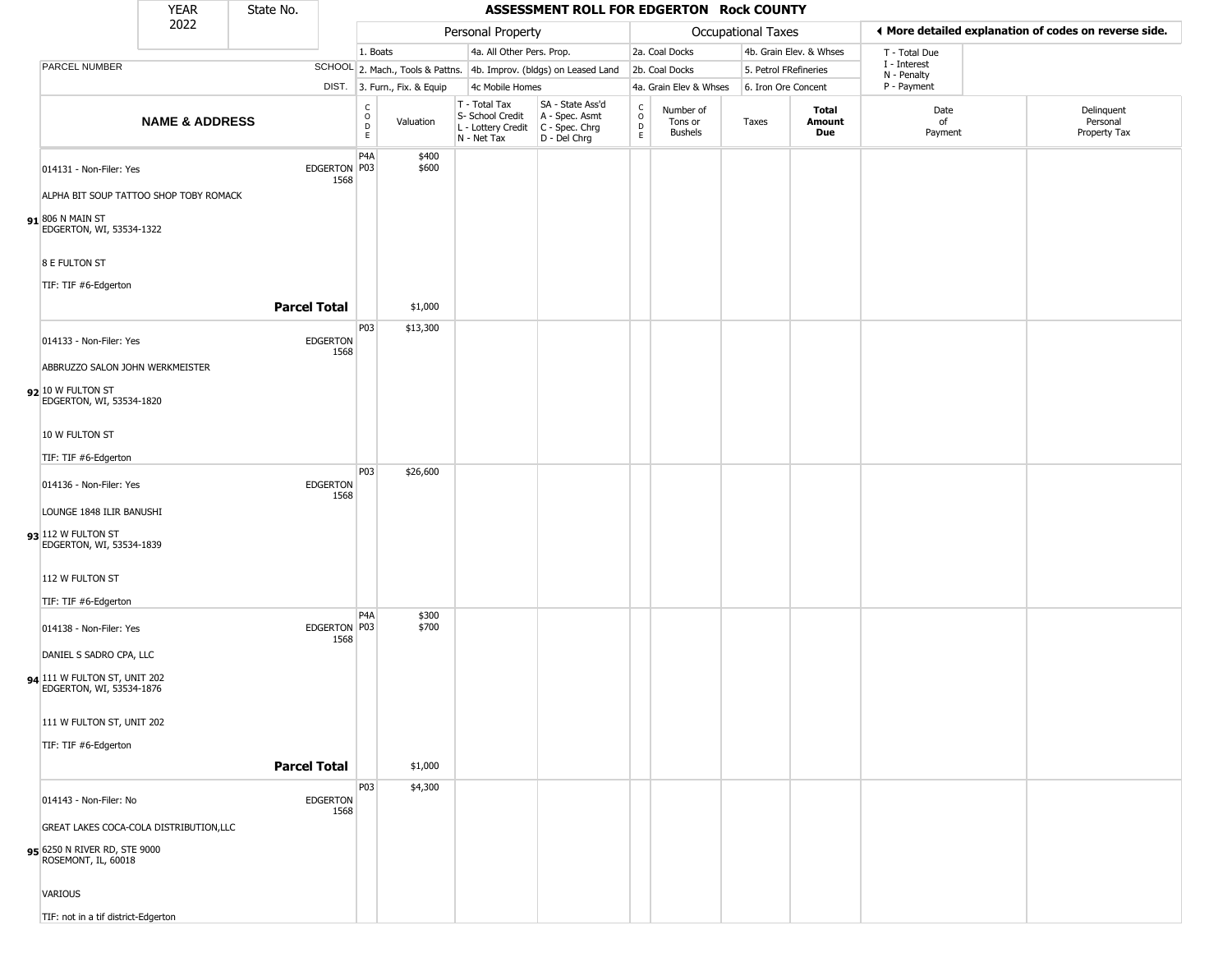| ear | State No. |  |
|-----|-----------|--|
|     |           |  |

## YEAR State No. **ASSESSMENT ROLL FOR EDGERTON Rock COUNTY**

|                                                                                                        | 2022                      |                         |                                             |                                  | Personal Property                                                                       |                                                    |                         |                                        | Occupational Taxes    |                         | ◀ More detailed explanation of codes on reverse side. |                                        |
|--------------------------------------------------------------------------------------------------------|---------------------------|-------------------------|---------------------------------------------|----------------------------------|-----------------------------------------------------------------------------------------|----------------------------------------------------|-------------------------|----------------------------------------|-----------------------|-------------------------|-------------------------------------------------------|----------------------------------------|
|                                                                                                        |                           |                         | 1. Boats                                    |                                  | 4a. All Other Pers. Prop.                                                               |                                                    |                         | 2a. Coal Docks                         |                       | 4b. Grain Elev. & Whses | T - Total Due                                         |                                        |
| PARCEL NUMBER                                                                                          |                           |                         |                                             | SCHOOL 2. Mach., Tools & Pattns. |                                                                                         | 4b. Improv. (bldgs) on Leased Land                 |                         | 2b. Coal Docks                         | 5. Petrol FRefineries |                         | I - Interest<br>N - Penalty                           |                                        |
|                                                                                                        |                           |                         |                                             | DIST. 3. Furn., Fix. & Equip     | 4c Mobile Homes                                                                         |                                                    |                         | 4a. Grain Elev & Whses                 | 6. Iron Ore Concent   |                         | P - Payment                                           |                                        |
|                                                                                                        | <b>NAME &amp; ADDRESS</b> |                         | $\mathsf{C}$<br>$\circ$<br>D<br>$\mathsf E$ | Valuation                        | T - Total Tax<br>S- School Credit<br>L - Lottery Credit   C - Spec. Chrg<br>N - Net Tax | SA - State Ass'd<br>A - Spec. Asmt<br>D - Del Chrg | C<br>$\circ$<br>D<br>E. | Number of<br>Tons or<br><b>Bushels</b> | Taxes                 | Total<br>Amount<br>Due  | Date<br>of<br>Payment                                 | Delinquent<br>Personal<br>Property Tax |
| 014144 - Non-Filer: No                                                                                 |                           | <b>EDGERTON</b><br>1568 | P03                                         | \$1,100                          |                                                                                         |                                                    |                         |                                        |                       |                         |                                                       |                                        |
| S&D COFFEE INC<br>96 2500 WESTFIELD DRIVE BUILDING 1, STE 202<br>ELGIN, IL, 60124                      |                           |                         |                                             |                                  |                                                                                         |                                                    |                         |                                        |                       |                         |                                                       |                                        |
| 1 S. MAIN ST.<br>TIF: TIF #6-Edgerton                                                                  |                           |                         |                                             |                                  |                                                                                         |                                                    |                         |                                        |                       |                         |                                                       |                                        |
| 014146 - Non-Filer: No                                                                                 |                           | <b>EDGERTON</b><br>1568 | P03                                         | \$1,200                          |                                                                                         |                                                    |                         |                                        |                       |                         |                                                       |                                        |
| PP ACQUISITION COMPANY, LLC<br>97 PO BOX 72000<br>PHOENIX, AZ, 85050-1017                              |                           |                         |                                             |                                  |                                                                                         |                                                    |                         |                                        |                       |                         |                                                       |                                        |
| 313 STOUGHTON RD                                                                                       |                           |                         |                                             |                                  |                                                                                         |                                                    |                         |                                        |                       |                         |                                                       |                                        |
| TIF: not in a tif district-Edgerton<br>014147 - Non-Filer: Yes                                         |                           | <b>EDGERTON</b><br>1568 | P03                                         | \$12,100                         |                                                                                         |                                                    |                         |                                        |                       |                         |                                                       |                                        |
| <b>MARLIN LEASING</b>                                                                                  |                           |                         |                                             |                                  |                                                                                         |                                                    |                         |                                        |                       |                         |                                                       |                                        |
| 98 PO BOX 5481<br>MOUNT LAUREL, NJ, 08054-5481                                                         |                           |                         |                                             |                                  |                                                                                         |                                                    |                         |                                        |                       |                         |                                                       |                                        |
| 112 ALBION ST                                                                                          |                           |                         |                                             |                                  |                                                                                         |                                                    |                         |                                        |                       |                         |                                                       |                                        |
| TIF: not in a tif district-Edgerton                                                                    |                           |                         | P03                                         | \$26,600                         |                                                                                         |                                                    |                         |                                        |                       |                         |                                                       |                                        |
| 014148 - Non-Filer: Yes<br><b>ANYTIME FITNESS</b>                                                      |                           | <b>EDGERTON</b><br>1568 |                                             |                                  |                                                                                         |                                                    |                         |                                        |                       |                         |                                                       |                                        |
| $99$ 121 W FULTON ST<br>EDGERTON, WI, 53534-1838                                                       |                           |                         |                                             |                                  |                                                                                         |                                                    |                         |                                        |                       |                         |                                                       |                                        |
| 121 W FULTON ST                                                                                        |                           |                         |                                             |                                  |                                                                                         |                                                    |                         |                                        |                       |                         |                                                       |                                        |
| TIF: TIF #6-Edgerton                                                                                   |                           |                         |                                             |                                  |                                                                                         |                                                    |                         |                                        |                       |                         |                                                       |                                        |
| 014150 - Non-Filer: No                                                                                 |                           | <b>EDGERTON</b><br>1568 | P03                                         | \$40,800                         |                                                                                         |                                                    |                         |                                        |                       |                         |                                                       |                                        |
| GREATAMERICA FINANCIAL SERVICES CORP<br>100 625 1ST STREET SE, STE 800<br>CEDAR RAPIDS, IA, 52401-2030 |                           |                         |                                             |                                  |                                                                                         |                                                    |                         |                                        |                       |                         |                                                       |                                        |
| <b>VARIOUS</b>                                                                                         |                           |                         |                                             |                                  |                                                                                         |                                                    |                         |                                        |                       |                         |                                                       |                                        |
| TIF: not in a tif district-Edgerton                                                                    |                           |                         |                                             |                                  |                                                                                         |                                                    |                         |                                        |                       |                         |                                                       |                                        |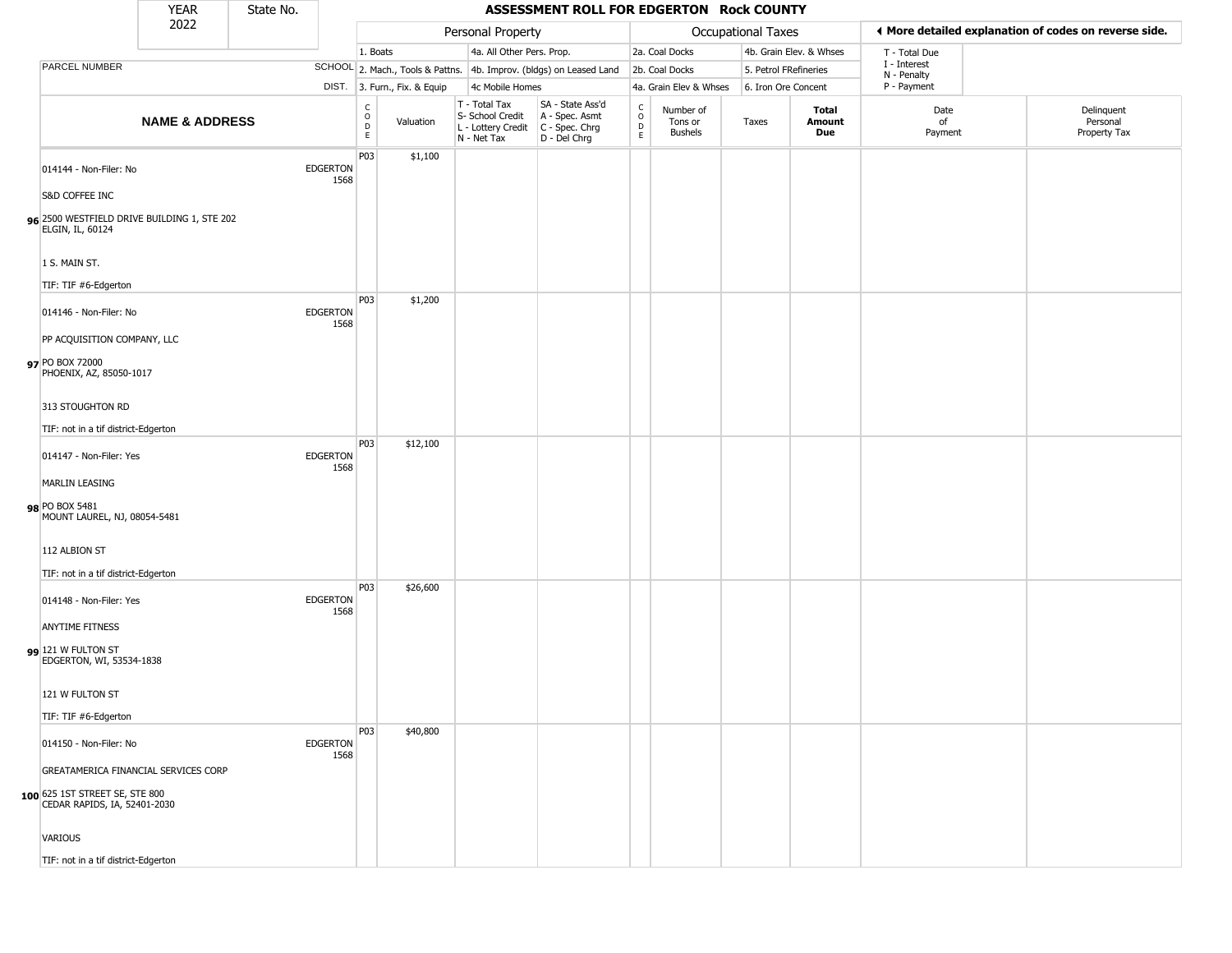|                                                                                               | <b>YEAR</b>               | State No.           |                         |                                   |                              |                                                                        | ASSESSMENT ROLL FOR EDGERTON Rock COUNTY                               |                                         |                                        |       |                       |                         |                             |                                                       |
|-----------------------------------------------------------------------------------------------|---------------------------|---------------------|-------------------------|-----------------------------------|------------------------------|------------------------------------------------------------------------|------------------------------------------------------------------------|-----------------------------------------|----------------------------------------|-------|-----------------------|-------------------------|-----------------------------|-------------------------------------------------------|
|                                                                                               | 2022                      |                     |                         |                                   |                              | Personal Property                                                      |                                                                        |                                         |                                        |       | Occupational Taxes    |                         |                             | ◀ More detailed explanation of codes on reverse side. |
|                                                                                               |                           |                     |                         | 1. Boats                          |                              | 4a. All Other Pers. Prop.                                              |                                                                        |                                         | 2a. Coal Docks                         |       |                       | 4b. Grain Elev. & Whses | T - Total Due               |                                                       |
| <b>PARCEL NUMBER</b>                                                                          |                           |                     |                         |                                   |                              |                                                                        | SCHOOL 2. Mach., Tools & Pattns. 4b. Improv. (bldgs) on Leased Land    |                                         | 2b. Coal Docks                         |       | 5. Petrol FRefineries |                         | I - Interest<br>N - Penalty |                                                       |
|                                                                                               |                           |                     |                         |                                   | DIST. 3. Furn., Fix. & Equip | 4c Mobile Homes                                                        |                                                                        |                                         | 4a. Grain Elev & Whses                 |       | 6. Iron Ore Concent   |                         | P - Payment                 |                                                       |
|                                                                                               | <b>NAME &amp; ADDRESS</b> |                     |                         | $\mathsf{C}$<br>$\circ$<br>D<br>E | Valuation                    | T - Total Tax<br>S- School Credit<br>L - Lottery Credit<br>N - Net Tax | SA - State Ass'd<br>A - Spec. Asmt<br>C - Spec. Chrg<br>$D - Del Chrg$ | $_{\rm o}^{\rm c}$<br>$\mathsf{D}$<br>E | Number of<br>Tons or<br><b>Bushels</b> | Taxes |                       | Total<br>Amount<br>Due  | Date<br>of<br>Payment       | Delinquent<br>Personal<br>Property Tax                |
| 014151 - Non-Filer: Yes                                                                       |                           |                     | <b>EDGERTON</b><br>1568 | P03                               | \$400                        |                                                                        |                                                                        |                                         |                                        |       |                       |                         |                             |                                                       |
| EDWARDSON PLUMBING NICK EDWARDSON<br>$101$ 420 W HIGH ST<br>EDGERTON, WI, 53534-2200          |                           |                     |                         |                                   |                              |                                                                        |                                                                        |                                         |                                        |       |                       |                         |                             |                                                       |
| 420 W HIGH ST<br>TIF: not in a tif district-Edgerton                                          |                           |                     |                         |                                   |                              |                                                                        |                                                                        |                                         |                                        |       |                       |                         |                             |                                                       |
| 014153 - Non-Filer: Yes                                                                       |                           |                     | EDGERTON   P03<br>1568  | P <sub>4</sub> A                  | \$400<br>\$900               |                                                                        |                                                                        |                                         |                                        |       |                       |                         |                             |                                                       |
| RIPPLE RESALE SHEILA MCNALLY<br>102 12 W FULTON ST<br>EDGERTON, WI, 53534-1820                |                           |                     |                         |                                   |                              |                                                                        |                                                                        |                                         |                                        |       |                       |                         |                             |                                                       |
| 12 W FULTON ST<br>TIF: TIF #6-Edgerton                                                        |                           |                     |                         |                                   |                              |                                                                        |                                                                        |                                         |                                        |       |                       |                         |                             |                                                       |
|                                                                                               |                           | <b>Parcel Total</b> |                         |                                   | \$1,300                      |                                                                        |                                                                        |                                         |                                        |       |                       |                         |                             |                                                       |
| 014154 - Non-Filer: No                                                                        |                           |                     | <b>EDGERTON</b><br>1568 | P03                               | \$1,200                      |                                                                        |                                                                        |                                         |                                        |       |                       |                         |                             |                                                       |
| BAXTER HEALTHCARE CORP C/O RYAN LLC<br>103 PO BOX 4900 DEPT 313<br>SCOTTSDALE, AZ, 85261-4900 |                           |                     |                         |                                   |                              |                                                                        |                                                                        |                                         |                                        |       |                       |                         |                             |                                                       |
| VARIOUS<br>TIF: not in a tif district-Edgerton                                                |                           |                     |                         |                                   |                              |                                                                        |                                                                        |                                         |                                        |       |                       |                         |                             |                                                       |
| 014155 - Non-Filer: No                                                                        |                           |                     | <b>EDGERTON</b><br>1568 | P03                               | \$1,100                      |                                                                        |                                                                        |                                         |                                        |       |                       |                         |                             |                                                       |
| WABASHA LEASING, LLC<br>104 PO BOX 80615<br>INDIANAPOLIS, IN, 46280-0615                      |                           |                     |                         |                                   |                              |                                                                        |                                                                        |                                         |                                        |       |                       |                         |                             |                                                       |
| VARIOUS<br>TIF: not in a tif district-Edgerton                                                |                           |                     |                         |                                   |                              |                                                                        |                                                                        |                                         |                                        |       |                       |                         |                             |                                                       |
| 014156 - Non-Filer: No                                                                        |                           |                     | <b>EDGERTON</b><br>1568 | P <sub>4</sub> A                  | \$300                        |                                                                        |                                                                        |                                         |                                        |       |                       |                         |                             |                                                       |
| REDBOX AUTOMATED RETAIL, LLC<br>105 PO BOX 72210<br>PHOENIX, AZ, 85050-1021                   |                           |                     |                         |                                   |                              |                                                                        |                                                                        |                                         |                                        |       |                       |                         |                             |                                                       |
| 1211 N MAIN ST                                                                                |                           |                     |                         |                                   |                              |                                                                        |                                                                        |                                         |                                        |       |                       |                         |                             |                                                       |

TIF: not in a tif district-Edgerton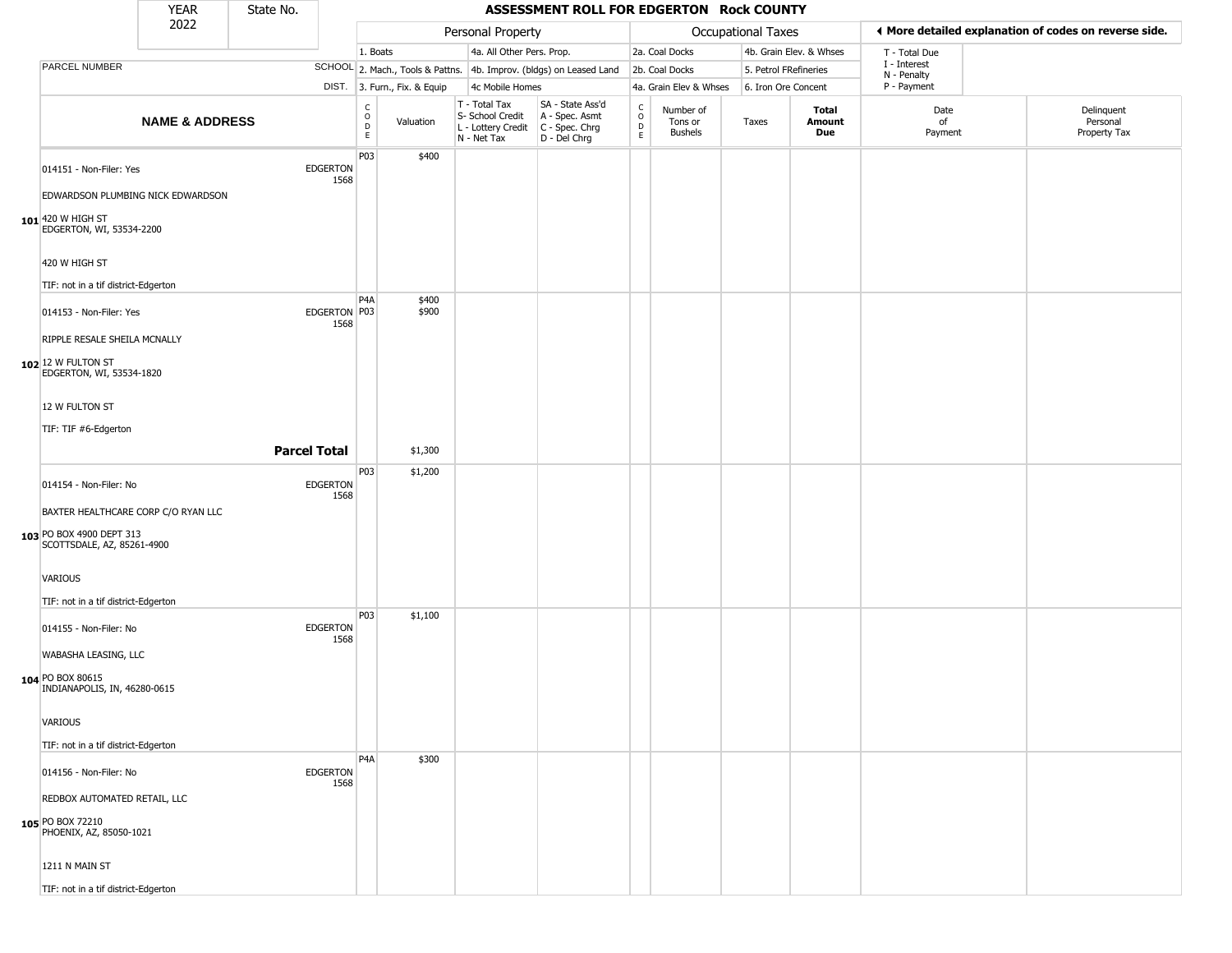|                                                                  | <b>YEAR</b>               | State No. |                         |                         |                              |                                                                        | ASSESSMENT ROLL FOR EDGERTON Rock COUNTY                             |                                      |                                        |                           |                               |                             |                                                       |
|------------------------------------------------------------------|---------------------------|-----------|-------------------------|-------------------------|------------------------------|------------------------------------------------------------------------|----------------------------------------------------------------------|--------------------------------------|----------------------------------------|---------------------------|-------------------------------|-----------------------------|-------------------------------------------------------|
|                                                                  | 2022                      |           |                         |                         |                              | Personal Property                                                      |                                                                      |                                      |                                        | <b>Occupational Taxes</b> |                               |                             | ◀ More detailed explanation of codes on reverse side. |
|                                                                  |                           |           |                         | 1. Boats                |                              | 4a. All Other Pers. Prop.                                              |                                                                      |                                      | 2a. Coal Docks                         |                           | 4b. Grain Elev. & Whses       | T - Total Due               |                                                       |
| PARCEL NUMBER                                                    |                           |           |                         |                         |                              |                                                                        | SCHOOL 2. Mach., Tools & Pattns. 4b. Improv. (bldgs) on Leased Land  |                                      | 2b. Coal Docks                         |                           | 5. Petrol FRefineries         | I - Interest<br>N - Penalty |                                                       |
|                                                                  |                           |           |                         |                         | DIST. 3. Furn., Fix. & Equip | 4c Mobile Homes                                                        |                                                                      |                                      | 4a. Grain Elev & Whses                 |                           | 6. Iron Ore Concent           | P - Payment                 |                                                       |
|                                                                  | <b>NAME &amp; ADDRESS</b> |           |                         | C<br>$\circ$<br>D<br>E. | Valuation                    | T - Total Tax<br>S- School Credit<br>L - Lottery Credit<br>N - Net Tax | SA - State Ass'd<br>A - Spec. Asmt<br>C - Spec. Chrg<br>D - Del Chrg | $\frac{c}{0}$<br>$\overline{D}$<br>E | Number of<br>Tons or<br><b>Bushels</b> | Taxes                     | Total<br>Amount<br><b>Due</b> | Date<br>of<br>Payment       | Delinquent<br>Personal<br>Property Tax                |
| 014157 - Non-Filer: Yes                                          |                           |           | <b>EDGERTON</b><br>1568 | P03                     | \$4,300                      |                                                                        |                                                                      |                                      |                                        |                           |                               |                             |                                                       |
| UNITED RENTALS NORTH AMERICA, INC PROPERTY TAX GROUP             |                           |           |                         |                         |                              |                                                                        |                                                                      |                                      |                                        |                           |                               |                             |                                                       |
| 106 PO BOX 24967<br>NASHVILLE, TN, 37202-4967                    |                           |           |                         |                         |                              |                                                                        |                                                                      |                                      |                                        |                           |                               |                             |                                                       |
| 1220 W FULTON ST<br>TIF: TIF #8-Edgerton                         |                           |           |                         |                         |                              |                                                                        |                                                                      |                                      |                                        |                           |                               |                             |                                                       |
| 014158 - Non-Filer: No<br><b>GENEVA CAPITAL, LLC</b>             |                           |           | <b>EDGERTON</b><br>1568 | P03                     | \$37,700                     |                                                                        |                                                                      |                                      |                                        |                           |                               |                             |                                                       |
| 107 630 N CENTRAL EXPY, STE A<br>PLANO, TX, 75074-6897           |                           |           |                         |                         |                              |                                                                        |                                                                      |                                      |                                        |                           |                               |                             |                                                       |
| 121 N HENRY ST<br>TIF: TIF #6-Edgerton                           |                           |           |                         |                         |                              |                                                                        |                                                                      |                                      |                                        |                           |                               |                             |                                                       |
| 014159 - Non-Filer: Yes<br>PROG LEASING, LLC                     |                           |           | <b>EDGERTON</b><br>1568 | <b>P03</b>              | \$900                        |                                                                        |                                                                      |                                      |                                        |                           |                               |                             |                                                       |
| 108 PO BOX 4900, DEPT 500<br>SCOTTSDALE, AZ, 85261-4900          |                           |           |                         |                         |                              |                                                                        |                                                                      |                                      |                                        |                           |                               |                             |                                                       |
| VARIOUS<br>TIF: not in a tif district-Edgerton                   |                           |           |                         |                         |                              |                                                                        |                                                                      |                                      |                                        |                           |                               |                             |                                                       |
| 014160 - Non-Filer: No<br>DE LAGE LANDEN FINANCIAL SERVICES, INC |                           |           | <b>EDGERTON</b><br>1568 | P03                     | \$11,100                     |                                                                        |                                                                      |                                      |                                        |                           |                               |                             |                                                       |
| 109 1111 OLD EAGLE SCHOOL RD<br>WAYNE, PA, 19087-1453            |                           |           |                         |                         |                              |                                                                        |                                                                      |                                      |                                        |                           |                               |                             |                                                       |
| 1250 W FULTON<br>TIF: not in a tif district-Edgerton             |                           |           |                         |                         |                              |                                                                        |                                                                      |                                      |                                        |                           |                               |                             |                                                       |
| 014161 - Non-Filer: Yes<br>CUPERTINO ELECTRIC, INC               |                           |           | EDGERTON<br>1568        | P03                     | \$6,100                      |                                                                        |                                                                      |                                      |                                        |                           |                               |                             |                                                       |
| 110 1220 W FULTON ST<br>EDGERTON, WI, 53534-1004                 |                           |           |                         |                         |                              |                                                                        |                                                                      |                                      |                                        |                           |                               |                             |                                                       |
| 1220 W FULTON ST                                                 |                           |           |                         |                         |                              |                                                                        |                                                                      |                                      |                                        |                           |                               |                             |                                                       |

TIF: TIF #8-Edgerton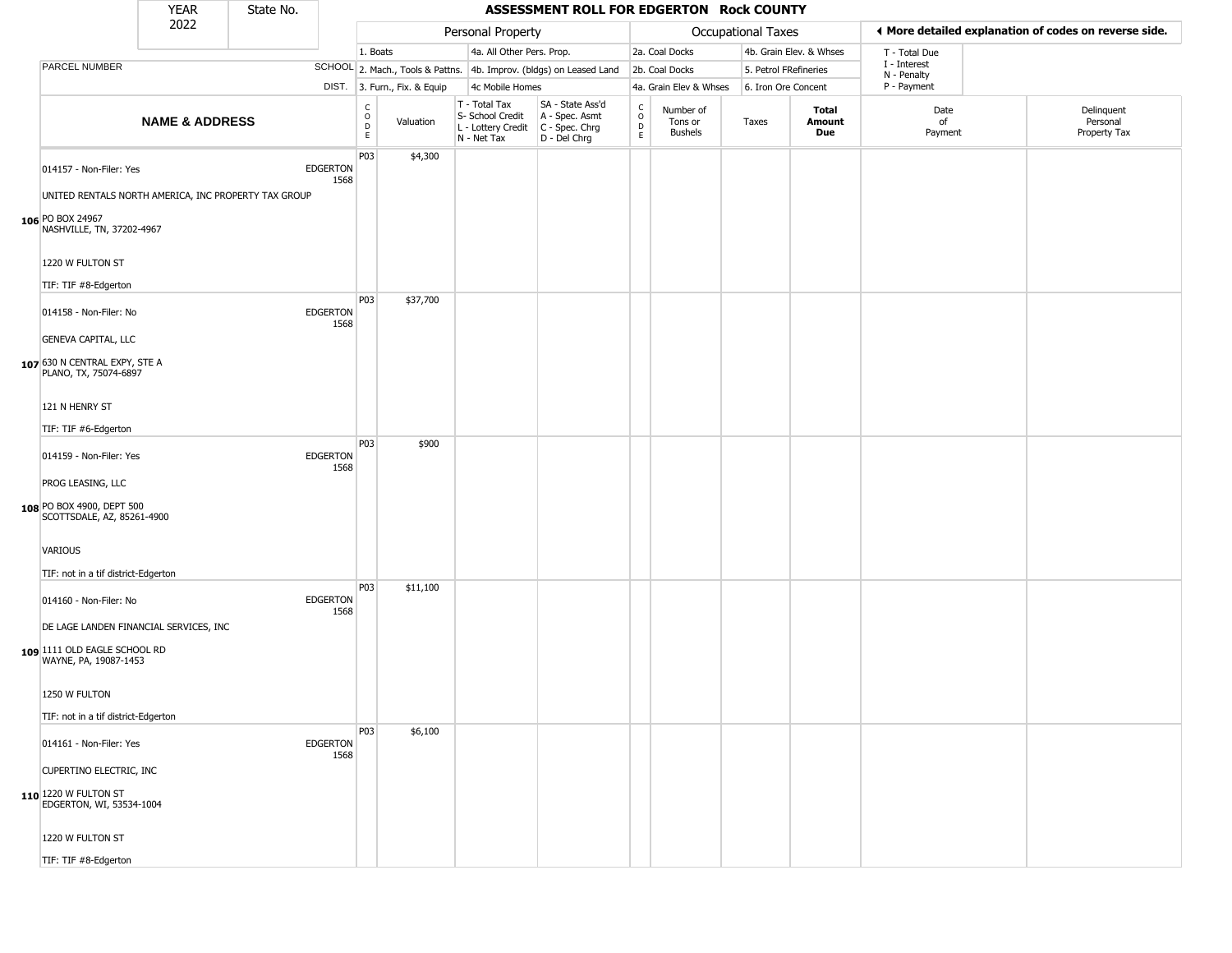|                                                                                                          | <b>YEAR</b>               | State No.           |                         |                                      |                              |                                                                                         | ASSESSMENT ROLL FOR EDGERTON Rock COUNTY                            |                                                  |                                        |                     |                         |                             |                                                       |
|----------------------------------------------------------------------------------------------------------|---------------------------|---------------------|-------------------------|--------------------------------------|------------------------------|-----------------------------------------------------------------------------------------|---------------------------------------------------------------------|--------------------------------------------------|----------------------------------------|---------------------|-------------------------|-----------------------------|-------------------------------------------------------|
|                                                                                                          | 2022                      |                     |                         |                                      |                              | Personal Property                                                                       |                                                                     |                                                  |                                        | Occupational Taxes  |                         |                             | ◀ More detailed explanation of codes on reverse side. |
|                                                                                                          |                           |                     |                         | 1. Boats                             |                              | 4a. All Other Pers. Prop.                                                               |                                                                     |                                                  | 2a. Coal Docks                         |                     | 4b. Grain Elev. & Whses | T - Total Due               |                                                       |
| PARCEL NUMBER                                                                                            |                           |                     |                         |                                      |                              |                                                                                         | SCHOOL 2. Mach., Tools & Pattns. 4b. Improv. (bldgs) on Leased Land |                                                  | 2b. Coal Docks                         |                     | 5. Petrol FRefineries   | I - Interest<br>N - Penalty |                                                       |
|                                                                                                          |                           |                     |                         |                                      | DIST. 3. Furn., Fix. & Equip | 4c Mobile Homes                                                                         |                                                                     |                                                  | 4a. Grain Elev & Whses                 | 6. Iron Ore Concent |                         | P - Payment                 |                                                       |
|                                                                                                          | <b>NAME &amp; ADDRESS</b> |                     |                         | C<br>$\mathsf O$<br>$\mathsf D$<br>E | Valuation                    | T - Total Tax<br>S- School Credit<br>L - Lottery Credit   C - Spec. Chrg<br>N - Net Tax | SA - State Ass'd<br>A - Spec. Asmt<br>D - Del Chrg                  | $_{\rm o}^{\rm c}$<br>$\mathsf D$<br>$\mathsf E$ | Number of<br>Tons or<br><b>Bushels</b> | Taxes               | Total<br>Amount<br>Due  | Date<br>of<br>Payment       | Delinquent<br>Personal<br>Property Tax                |
| 014162 - Non-Filer: No                                                                                   |                           |                     | <b>EDGERTON</b><br>1568 | P03                                  | \$137,200                    |                                                                                         |                                                                     |                                                  |                                        |                     |                         |                             |                                                       |
| EDGERTON CHEMISTS, INC SAIBABU APPALANENI<br>$111$ <sup>1011</sup> N MAIN ST<br>EDGERTON, WI, 53534-1325 |                           |                     |                         |                                      |                              |                                                                                         |                                                                     |                                                  |                                        |                     |                         |                             |                                                       |
| 1011 N MAIN ST<br>TIF: not in a tif district-Edgerton                                                    |                           |                     |                         |                                      |                              |                                                                                         |                                                                     |                                                  |                                        |                     |                         |                             |                                                       |
| 014163 - Non-Filer: Yes                                                                                  |                           |                     | EDGERTON P03<br>1568    | P <sub>4</sub> A                     | \$2,200<br>\$11,000          |                                                                                         |                                                                     |                                                  |                                        |                     |                         |                             |                                                       |
| <b>CAFE ON MAIN</b><br>112 1102 N MAIN ST<br>EDGERTON, WI, 53534                                         |                           |                     |                         |                                      |                              |                                                                                         |                                                                     |                                                  |                                        |                     |                         |                             |                                                       |
| 1102 N MAIN ST<br>TIF: not in a tif district-Edgerton                                                    |                           |                     |                         |                                      |                              |                                                                                         |                                                                     |                                                  |                                        |                     |                         |                             |                                                       |
|                                                                                                          |                           | <b>Parcel Total</b> |                         |                                      | \$13,200                     |                                                                                         |                                                                     |                                                  |                                        |                     |                         |                             |                                                       |
| 014164 - Non-Filer: No                                                                                   |                           |                     | EDGERTON P03<br>1568    | P4A                                  | \$300<br>\$139,100           |                                                                                         |                                                                     |                                                  |                                        |                     |                         |                             |                                                       |
| CASEY'S GENERAL STORE CASEY'S MARKETING COMPANY<br>113 PO BOX 54288<br>LEXINGTON, KY, 40555              |                           |                     |                         |                                      |                              |                                                                                         |                                                                     |                                                  |                                        |                     |                         |                             |                                                       |
| 1022 N MAIN ST                                                                                           |                           |                     |                         |                                      |                              |                                                                                         |                                                                     |                                                  |                                        |                     |                         |                             |                                                       |
| TIF: not in a tif district-Edgerton                                                                      |                           | <b>Parcel Total</b> |                         |                                      | \$139,400                    |                                                                                         |                                                                     |                                                  |                                        |                     |                         |                             |                                                       |
| 014165 - Non-Filer: Yes                                                                                  |                           |                     | <b>EDGERTON</b>         | P03                                  | \$6,100                      |                                                                                         |                                                                     |                                                  |                                        |                     |                         |                             |                                                       |
| NEW YORK LIFE SECURITIES JONATHON FREY                                                                   |                           |                     | 1568                    |                                      |                              |                                                                                         |                                                                     |                                                  |                                        |                     |                         |                             |                                                       |
| 114 110 W FULTON ST<br>EDGERTON, WI, 53534                                                               |                           |                     |                         |                                      |                              |                                                                                         |                                                                     |                                                  |                                        |                     |                         |                             |                                                       |
| 110 W FULTON ST<br>TIF: TIF #6-Edgerton                                                                  |                           |                     |                         |                                      |                              |                                                                                         |                                                                     |                                                  |                                        |                     |                         |                             |                                                       |
| 014166 - Non-Filer: Yes                                                                                  |                           |                     | <b>EDGERTON</b><br>1568 | P03                                  | \$6,100                      |                                                                                         |                                                                     |                                                  |                                        |                     |                         |                             |                                                       |
| <b>HEMP 1848</b>                                                                                         |                           |                     |                         |                                      |                              |                                                                                         |                                                                     |                                                  |                                        |                     |                         |                             |                                                       |
| 115 2 E FULTON ST<br>EDGERTON, WI, 53534                                                                 |                           |                     |                         |                                      |                              |                                                                                         |                                                                     |                                                  |                                        |                     |                         |                             |                                                       |

2 E FULTON ST TIF: TIF #6-Edgerton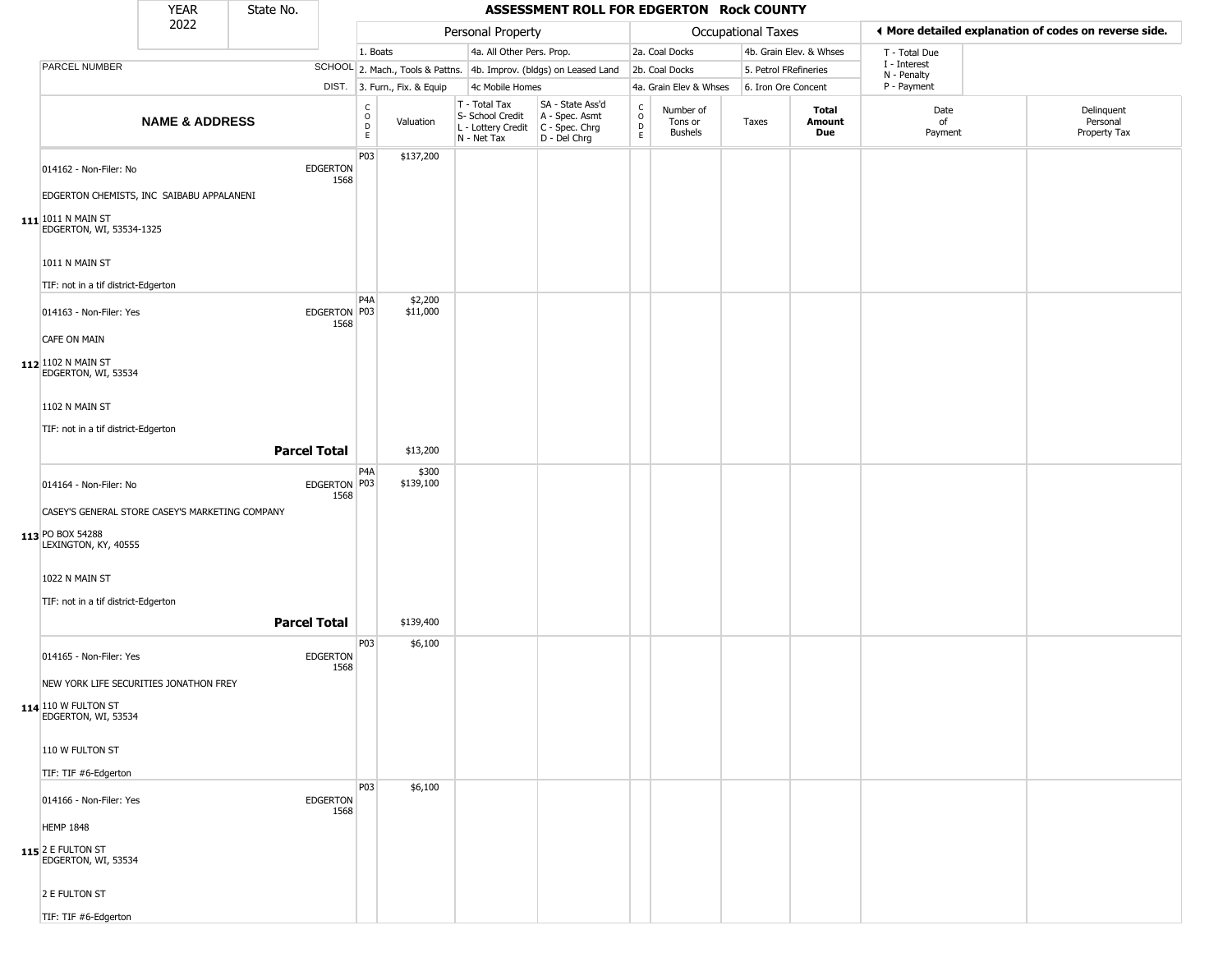|                                                                                            | YEAR                      | State No. |                         |                                                 |                              |                                                                        | ASSESSMENT ROLL FOR EDGERTON Rock COUNTY                               |                                        |                                        |                    |                         |                             |                                                       |
|--------------------------------------------------------------------------------------------|---------------------------|-----------|-------------------------|-------------------------------------------------|------------------------------|------------------------------------------------------------------------|------------------------------------------------------------------------|----------------------------------------|----------------------------------------|--------------------|-------------------------|-----------------------------|-------------------------------------------------------|
|                                                                                            | 2022                      |           |                         |                                                 |                              | Personal Property                                                      |                                                                        |                                        |                                        | Occupational Taxes |                         |                             | ♦ More detailed explanation of codes on reverse side. |
|                                                                                            |                           |           |                         | 1. Boats                                        |                              | 4a. All Other Pers. Prop.                                              |                                                                        |                                        | 2a. Coal Docks                         |                    | 4b. Grain Elev. & Whses | T - Total Due               |                                                       |
| PARCEL NUMBER                                                                              |                           |           |                         |                                                 |                              |                                                                        | SCHOOL 2. Mach., Tools & Pattns. 4b. Improv. (bldgs) on Leased Land    |                                        | 2b. Coal Docks                         |                    | 5. Petrol FRefineries   | I - Interest<br>N - Penalty |                                                       |
|                                                                                            |                           |           |                         |                                                 | DIST. 3. Furn., Fix. & Equip | 4c Mobile Homes                                                        |                                                                        |                                        | 4a. Grain Elev & Whses                 |                    | 6. Iron Ore Concent     | P - Payment                 |                                                       |
|                                                                                            | <b>NAME &amp; ADDRESS</b> |           |                         | C<br>$\mathsf O$<br>$\mathsf{D}$<br>$\mathsf E$ | Valuation                    | T - Total Tax<br>S- School Credit<br>L - Lottery Credit<br>N - Net Tax | SA - State Ass'd<br>A - Spec. Asmt<br>$C - Spec. Chrg$<br>D - Del Chrg | $_{\rm o}^{\rm c}$<br>$\mathsf D$<br>E | Number of<br>Tons or<br><b>Bushels</b> | Taxes              | Total<br>Amount<br>Due  | Date<br>of<br>Payment       | Delinquent<br>Personal<br>Property Tax                |
| 014169 - Non-Filer: Yes                                                                    |                           |           | <b>EDGERTON</b><br>1568 | P03                                             | \$9,700                      |                                                                        |                                                                        |                                        |                                        |                    |                         |                             |                                                       |
| <b>B &amp; T'S TAPHAUS CLEANING</b>                                                        |                           |           |                         |                                                 |                              |                                                                        |                                                                        |                                        |                                        |                    |                         |                             |                                                       |
| 116 1233 WINSTON DR<br>EDGERTON, WI, 53534                                                 |                           |           |                         |                                                 |                              |                                                                        |                                                                        |                                        |                                        |                    |                         |                             |                                                       |
| 1233 WINSTON DR<br>TIF: not in a tif district-Edgerton                                     |                           |           |                         |                                                 |                              |                                                                        |                                                                        |                                        |                                        |                    |                         |                             |                                                       |
| 014172 - Non-Filer: Yes                                                                    |                           |           | <b>EDGERTON</b><br>1568 | P <sub>4</sub> A                                | \$1,400                      |                                                                        |                                                                        |                                        |                                        |                    |                         |                             |                                                       |
| PINNACLE PROPANE EXPRESS, LLC<br>117 600 E LAS COLINAS BLVD, STE 2000<br>IRVING, TX, 75039 |                           |           |                         |                                                 |                              |                                                                        |                                                                        |                                        |                                        |                    |                         |                             |                                                       |
| 1022 N MAIN ST<br>TIF: not in a tif district-Edgerton                                      |                           |           |                         |                                                 |                              |                                                                        |                                                                        |                                        |                                        |                    |                         |                             |                                                       |
| 014173 - Non-Filer: No                                                                     |                           |           | <b>EDGERTON</b><br>1568 | P03                                             | \$6,000                      |                                                                        |                                                                        |                                        |                                        |                    |                         |                             |                                                       |
| WELLS FARGO FINANCIAL LEASING, INC<br>118 PO BOX 36200<br>BILLINGS, MT, 59107              |                           |           |                         |                                                 |                              |                                                                        |                                                                        |                                        |                                        |                    |                         |                             |                                                       |
| 313 STOUGHTON RD<br>TIF: not in a tif district-Edgerton                                    |                           |           |                         |                                                 |                              |                                                                        |                                                                        |                                        |                                        |                    |                         |                             |                                                       |
| 014174 - Non-Filer: No                                                                     |                           |           | <b>EDGERTON</b><br>1568 | P <sub>4</sub> A                                | \$2,800                      |                                                                        |                                                                        |                                        |                                        |                    |                         |                             |                                                       |
| VITALITY FOODSERVICE, INC<br>119 PO BOX 330219<br>NASHVILLE, TN, 37203                     |                           |           |                         |                                                 |                              |                                                                        |                                                                        |                                        |                                        |                    |                         |                             |                                                       |
| 124 N HENRY ST                                                                             |                           |           |                         |                                                 |                              |                                                                        |                                                                        |                                        |                                        |                    |                         |                             |                                                       |
| TIF: TIF #6-Edgerton                                                                       |                           |           |                         | P03                                             | \$9,900                      |                                                                        |                                                                        |                                        |                                        |                    |                         |                             |                                                       |
| 014176 - Non-Filer: No                                                                     |                           |           | <b>EDGERTON</b><br>1568 |                                                 |                              |                                                                        |                                                                        |                                        |                                        |                    |                         |                             |                                                       |
| ACCELERATED CARE PLUS LEASING, INC<br>120 4999 AIRCENTER CIRCLE #103<br>RENO, NV, 89502    |                           |           |                         |                                                 |                              |                                                                        |                                                                        |                                        |                                        |                    |                         |                             |                                                       |
| 11101 N SHERMAN RD                                                                         |                           |           |                         |                                                 |                              |                                                                        |                                                                        |                                        |                                        |                    |                         |                             |                                                       |
| TIF: not in a tif district-Edgerton                                                        |                           |           |                         |                                                 |                              |                                                                        |                                                                        |                                        |                                        |                    |                         |                             |                                                       |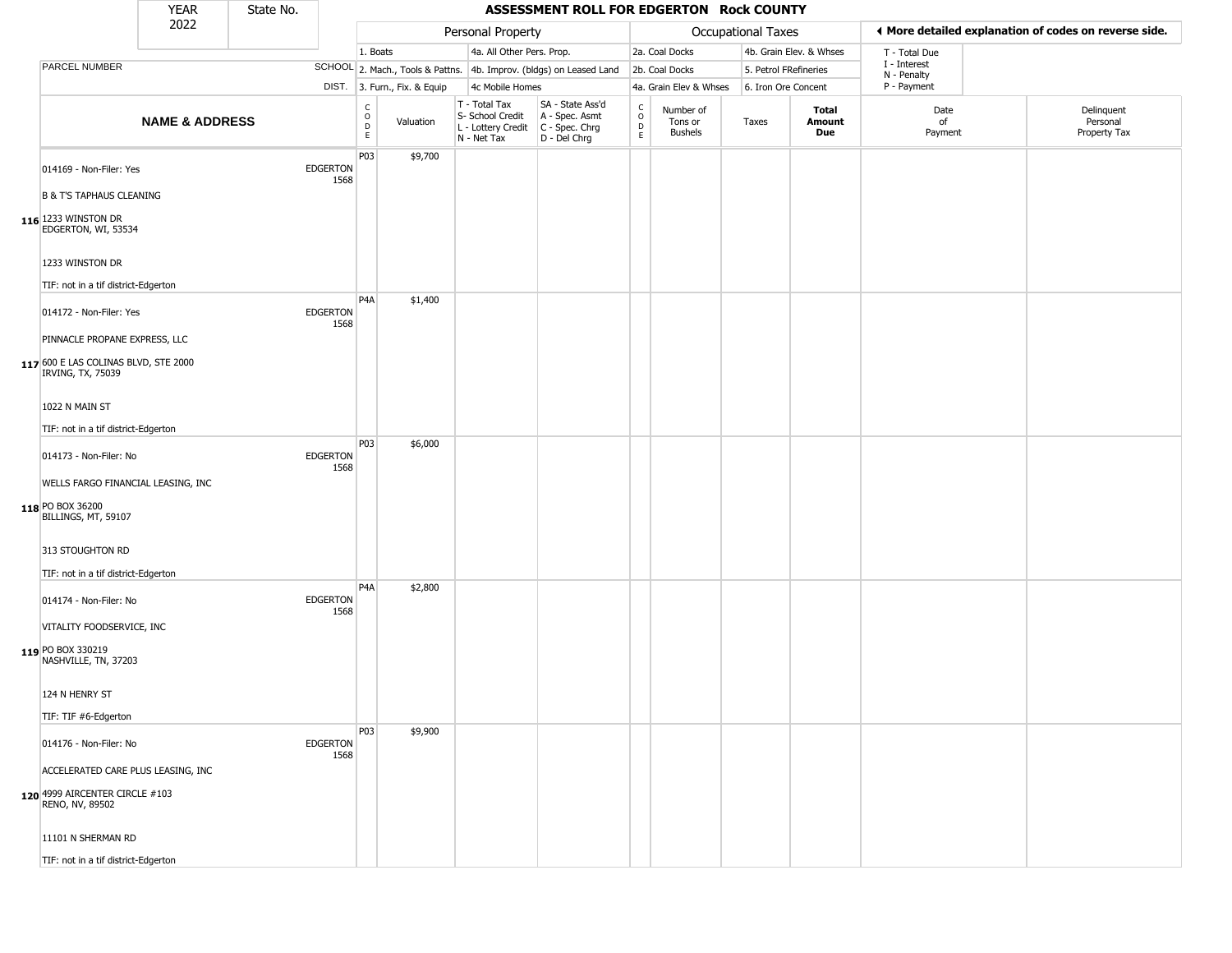|                                                                                                                      | <b>YEAR</b>               | State No. |                         |                                                  |                              |                                                                        | ASSESSMENT ROLL FOR EDGERTON Rock COUNTY                             |                                    |                                        |                       |                               |                             |                                                       |
|----------------------------------------------------------------------------------------------------------------------|---------------------------|-----------|-------------------------|--------------------------------------------------|------------------------------|------------------------------------------------------------------------|----------------------------------------------------------------------|------------------------------------|----------------------------------------|-----------------------|-------------------------------|-----------------------------|-------------------------------------------------------|
|                                                                                                                      | 2022                      |           |                         |                                                  |                              | Personal Property                                                      |                                                                      |                                    |                                        | Occupational Taxes    |                               |                             | ◀ More detailed explanation of codes on reverse side. |
|                                                                                                                      |                           |           |                         | 1. Boats                                         |                              | 4a. All Other Pers. Prop.                                              |                                                                      |                                    | 2a. Coal Docks                         |                       | 4b. Grain Elev. & Whses       | T - Total Due               |                                                       |
| PARCEL NUMBER                                                                                                        |                           |           |                         |                                                  |                              |                                                                        | SCHOOL 2. Mach., Tools & Pattns. 4b. Improv. (bldgs) on Leased Land  |                                    | 2b. Coal Docks                         | 5. Petrol FRefineries |                               | I - Interest<br>N - Penalty |                                                       |
|                                                                                                                      |                           |           |                         |                                                  | DIST. 3. Furn., Fix. & Equip | 4c Mobile Homes                                                        |                                                                      |                                    | 4a. Grain Elev & Whses                 | 6. Iron Ore Concent   |                               | P - Payment                 |                                                       |
|                                                                                                                      | <b>NAME &amp; ADDRESS</b> |           |                         | $_{\rm o}^{\rm c}$<br>$\mathsf D$<br>$\mathsf E$ | Valuation                    | T - Total Tax<br>S- School Credit<br>L - Lottery Credit<br>N - Net Tax | SA - State Ass'd<br>A - Spec. Asmt<br>C - Spec. Chrg<br>D - Del Chrg | $\mathsf{C}$<br>$\circ$<br>D<br>E. | Number of<br>Tons or<br><b>Bushels</b> | Taxes                 | <b>Total</b><br>Amount<br>Due | Date<br>of<br>Payment       | Delinquent<br>Personal<br>Property Tax                |
| 014177 - Non-Filer: No<br><b>VENDOR SERVICES CENTER</b>                                                              |                           |           | <b>EDGERTON</b><br>1568 | P03                                              | \$8,900                      |                                                                        |                                                                      |                                    |                                        |                       |                               |                             |                                                       |
| 121 630 N CENTRAL EXPY STE A<br><b>PLANO, TX, 5353</b>                                                               |                           |           |                         |                                                  |                              |                                                                        |                                                                      |                                    |                                        |                       |                               |                             |                                                       |
| 313 STOUGHTON RD<br>TIF: not in a tif district-Edgerton                                                              |                           |           |                         |                                                  |                              |                                                                        |                                                                      |                                    |                                        |                       |                               |                             |                                                       |
| 014178 - Non-Filer: No<br>HALLMARK MARKETING COMPANY, LLC                                                            |                           |           | <b>EDGERTON</b><br>1568 | P03                                              | \$700                        |                                                                        |                                                                      |                                    |                                        |                       |                               |                             |                                                       |
| 122 PO BOX 419479 - TAX 407<br>KANSAS CITY, MO, 61414-1325                                                           |                           |           |                         |                                                  |                              |                                                                        |                                                                      |                                    |                                        |                       |                               |                             |                                                       |
| 1023 N MAIN ST                                                                                                       |                           |           |                         |                                                  |                              |                                                                        |                                                                      |                                    |                                        |                       |                               |                             |                                                       |
| TIF: not in a tif district-Edgerton                                                                                  |                           |           |                         |                                                  |                              |                                                                        |                                                                      |                                    |                                        |                       |                               |                             |                                                       |
| 014179 - Non-Filer: Yes                                                                                              |                           |           | <b>EDGERTON</b><br>1568 | P03                                              | \$200                        |                                                                        |                                                                      |                                    |                                        |                       |                               |                             |                                                       |
| NPRTO MID-WEST, LLC C/O RYAN, LLC<br>123 PO BOX 4900 DEPT 500<br>SCOTTSDALE, AZ, 85261                               |                           |           |                         |                                                  |                              |                                                                        |                                                                      |                                    |                                        |                       |                               |                             |                                                       |
| 1109 W FULTON APT 2                                                                                                  |                           |           |                         |                                                  |                              |                                                                        |                                                                      |                                    |                                        |                       |                               |                             |                                                       |
| TIF: not in a tif district-Edgerton                                                                                  |                           |           |                         |                                                  |                              |                                                                        |                                                                      |                                    |                                        |                       |                               |                             |                                                       |
| 014180 - Non-Filer: No                                                                                               |                           |           | <b>EDGERTON</b><br>1568 | P03                                              | \$104,000                    |                                                                        |                                                                      |                                    |                                        |                       |                               |                             |                                                       |
| FIRST WESTERN BANK & TRUST DBA FIRST WESTERN EQUIPMENT<br><b>FINANCE</b><br>124 PO BOX 2068<br>MINOT, ND, 58702-2068 |                           |           |                         |                                                  |                              |                                                                        |                                                                      |                                    |                                        |                       |                               |                             |                                                       |
| 200 ELM HIGH DRIVE                                                                                                   |                           |           |                         |                                                  |                              |                                                                        |                                                                      |                                    |                                        |                       |                               |                             |                                                       |
| TIF: not in a tif district-Edgerton                                                                                  |                           |           |                         |                                                  |                              |                                                                        |                                                                      |                                    |                                        |                       |                               |                             |                                                       |
| 014181 - Non-Filer: Yes                                                                                              |                           |           | <b>EDGERTON</b><br>1568 | P03                                              | \$6,600                      |                                                                        |                                                                      |                                    |                                        |                       |                               |                             |                                                       |
| LM& D CUSTOM SCREN PRINTING & EMBROIDERY<br>125 514 N MAIN ST<br>EDGERTON, WI, 53554                                 |                           |           |                         |                                                  |                              |                                                                        |                                                                      |                                    |                                        |                       |                               |                             |                                                       |
| 514 N MAIN ST                                                                                                        |                           |           |                         |                                                  |                              |                                                                        |                                                                      |                                    |                                        |                       |                               |                             |                                                       |
| TIF: not in a tif district-Edgerton                                                                                  |                           |           |                         |                                                  |                              |                                                                        |                                                                      |                                    |                                        |                       |                               |                             |                                                       |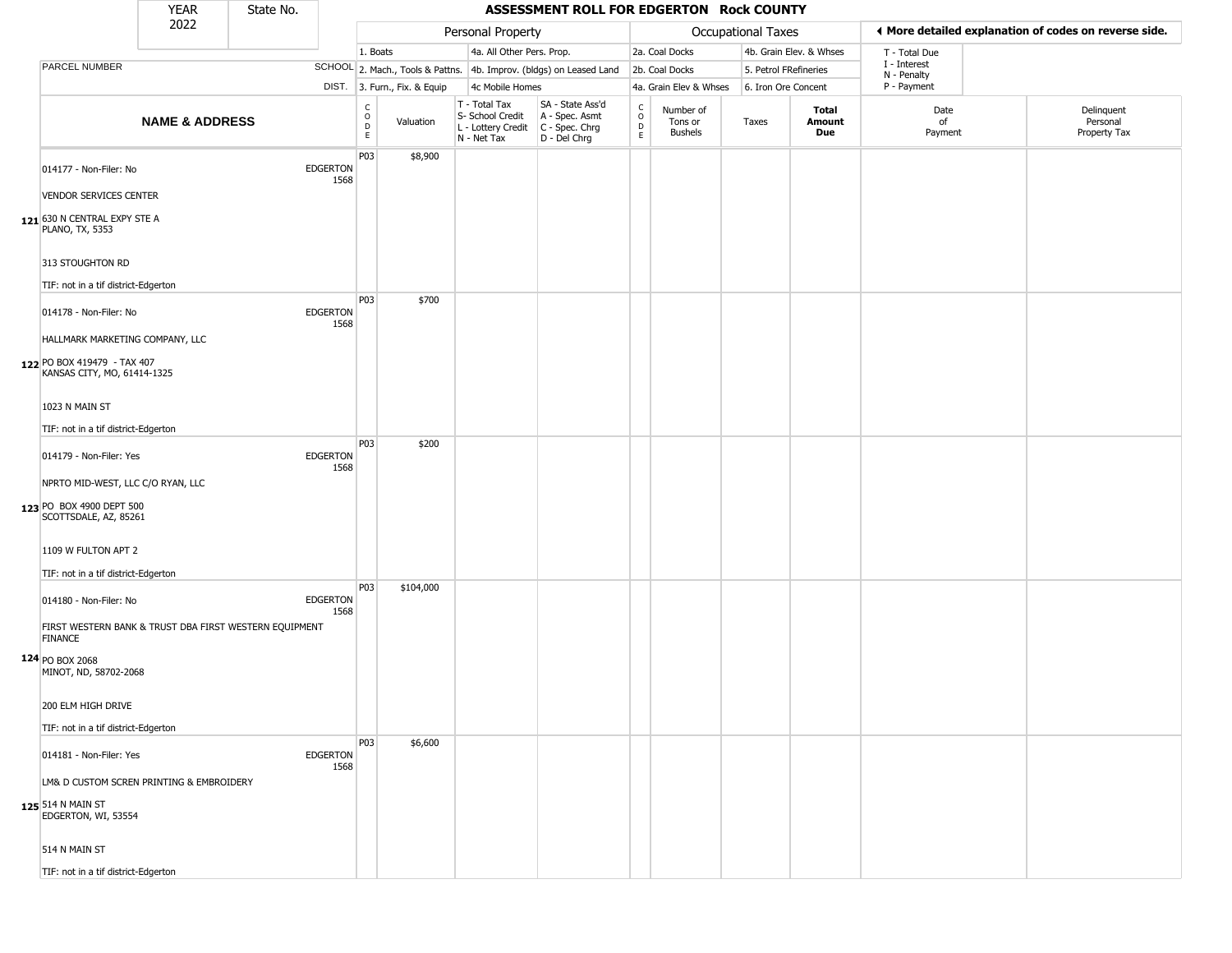|                                                                                                                             | <b>YEAR</b>               | State No.           |                         |                                                   |                              |                                                                        | ASSESSMENT ROLL FOR EDGERTON Rock COUNTY                             |                                                 |                                        |                       |                         |                            |                                                       |
|-----------------------------------------------------------------------------------------------------------------------------|---------------------------|---------------------|-------------------------|---------------------------------------------------|------------------------------|------------------------------------------------------------------------|----------------------------------------------------------------------|-------------------------------------------------|----------------------------------------|-----------------------|-------------------------|----------------------------|-------------------------------------------------------|
|                                                                                                                             | 2022                      |                     |                         |                                                   |                              | Personal Property                                                      |                                                                      |                                                 |                                        | Occupational Taxes    |                         |                            | ♦ More detailed explanation of codes on reverse side. |
|                                                                                                                             |                           |                     |                         | 1. Boats                                          |                              | 4a. All Other Pers. Prop.                                              |                                                                      |                                                 | 2a. Coal Docks                         |                       | 4b. Grain Elev. & Whses | T - Total Due              |                                                       |
| PARCEL NUMBER                                                                                                               |                           |                     |                         |                                                   |                              |                                                                        | SCHOOL 2. Mach., Tools & Pattns. 4b. Improv. (bldgs) on Leased Land  |                                                 | 2b. Coal Docks                         | 5. Petrol FRefineries |                         | I - Interest               |                                                       |
|                                                                                                                             |                           |                     |                         |                                                   | DIST. 3. Furn., Fix. & Equip | 4c Mobile Homes                                                        |                                                                      |                                                 | 4a. Grain Elev & Whses                 | 6. Iron Ore Concent   |                         | N - Penalty<br>P - Payment |                                                       |
|                                                                                                                             | <b>NAME &amp; ADDRESS</b> |                     |                         | $\begin{array}{c}\nC \\ O \\ D \\ E\n\end{array}$ | Valuation                    | T - Total Tax<br>S- School Credit<br>L - Lottery Credit<br>N - Net Tax | SA - State Ass'd<br>A - Spec. Asmt<br>C - Spec. Chrg<br>D - Del Chrg | $\begin{array}{c} C \\ O \\ D \\ E \end{array}$ | Number of<br>Tons or<br><b>Bushels</b> | Taxes                 | Total<br>Amount<br>Due  | Date<br>of<br>Payment      | Delinquent<br>Personal<br>Property Tax                |
| 014182 - Non-Filer: Yes<br>SUSTAINEDGE MARKETING SARAH BRAUN & LUKAS TADDER<br>126 1115 BLAINE ST<br>EDGERTON, WI, 53534    |                           |                     | <b>EDGERTON</b><br>1568 | P03                                               | \$11,000                     |                                                                        |                                                                      |                                                 |                                        |                       |                         |                            |                                                       |
| 20 S MAIN ST<br>TIF: TIF #6-Edgerton                                                                                        |                           |                     |                         | P <sub>4</sub> A                                  | \$100                        |                                                                        |                                                                      |                                                 |                                        |                       |                         |                            |                                                       |
| 014184 - Non-Filer: Yes<br>M'S ON MAIN ANTIQUES & COLLECTIBLES<br>127 522 N MAIN ST<br>EDGERTON, WI, 53534<br>522 N MAIN ST |                           |                     | EDGERTON P03<br>1568    |                                                   | \$500                        |                                                                        |                                                                      |                                                 |                                        |                       |                         |                            |                                                       |
| TIF: not in a tif district-Edgerton                                                                                         |                           | <b>Parcel Total</b> |                         |                                                   | \$600                        |                                                                        |                                                                      |                                                 |                                        |                       |                         |                            |                                                       |
|                                                                                                                             |                           |                     |                         | P4A                                               | \$300                        |                                                                        |                                                                      |                                                 |                                        |                       |                         |                            |                                                       |
| 014185 - Non-Filer: Yes<br>DYNASTY DANCE STUDIO<br>128 15 SWIFT ST<br>EDGERTON, WI, 53534                                   |                           |                     | EDGERTON P03<br>1568    |                                                   | \$1,100                      |                                                                        |                                                                      |                                                 |                                        |                       |                         |                            |                                                       |
| 15 SWIFT ST<br>TIF: TIF #6-Edgerton                                                                                         |                           | <b>Parcel Total</b> |                         |                                                   | \$1,400                      |                                                                        |                                                                      |                                                 |                                        |                       |                         |                            |                                                       |
| 014186 - Non-Filer: Yes<br>PRIMROSE & CO FLORAL                                                                             |                           |                     | EDGERTON P03<br>1568    | P <sub>4</sub> A                                  | \$1,000<br>\$3,200           |                                                                        |                                                                      |                                                 |                                        |                       |                         |                            |                                                       |
| 129 22 W FULTON ST<br>EDGERTON, WI, 53534<br>22 W FULTON ST<br>TIF: TIF #6-Edgerton                                         |                           |                     |                         |                                                   |                              |                                                                        |                                                                      |                                                 |                                        |                       |                         |                            |                                                       |
|                                                                                                                             |                           | <b>Parcel Total</b> |                         |                                                   | \$4,200                      |                                                                        |                                                                      |                                                 |                                        |                       |                         |                            |                                                       |
| 014187 - Non-Filer: No<br>DAVIS FAMILY DENTISTRY<br>130 225 W FULTON ST<br>EDGERTON, WI, 53534                              |                           |                     | EDGERTON P03<br>1568    | P <sub>4</sub> A                                  | \$5,700<br>\$46,400          |                                                                        |                                                                      |                                                 |                                        |                       |                         |                            |                                                       |
| 225 W FULTON ST<br>TIF: TIF #6-Edgerton                                                                                     |                           |                     |                         |                                                   |                              |                                                                        |                                                                      |                                                 |                                        |                       |                         |                            |                                                       |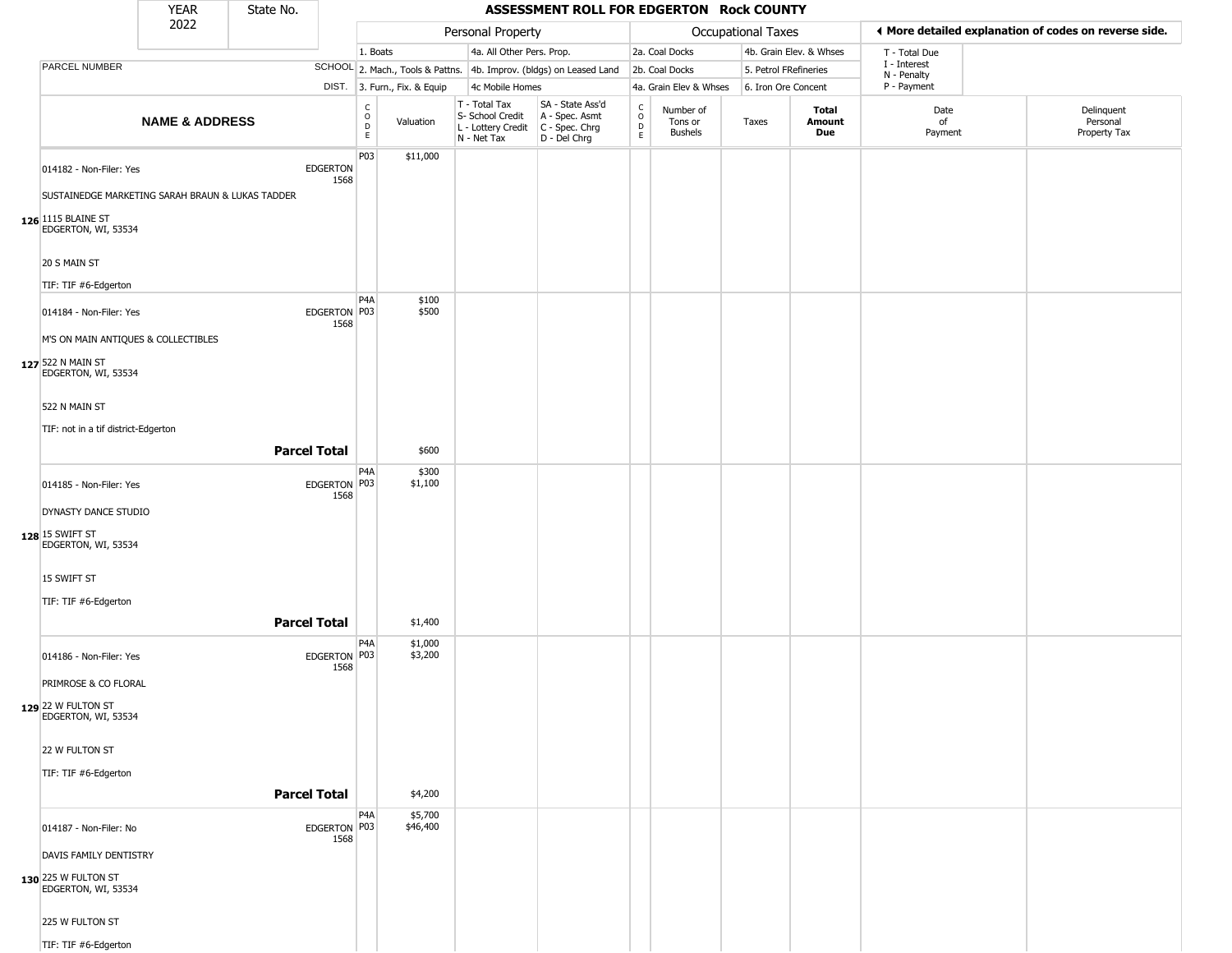|                                              | <b>YEAR</b>               | State No.           |                         |                                        |                              |                                                                                         | ASSESSMENT ROLL FOR EDGERTON Rock COUNTY                            |                                            |                                 |                       |                         |                                                       |                                        |
|----------------------------------------------|---------------------------|---------------------|-------------------------|----------------------------------------|------------------------------|-----------------------------------------------------------------------------------------|---------------------------------------------------------------------|--------------------------------------------|---------------------------------|-----------------------|-------------------------|-------------------------------------------------------|----------------------------------------|
|                                              | 2022                      |                     |                         |                                        |                              | Personal Property                                                                       |                                                                     |                                            |                                 | Occupational Taxes    |                         | ♦ More detailed explanation of codes on reverse side. |                                        |
|                                              |                           |                     |                         | 1. Boats                               |                              | 4a. All Other Pers. Prop.                                                               |                                                                     |                                            | 2a. Coal Docks                  |                       | 4b. Grain Elev. & Whses | T - Total Due                                         |                                        |
| PARCEL NUMBER                                |                           |                     |                         |                                        |                              |                                                                                         | SCHOOL 2. Mach., Tools & Pattns. 4b. Improv. (bldgs) on Leased Land |                                            | 2b. Coal Docks                  | 5. Petrol FRefineries |                         | I - Interest<br>N - Penalty                           |                                        |
|                                              |                           |                     |                         |                                        | DIST. 3. Furn., Fix. & Equip | 4c Mobile Homes                                                                         |                                                                     |                                            | 4a. Grain Elev & Whses          | 6. Iron Ore Concent   |                         | P - Payment                                           |                                        |
|                                              | <b>NAME &amp; ADDRESS</b> |                     |                         | $_{\rm o}^{\rm c}$<br>$\mathsf D$<br>E | Valuation                    | T - Total Tax<br>S- School Credit<br>L - Lottery Credit   C - Spec. Chrg<br>N - Net Tax | SA - State Ass'd<br>A - Spec. Asmt<br>D - Del Chrg                  | $\begin{array}{c} C \\ O \\ E \end{array}$ | Number of<br>Tons or<br>Bushels | Taxes                 | Total<br>Amount<br>Due  | Date<br>of<br>Payment                                 | Delinquent<br>Personal<br>Property Tax |
|                                              |                           | <b>Parcel Total</b> |                         |                                        | \$52,100                     |                                                                                         |                                                                     |                                            |                                 |                       |                         |                                                       |                                        |
| 014188 - Non-Filer: No                       |                           |                     | EDGERTON P03<br>1568    | P <sub>4</sub> A                       | \$2,800<br>\$17,600          |                                                                                         |                                                                     |                                            |                                 |                       |                         |                                                       |                                        |
| CAMPBELL BOYS ICE CREAM SHOPPE               |                           |                     |                         |                                        |                              |                                                                                         |                                                                     |                                            |                                 |                       |                         |                                                       |                                        |
| 131 115 N HENRY ST<br>EDGERTON, WI, 53534    |                           |                     |                         |                                        |                              |                                                                                         |                                                                     |                                            |                                 |                       |                         |                                                       |                                        |
| 115 N HENRY ST                               |                           |                     |                         |                                        |                              |                                                                                         |                                                                     |                                            |                                 |                       |                         |                                                       |                                        |
| TIF: TIF #6-Edgerton                         |                           | <b>Parcel Total</b> |                         |                                        | \$20,400                     |                                                                                         |                                                                     |                                            |                                 |                       |                         |                                                       |                                        |
| 014189 - Non-Filer: Yes                      |                           |                     | EDGERTON P03            | P4A                                    | \$1,300<br>\$3,500           |                                                                                         |                                                                     |                                            |                                 |                       |                         |                                                       |                                        |
| THE COFFEE DEPOT EDDY INVESTMENTS, LLC       |                           |                     | 1568                    |                                        |                              |                                                                                         |                                                                     |                                            |                                 |                       |                         |                                                       |                                        |
| 132 20 S MAIN ST<br>EDGERTON, WI, 53534      |                           |                     |                         |                                        |                              |                                                                                         |                                                                     |                                            |                                 |                       |                         |                                                       |                                        |
| 20 S MAIN ST                                 |                           |                     |                         |                                        |                              |                                                                                         |                                                                     |                                            |                                 |                       |                         |                                                       |                                        |
| TIF: TIF #6-Edgerton                         |                           |                     |                         |                                        |                              |                                                                                         |                                                                     |                                            |                                 |                       |                         |                                                       |                                        |
|                                              |                           | <b>Parcel Total</b> |                         |                                        | \$4,800                      |                                                                                         |                                                                     |                                            |                                 |                       |                         |                                                       |                                        |
| 014190 - Non-Filer: No                       |                           |                     | <b>EDGERTON</b><br>1568 | P4A                                    | \$100                        |                                                                                         |                                                                     |                                            |                                 |                       |                         |                                                       |                                        |
| AMERIGAS PROPANE, LP                         |                           |                     |                         |                                        |                              |                                                                                         |                                                                     |                                            |                                 |                       |                         |                                                       |                                        |
| 133 PO BOX 1240<br>MANCHESTER, NH, 03105     |                           |                     |                         |                                        |                              |                                                                                         |                                                                     |                                            |                                 |                       |                         |                                                       |                                        |
| 407 COLONIAL CIRCLE                          |                           |                     |                         |                                        |                              |                                                                                         |                                                                     |                                            |                                 |                       |                         |                                                       |                                        |
| TIF: not in a tif district - Edgerton        |                           |                     |                         | P <sub>4</sub> A                       | \$100                        |                                                                                         |                                                                     |                                            |                                 |                       |                         |                                                       |                                        |
| 014190 - Non-Filer: No                       |                           |                     | <b>EDGERTON</b><br>1568 |                                        |                              |                                                                                         |                                                                     |                                            |                                 |                       |                         |                                                       |                                        |
| AMERIGAS PROPANE, LP PO BOX 1240             |                           |                     |                         |                                        |                              |                                                                                         |                                                                     |                                            |                                 |                       |                         |                                                       |                                        |
| 134 MANCHESTER, NH, 03105                    |                           |                     |                         |                                        |                              |                                                                                         |                                                                     |                                            |                                 |                       |                         |                                                       |                                        |
| 407 COLONIAL CIRCLE                          |                           |                     |                         |                                        |                              |                                                                                         |                                                                     |                                            |                                 |                       |                         |                                                       |                                        |
| TIF: not in a tif district - Edgerton        |                           |                     |                         |                                        |                              |                                                                                         |                                                                     |                                            |                                 |                       |                         |                                                       |                                        |
| 014191 - Non-Filer: No                       |                           |                     | <b>EDGERTON</b><br>1568 | P <sub>4</sub> A                       | \$400                        |                                                                                         |                                                                     |                                            |                                 |                       |                         |                                                       |                                        |
| NUCO2 SUPPLY, LLC TAX DEPARTMENT             |                           |                     |                         |                                        |                              |                                                                                         |                                                                     |                                            |                                 |                       |                         |                                                       |                                        |
| 135 10 RIVERVIEW DRIVE<br>DANBURY, CT, 06810 |                           |                     |                         |                                        |                              |                                                                                         |                                                                     |                                            |                                 |                       |                         |                                                       |                                        |
| 601 N MAIN ST                                |                           |                     |                         |                                        |                              |                                                                                         |                                                                     |                                            |                                 |                       |                         |                                                       |                                        |
| TIF: not in a tif district - Edgerton        |                           |                     |                         |                                        |                              |                                                                                         |                                                                     |                                            |                                 |                       |                         |                                                       |                                        |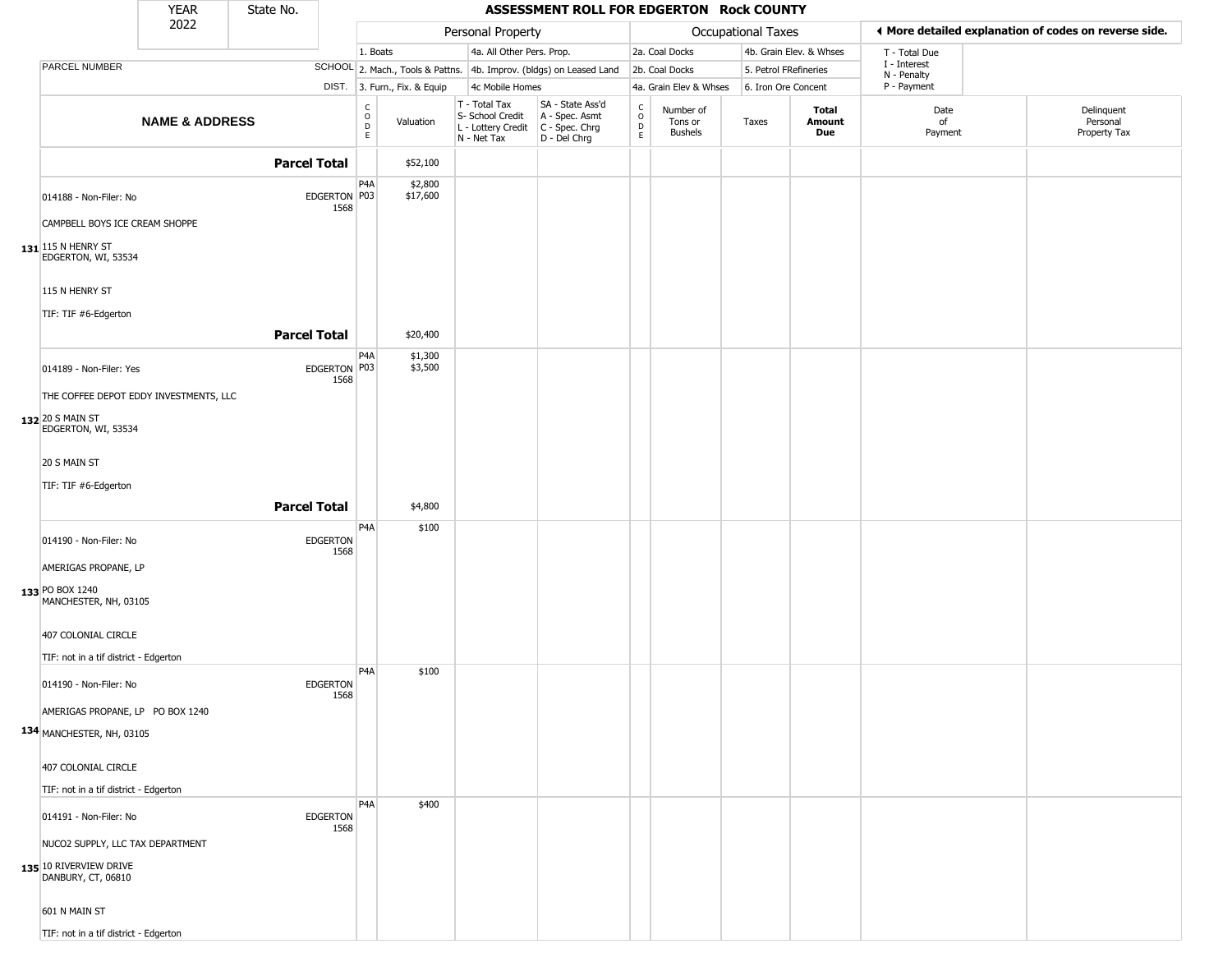|                                                                                                    | <b>YEAR</b>               | State No. |                         |                                                  |                              |                                                                        | ASSESSMENT ROLL FOR EDGERTON Rock COUNTY                             |                                 |                                        |                       |                         |                             |                                                       |
|----------------------------------------------------------------------------------------------------|---------------------------|-----------|-------------------------|--------------------------------------------------|------------------------------|------------------------------------------------------------------------|----------------------------------------------------------------------|---------------------------------|----------------------------------------|-----------------------|-------------------------|-----------------------------|-------------------------------------------------------|
|                                                                                                    | 2022                      |           |                         |                                                  |                              | Personal Property                                                      |                                                                      |                                 |                                        | Occupational Taxes    |                         |                             | ♦ More detailed explanation of codes on reverse side. |
|                                                                                                    |                           |           |                         | 1. Boats                                         |                              | 4a. All Other Pers. Prop.                                              |                                                                      |                                 | 2a. Coal Docks                         |                       | 4b. Grain Elev. & Whses | T - Total Due               |                                                       |
| PARCEL NUMBER                                                                                      |                           |           |                         |                                                  |                              |                                                                        | SCHOOL 2. Mach., Tools & Pattns. 4b. Improv. (bldgs) on Leased Land  |                                 | 2b. Coal Docks                         | 5. Petrol FRefineries |                         | I - Interest<br>N - Penalty |                                                       |
|                                                                                                    |                           |           |                         |                                                  | DIST. 3. Furn., Fix. & Equip | 4c Mobile Homes                                                        |                                                                      |                                 | 4a. Grain Elev & Whses                 | 6. Iron Ore Concent   |                         | P - Payment                 |                                                       |
|                                                                                                    | <b>NAME &amp; ADDRESS</b> |           |                         | $_{\rm o}^{\rm c}$<br>$\mathsf D$<br>$\mathsf E$ | Valuation                    | T - Total Tax<br>S- School Credit<br>L - Lottery Credit<br>N - Net Tax | SA - State Ass'd<br>A - Spec. Asmt<br>C - Spec. Chrg<br>D - Del Chrg | $\rm _o^C$<br>$\mathsf{D}$<br>E | Number of<br>Tons or<br><b>Bushels</b> | Taxes                 | Total<br>Amount<br>Due  | Date<br>of<br>Payment       | Delinquent<br>Personal<br>Property Tax                |
| 014192 - Non-Filer: No<br>GREATAMERICA FINANCIAL SERVICE CORPORATION                               |                           |           | EDGERTON<br>1568        | P03                                              | \$35,000                     |                                                                        |                                                                      |                                 |                                        |                       |                         |                             |                                                       |
| 136 625 1ST ST SE STE 800<br>CEDAR RAPIDS, IA, 54201                                               |                           |           |                         |                                                  |                              |                                                                        |                                                                      |                                 |                                        |                       |                         |                             |                                                       |
| VARIOUS<br>TIF: TIF #6-Edgerton                                                                    |                           |           |                         |                                                  |                              |                                                                        |                                                                      |                                 |                                        |                       |                         |                             |                                                       |
| 014193 - Non-Filer: No                                                                             |                           |           | <b>EDGERTON</b><br>1568 | P03                                              | \$5,000                      |                                                                        |                                                                      |                                 |                                        |                       |                         |                             |                                                       |
| GREATAMERICA FINANCIAL SERVICE CORPORATION<br>137 625 1ST ST SE STE 800<br>Cedar Rapids, IA, 54201 |                           |           |                         |                                                  |                              |                                                                        |                                                                      |                                 |                                        |                       |                         |                             |                                                       |
| 1220 W FULTON ST<br>TIF: TIF #8-Edgerton                                                           |                           |           |                         |                                                  |                              |                                                                        |                                                                      |                                 |                                        |                       |                         |                             |                                                       |
| 014194 - Non-Filer: No                                                                             |                           |           | <b>EDGERTON</b><br>1568 | P03                                              | \$8,100                      |                                                                        |                                                                      |                                 |                                        |                       |                         |                             |                                                       |
| <b>GRAYHAWK LEASING, LLC</b><br>138 1412 MAIN ST STE 1500<br>DALLAS, TX, 75202                     |                           |           |                         |                                                  |                              |                                                                        |                                                                      |                                 |                                        |                       |                         |                             |                                                       |
| VARIOUS<br>TIF: TIF #6-Edgerton                                                                    |                           |           |                         |                                                  |                              |                                                                        |                                                                      |                                 |                                        |                       |                         |                             |                                                       |
| 036572 - Non-Filer: No                                                                             |                           |           | EDGERTON e<br>1568 Ass  | Stat                                             | \$0                          |                                                                        |                                                                      |                                 |                                        |                       |                         |                             |                                                       |
| CUSTOMIZED FABRICATION DEBRA HARTZELL<br>139 332 E HIGH ST<br>EDGERTON, WI, 53534-2114             |                           |           |                         | ess<br>ed                                        |                              |                                                                        |                                                                      |                                 |                                        |                       |                         |                             |                                                       |
| 332 E HIGH ST                                                                                      |                           |           |                         |                                                  |                              |                                                                        |                                                                      |                                 |                                        |                       |                         |                             |                                                       |
| TIF: TIF #7-Edgerton                                                                               |                           |           |                         | Stat                                             | \$0                          |                                                                        |                                                                      |                                 |                                        |                       |                         |                             |                                                       |
| 050277 - Non-Filer: No<br>CERTIFIED PARTS CORP                                                     |                           |           | EDGERTON e<br>1568 Ass  | ess                                              |                              |                                                                        |                                                                      |                                 |                                        |                       |                         |                             |                                                       |
| 140 PO BOX 8468<br>JANESVILLE, WI, 53547-8468                                                      |                           |           |                         | ed                                               |                              |                                                                        |                                                                      |                                 |                                        |                       |                         |                             |                                                       |
| 405 E FULTON ST                                                                                    |                           |           |                         |                                                  |                              |                                                                        |                                                                      |                                 |                                        |                       |                         |                             |                                                       |
| TIF: TIF #7-Edgerton                                                                               |                           |           |                         |                                                  |                              |                                                                        |                                                                      |                                 |                                        |                       |                         |                             |                                                       |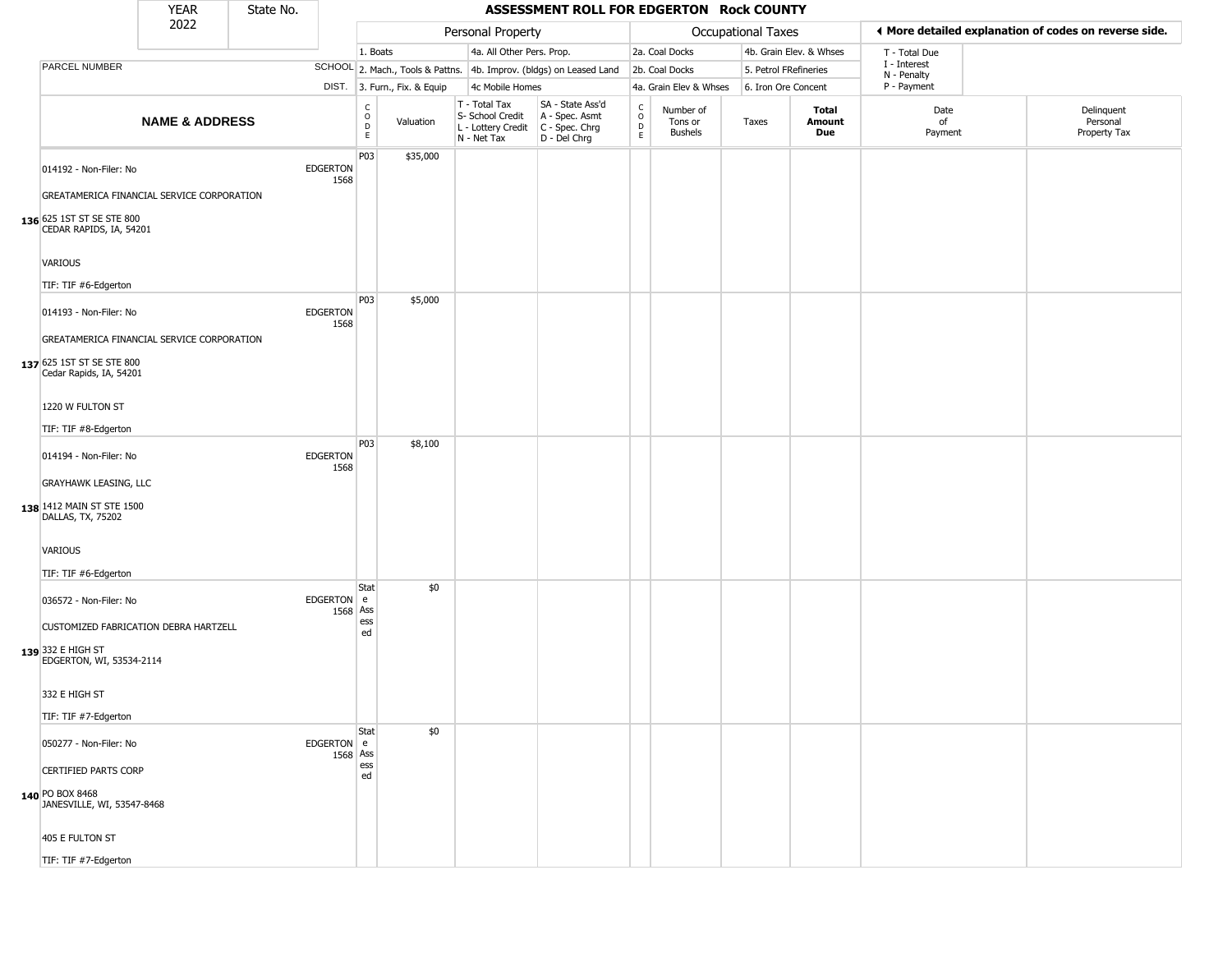|                                                                                                                                                                                  | <b>YEAR</b>               | State No.     |                        |                        |                              |                                                                        | ASSESSMENT ROLL FOR EDGERTON Rock COUNTY                               |                                                |                                        |                           |                                      |                             |                                                       |
|----------------------------------------------------------------------------------------------------------------------------------------------------------------------------------|---------------------------|---------------|------------------------|------------------------|------------------------------|------------------------------------------------------------------------|------------------------------------------------------------------------|------------------------------------------------|----------------------------------------|---------------------------|--------------------------------------|-----------------------------|-------------------------------------------------------|
|                                                                                                                                                                                  | 2022                      |               |                        |                        |                              | Personal Property                                                      |                                                                        |                                                |                                        | <b>Occupational Taxes</b> |                                      |                             | ♦ More detailed explanation of codes on reverse side. |
|                                                                                                                                                                                  |                           |               |                        | 1. Boats               |                              | 4a. All Other Pers. Prop.                                              |                                                                        |                                                | 2a. Coal Docks                         |                           | 4b. Grain Elev. & Whses              | T - Total Due               |                                                       |
| PARCEL NUMBER                                                                                                                                                                    |                           |               |                        |                        |                              |                                                                        | SCHOOL 2. Mach., Tools & Pattns. 4b. Improv. (bldgs) on Leased Land    |                                                | 2b. Coal Docks                         | 5. Petrol FRefineries     |                                      | I - Interest<br>N - Penalty |                                                       |
|                                                                                                                                                                                  |                           |               |                        |                        | DIST. 3. Furn., Fix. & Equip | 4c Mobile Homes                                                        |                                                                        |                                                | 4a. Grain Elev & Whses                 | 6. Iron Ore Concent       |                                      | P - Payment                 |                                                       |
|                                                                                                                                                                                  | <b>NAME &amp; ADDRESS</b> |               |                        | C<br>$\circ$<br>D<br>E | Valuation                    | T - Total Tax<br>S- School Credit<br>L - Lottery Credit<br>N - Net Tax | SA - State Ass'd<br>A - Spec. Asmt<br>$C - Spec. Chrg$<br>D - Del Chrq | $\begin{matrix} 0 \\ 0 \\ D \end{matrix}$<br>E | Number of<br>Tons or<br><b>Bushels</b> | Taxes                     | <b>Total</b><br><b>Amount</b><br>Due | Date<br>of<br>Payment       | Delinguent<br>Personal<br>Property Tax                |
| 050278 - Non-Filer: No<br>OZINGA READY MIX CONCRETE INC<br>141 19001 OLD LAGRANGE RD, STE 300<br>MOKENA, IL, 60448-8013<br>421 HIGHWAY ST<br>TIF: not in a tif district-Edgerton |                           |               | EDGERTON e<br>1568 Ass | Stat<br>ess<br>ed      | \$0                          |                                                                        |                                                                        |                                                |                                        |                           |                                      |                             |                                                       |
| 050281 - Non-Filer: No<br>I K I MFG CO INC<br>142 116 SWIFT ST<br>EDGERTON, WI, 53534-1833<br>528 STOUGHTON RD<br>TIF: TIF #6-Edgerton                                           |                           |               | EDGERTON e<br>1568 Ass | Stat<br>ess<br>ed      | \$0                          |                                                                        |                                                                        |                                                |                                        |                           |                                      |                             |                                                       |
| NO. OF PARCELS 142                                                                                                                                                               |                           | <b>TOTALS</b> | ▶                      |                        | 4,358,000.00                 |                                                                        |                                                                        |                                                |                                        |                           |                                      |                             |                                                       |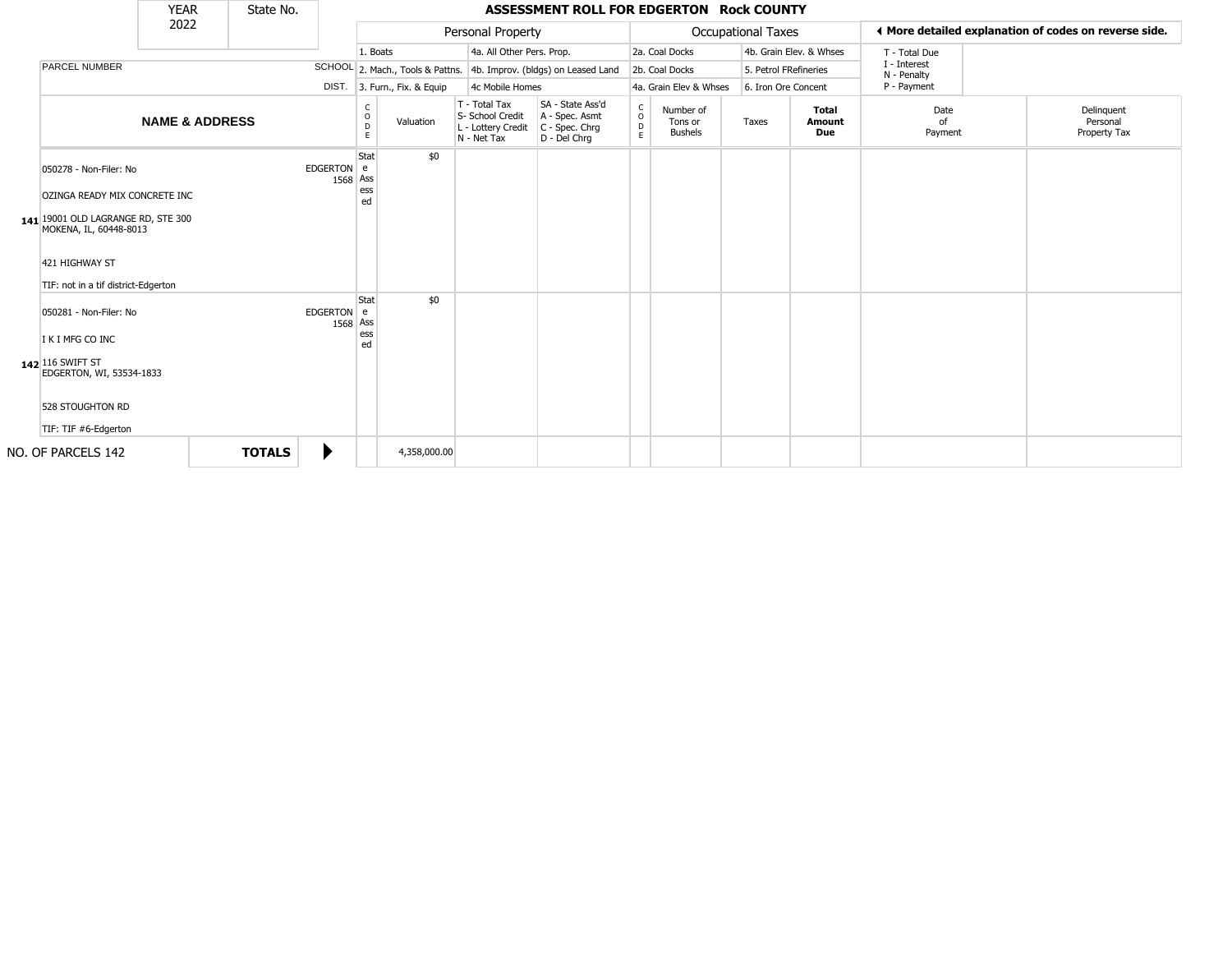State No.

Г

## **YEAR** State No. **ASSESSMENT ROLL FOR EDGERTON Dane COUNTY**

|                                                      | 2022                      |                     |                         |                                                 |                              | Personal Property                                                      |                                                                      |                                            |                                        | Occupational Taxes    |                         | ◀ More detailed explanation of codes on reverse side. |                                        |
|------------------------------------------------------|---------------------------|---------------------|-------------------------|-------------------------------------------------|------------------------------|------------------------------------------------------------------------|----------------------------------------------------------------------|--------------------------------------------|----------------------------------------|-----------------------|-------------------------|-------------------------------------------------------|----------------------------------------|
|                                                      |                           |                     |                         | 1. Boats                                        |                              | 4a. All Other Pers. Prop.                                              |                                                                      |                                            | 2a. Coal Docks                         |                       | 4b. Grain Elev. & Whses | T - Total Due                                         |                                        |
| PARCEL NUMBER                                        |                           |                     |                         |                                                 |                              |                                                                        | SCHOOL 2. Mach., Tools & Pattns. 4b. Improv. (bldgs) on Leased Land  |                                            | 2b. Coal Docks                         | 5. Petrol FRefineries |                         | I - Interest<br>N - Penalty                           |                                        |
|                                                      |                           |                     |                         |                                                 | DIST. 3. Furn., Fix. & Equip | 4c Mobile Homes                                                        |                                                                      |                                            | 4a. Grain Elev & Whses                 | 6. Iron Ore Concent   |                         | P - Payment                                           |                                        |
|                                                      | <b>NAME &amp; ADDRESS</b> |                     |                         | C<br>$\begin{array}{c} 0 \\ D \\ E \end{array}$ | Valuation                    | T - Total Tax<br>S- School Credit<br>L - Lottery Credit<br>N - Net Tax | SA - State Ass'd<br>A - Spec. Asmt<br>C - Spec. Chrg<br>D - Del Chrg | $\begin{array}{c} C \\ 0 \\ E \end{array}$ | Number of<br>Tons or<br><b>Bushels</b> | Taxes                 | Total<br>Amount<br>Due  | Date<br>of<br>Payment                                 | Delinquent<br>Personal<br>Property Tax |
| 61-00010 - Non-Filer: Yes                            |                           |                     | EDGERTON P03<br>1568    | P4A                                             | \$1,200<br>\$28,900          |                                                                        |                                                                      |                                            |                                        |                       |                         |                                                       |                                        |
| LAKELAND VETERINARY CLINIC                           |                           |                     |                         |                                                 |                              |                                                                        |                                                                      |                                            |                                        |                       |                         |                                                       |                                        |
| $\mathbf 1$ 553 lake drive RD<br>EDGERTON, WI, 53534 |                           |                     |                         |                                                 |                              |                                                                        |                                                                      |                                            |                                        |                       |                         |                                                       |                                        |
| 553 LAKE DR RD                                       |                           |                     |                         |                                                 |                              |                                                                        |                                                                      |                                            |                                        |                       |                         |                                                       |                                        |
| TIF: not in a tif district-Edgerton                  |                           |                     |                         |                                                 |                              |                                                                        |                                                                      |                                            |                                        |                       |                         |                                                       |                                        |
|                                                      |                           | <b>Parcel Total</b> |                         |                                                 | \$30,100                     |                                                                        |                                                                      |                                            |                                        |                       |                         |                                                       |                                        |
| 61-00060 - Non-Filer: No                             |                           |                     | EDGERTON P03<br>1568    | P4A                                             | \$200<br>\$75,200            |                                                                        |                                                                      |                                            |                                        |                       |                         |                                                       |                                        |
| AXIS 360, LLC DBA AM SOLUTIONS, LLC                  |                           |                     |                         |                                                 |                              |                                                                        |                                                                      |                                            |                                        |                       |                         |                                                       |                                        |
| 2 100 INTERSTATE BLVD<br>EDGERTON, WI, 53534         |                           |                     |                         |                                                 |                              |                                                                        |                                                                      |                                            |                                        |                       |                         |                                                       |                                        |
| 100 INTERSTATE BLVD                                  |                           |                     |                         |                                                 |                              |                                                                        |                                                                      |                                            |                                        |                       |                         |                                                       |                                        |
| TIF: not in a tif district-Edgerton                  |                           |                     |                         |                                                 |                              |                                                                        |                                                                      |                                            |                                        |                       |                         |                                                       |                                        |
|                                                      |                           | <b>Parcel Total</b> |                         |                                                 | \$75,400                     |                                                                        |                                                                      |                                            |                                        |                       |                         |                                                       |                                        |
| 61-00075 - Non-Filer: Yes                            |                           |                     | EDGERTON                | P <sub>03</sub>                                 | \$10,000                     |                                                                        |                                                                      |                                            |                                        |                       |                         |                                                       |                                        |
|                                                      |                           |                     | 1568                    |                                                 |                              |                                                                        |                                                                      |                                            |                                        |                       |                         |                                                       |                                        |
| SIMMOMS PROPERTIES, LLC<br>3 43 HWY 51 NORTH         |                           |                     |                         |                                                 |                              |                                                                        |                                                                      |                                            |                                        |                       |                         |                                                       |                                        |
| EDGERTON, WI, 53534                                  |                           |                     |                         |                                                 |                              |                                                                        |                                                                      |                                            |                                        |                       |                         |                                                       |                                        |
| 589 LAKE DR RD                                       |                           |                     |                         |                                                 |                              |                                                                        |                                                                      |                                            |                                        |                       |                         |                                                       |                                        |
| TIF: not in a tif district-Edgerton                  |                           |                     |                         | P03                                             | \$18,700                     |                                                                        |                                                                      |                                            |                                        |                       |                         |                                                       |                                        |
| 61-00090 - Non-Filer: Yes                            |                           |                     | <b>EDGERTON</b><br>1568 |                                                 |                              |                                                                        |                                                                      |                                            |                                        |                       |                         |                                                       |                                        |
| SIMMONS AUTO BODY JOSH SIMMONS                       |                           |                     |                         |                                                 |                              |                                                                        |                                                                      |                                            |                                        |                       |                         |                                                       |                                        |
| 4 43 STATE HIGHWAY 51<br>EDGERTON, WI, 53534         |                           |                     |                         |                                                 |                              |                                                                        |                                                                      |                                            |                                        |                       |                         |                                                       |                                        |
| $\overline{0}$                                       |                           |                     |                         |                                                 |                              |                                                                        |                                                                      |                                            |                                        |                       |                         |                                                       |                                        |
| TIF: not in a tif district-Edgerton                  |                           |                     |                         |                                                 |                              |                                                                        |                                                                      |                                            |                                        |                       |                         |                                                       |                                        |
| 61-00110 - Non-Filer: Yes                            |                           |                     | EDGERTON P03<br>1568    | P <sub>4</sub> A                                | \$1,100<br>\$15,100          |                                                                        |                                                                      |                                            |                                        |                       |                         |                                                       |                                        |
| MORAN FOODS, LLC DBA SAVE A LOT                      |                           |                     |                         |                                                 |                              |                                                                        |                                                                      |                                            |                                        |                       |                         |                                                       |                                        |
| 5 PO BOX 80615<br>INDIANAPOLIS, IN, 46280            |                           |                     |                         |                                                 |                              |                                                                        |                                                                      |                                            |                                        |                       |                         |                                                       |                                        |
| <b>200 INTERSTATE BLVD</b>                           |                           |                     |                         |                                                 |                              |                                                                        |                                                                      |                                            |                                        |                       |                         |                                                       |                                        |
| TIF: not in a tif district-Edgerton                  |                           |                     |                         |                                                 |                              |                                                                        |                                                                      |                                            |                                        |                       |                         |                                                       |                                        |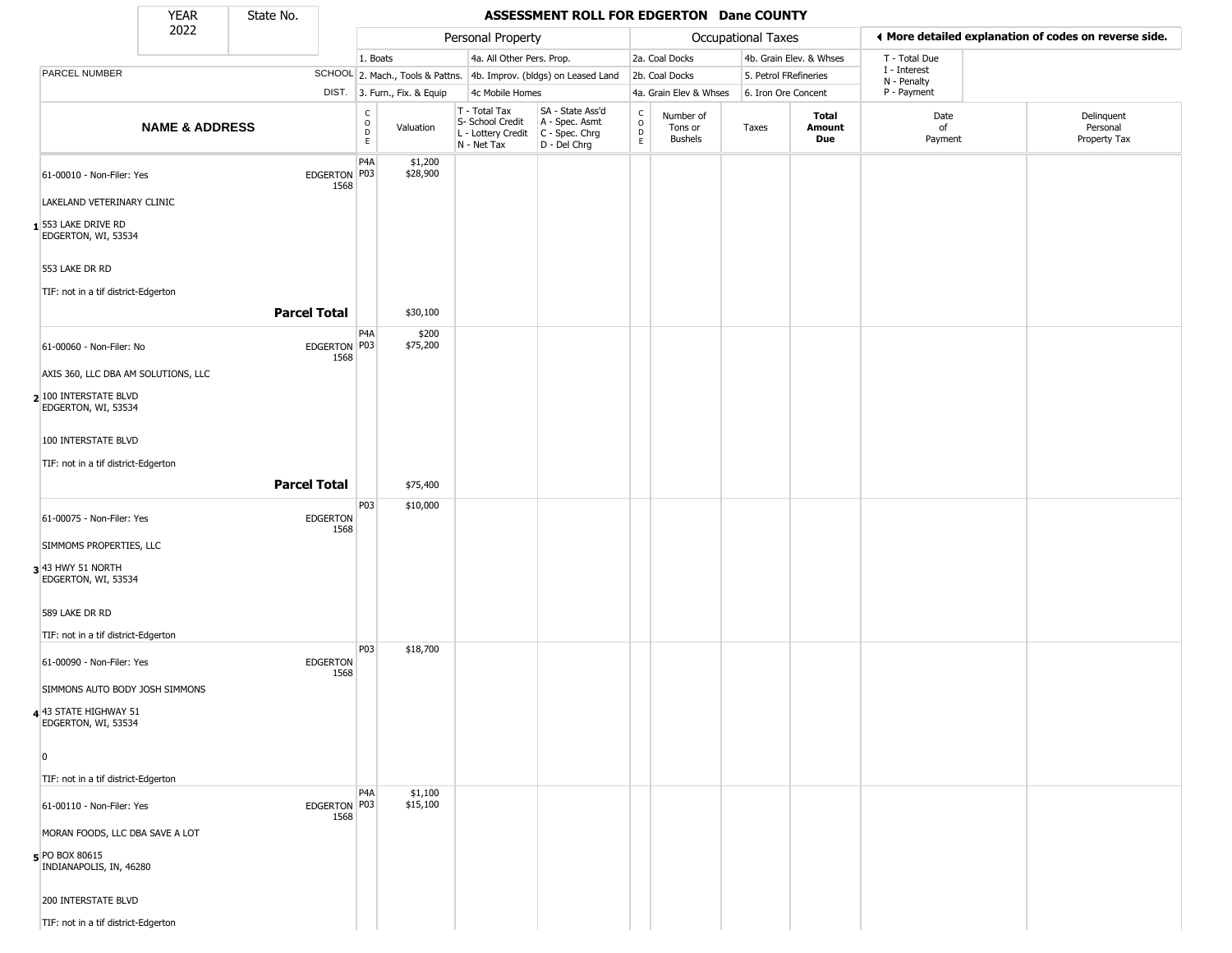|                                                  | <b>YEAR</b>               | State No.           |                         |                            |                              |                                                                                         | ASSESSMENT ROLL FOR EDGERTON Dane COUNTY                            |                                                          |                                        |                       |                         |                             |                                                       |
|--------------------------------------------------|---------------------------|---------------------|-------------------------|----------------------------|------------------------------|-----------------------------------------------------------------------------------------|---------------------------------------------------------------------|----------------------------------------------------------|----------------------------------------|-----------------------|-------------------------|-----------------------------|-------------------------------------------------------|
|                                                  | 2022                      |                     |                         |                            |                              | Personal Property                                                                       |                                                                     |                                                          |                                        | Occupational Taxes    |                         |                             | ♦ More detailed explanation of codes on reverse side. |
|                                                  |                           |                     |                         | 1. Boats                   |                              | 4a. All Other Pers. Prop.                                                               |                                                                     |                                                          | 2a. Coal Docks                         |                       | 4b. Grain Elev. & Whses | T - Total Due               |                                                       |
| PARCEL NUMBER                                    |                           |                     |                         |                            |                              |                                                                                         | SCHOOL 2. Mach., Tools & Pattns. 4b. Improv. (bldgs) on Leased Land |                                                          | 2b. Coal Docks                         | 5. Petrol FRefineries |                         | I - Interest<br>N - Penalty |                                                       |
|                                                  |                           |                     |                         |                            | DIST. 3. Furn., Fix. & Equip | 4c Mobile Homes                                                                         |                                                                     |                                                          | 4a. Grain Elev & Whses                 | 6. Iron Ore Concent   |                         | P - Payment                 |                                                       |
|                                                  | <b>NAME &amp; ADDRESS</b> |                     |                         | C<br>$\mathsf O$<br>D<br>E | Valuation                    | T - Total Tax<br>S- School Credit<br>L - Lottery Credit   C - Spec. Chrg<br>N - Net Tax | SA - State Ass'd<br>A - Spec. Asmt<br>D - Del Chrg                  | $\begin{smallmatrix} C \\ O \\ D \end{smallmatrix}$<br>E | Number of<br>Tons or<br><b>Bushels</b> | Taxes                 | Total<br>Amount<br>Due  | Date<br>of<br>Payment       | Delinquent<br>Personal<br>Property Tax                |
|                                                  |                           | <b>Parcel Total</b> |                         |                            | \$16,200                     |                                                                                         |                                                                     |                                                          |                                        |                       |                         |                             |                                                       |
| 61-00211 - Non-Filer: No                         |                           |                     | <b>EDGERTON</b><br>1568 | P <sub>4</sub> A           | \$31,800                     |                                                                                         |                                                                     |                                                          |                                        |                       |                         |                             |                                                       |
| CHEP USA C/O INDIRECT TAX                        |                           |                     |                         |                            |                              |                                                                                         |                                                                     |                                                          |                                        |                       |                         |                             |                                                       |
| 6 5897 WINDWARD PARKWAY<br>ALPHARETTA, GA, 30005 |                           |                     |                         |                            |                              |                                                                                         |                                                                     |                                                          |                                        |                       |                         |                             |                                                       |
| 200 INTERSTATE BLVD                              |                           |                     |                         |                            |                              |                                                                                         |                                                                     |                                                          |                                        |                       |                         |                             |                                                       |
| TIF: not in a tif district-Edgerton              |                           |                     |                         |                            | \$0                          |                                                                                         |                                                                     |                                                          |                                        |                       |                         |                             |                                                       |
| 61-00220 - Non-Filer: No                         |                           |                     | <b>EDGERTON</b><br>1568 |                            |                              |                                                                                         |                                                                     |                                                          |                                        |                       |                         |                             |                                                       |
| DIRECTV, LLC C/O KROLL, LLC                      |                           |                     |                         |                            |                              |                                                                                         |                                                                     |                                                          |                                        |                       |                         |                             |                                                       |
| 7 PO BOX 2789<br>ADDISON, TX, 75001              |                           |                     |                         |                            |                              |                                                                                         |                                                                     |                                                          |                                        |                       |                         |                             |                                                       |
| VARIOUS                                          |                           |                     |                         |                            |                              |                                                                                         |                                                                     |                                                          |                                        |                       |                         |                             |                                                       |
| TIF: not in a tif district-Edgerton              |                           |                     |                         |                            |                              |                                                                                         |                                                                     |                                                          |                                        |                       |                         |                             |                                                       |
| 61-00224 - Non-Filer: No                         |                           |                     | <b>EDGERTON</b><br>1568 | <b>P03</b>                 | \$85,500                     |                                                                                         |                                                                     |                                                          |                                        |                       |                         |                             |                                                       |
| DE LAGE LANDEN FINANCIAL SERVICES, LLC           |                           |                     |                         |                            |                              |                                                                                         |                                                                     |                                                          |                                        |                       |                         |                             |                                                       |
| 8 1111 OLD EAGLE SCHOOL RD<br>WAYNE, PA, 19087   |                           |                     |                         |                            |                              |                                                                                         |                                                                     |                                                          |                                        |                       |                         |                             |                                                       |
| 100 INTERSTATE BLVD                              |                           |                     |                         |                            |                              |                                                                                         |                                                                     |                                                          |                                        |                       |                         |                             |                                                       |
| TIF: not in a tif district-Edgerton              |                           |                     |                         |                            |                              |                                                                                         |                                                                     |                                                          |                                        |                       |                         |                             |                                                       |
| 61-00227 - Non-Filer: No                         |                           |                     | <b>EDGERTON</b><br>1568 | P03                        | \$2,600                      |                                                                                         |                                                                     |                                                          |                                        |                       |                         |                             |                                                       |
| RICOH USA, INC C/O THE ALBANO GROUP, LL          |                           |                     |                         |                            |                              |                                                                                         |                                                                     |                                                          |                                        |                       |                         |                             |                                                       |
| <b>9</b> PO BOX 3850<br>MANCHESTER, NH, 3105     |                           |                     |                         |                            |                              |                                                                                         |                                                                     |                                                          |                                        |                       |                         |                             |                                                       |
| 200 INTERSTATE BLVD                              |                           |                     |                         |                            |                              |                                                                                         |                                                                     |                                                          |                                        |                       |                         |                             |                                                       |
| TIF: not in a tif district-Edgerton              |                           |                     |                         |                            |                              |                                                                                         |                                                                     |                                                          |                                        |                       |                         |                             |                                                       |
| 61-00229 - Non-Filer: No                         |                           |                     | <b>EDGERTON</b><br>1568 | <b>P03</b>                 | \$1,100                      |                                                                                         |                                                                     |                                                          |                                        |                       |                         |                             |                                                       |
| WELLS FARGO VENDOR FINANCIAL SERV LLC            |                           |                     |                         |                            |                              |                                                                                         |                                                                     |                                                          |                                        |                       |                         |                             |                                                       |
| 10 PO BOX 36200<br>BILLINGS, MT, 59107           |                           |                     |                         |                            |                              |                                                                                         |                                                                     |                                                          |                                        |                       |                         |                             |                                                       |
| 100 INTERSTATE BVD                               |                           |                     |                         |                            |                              |                                                                                         |                                                                     |                                                          |                                        |                       |                         |                             |                                                       |
| TIF: not in a tif district-Edgerton              |                           |                     |                         |                            |                              |                                                                                         |                                                                     |                                                          |                                        |                       |                         |                             |                                                       |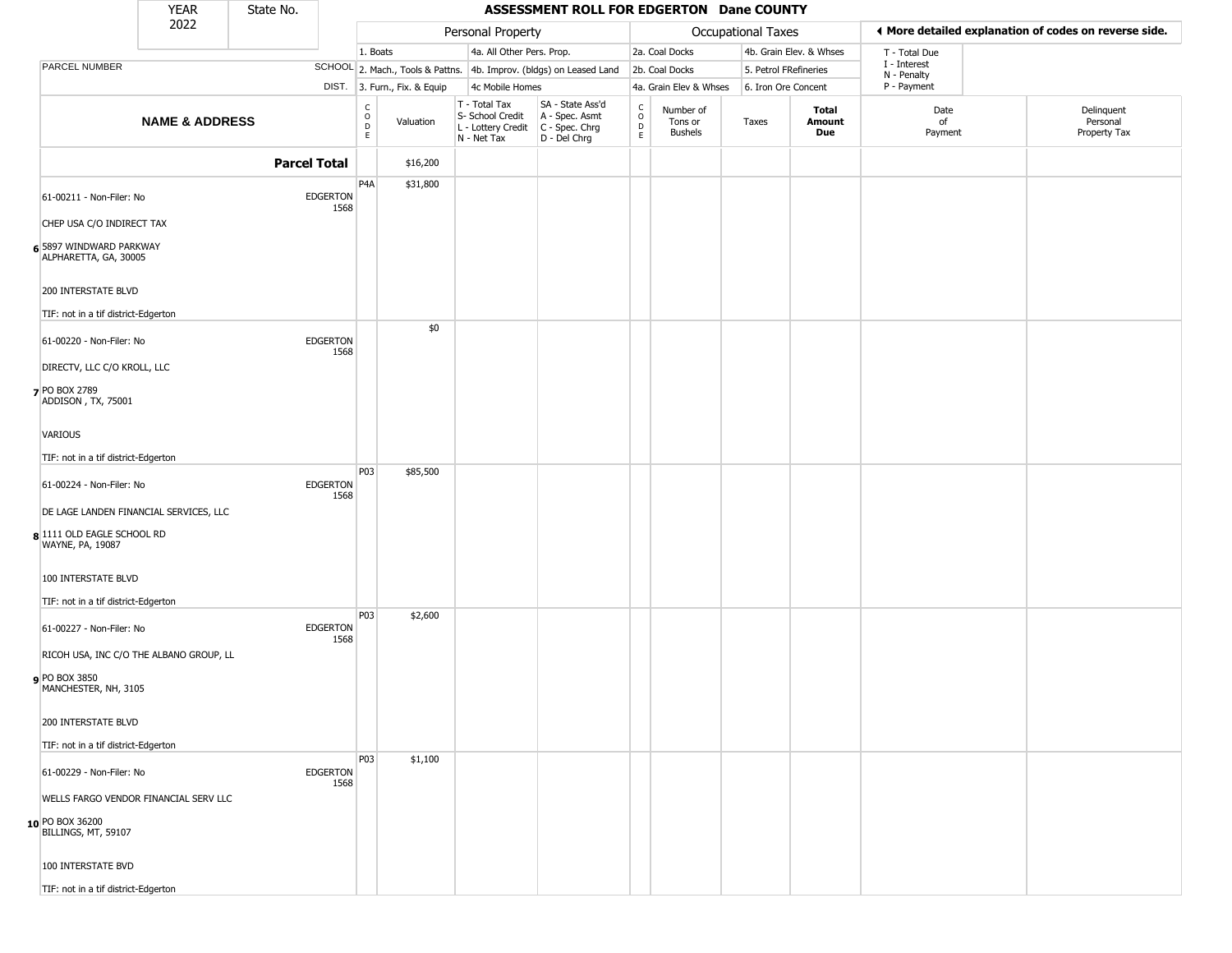|                                                                   | <b>YEAR</b>               | State No. |                         |                                              |                              |                                                                                         | ASSESSMENT ROLL FOR EDGERTON Dane COUNTY                            |                                              |                                 |                       |                         |                             |                                                       |
|-------------------------------------------------------------------|---------------------------|-----------|-------------------------|----------------------------------------------|------------------------------|-----------------------------------------------------------------------------------------|---------------------------------------------------------------------|----------------------------------------------|---------------------------------|-----------------------|-------------------------|-----------------------------|-------------------------------------------------------|
|                                                                   | 2022                      |           |                         |                                              |                              | Personal Property                                                                       |                                                                     |                                              |                                 | Occupational Taxes    |                         |                             | ♦ More detailed explanation of codes on reverse side. |
|                                                                   |                           |           |                         | 1. Boats                                     |                              | 4a. All Other Pers. Prop.                                                               |                                                                     |                                              | 2a. Coal Docks                  |                       | 4b. Grain Elev. & Whses | T - Total Due               |                                                       |
| PARCEL NUMBER                                                     |                           |           |                         |                                              |                              |                                                                                         | SCHOOL 2. Mach., Tools & Pattns. 4b. Improv. (bldgs) on Leased Land |                                              | 2b. Coal Docks                  | 5. Petrol FRefineries |                         | I - Interest<br>N - Penalty |                                                       |
|                                                                   |                           |           |                         |                                              | DIST. 3. Furn., Fix. & Equip | 4c Mobile Homes                                                                         |                                                                     |                                              | 4a. Grain Elev & Whses          | 6. Iron Ore Concent   |                         | P - Payment                 |                                                       |
|                                                                   | <b>NAME &amp; ADDRESS</b> |           |                         | $\begin{array}{c}\nC \\ O \\ D\n\end{array}$ | Valuation                    | T - Total Tax<br>S- School Credit<br>L - Lottery Credit   C - Spec. Chrg<br>N - Net Tax | SA - State Ass'd<br>A - Spec. Asmt<br>D - Del Chrg                  | $\begin{array}{c}\nC \\ D \\ E\n\end{array}$ | Number of<br>Tons or<br>Bushels | Taxes                 | Total<br>Amount<br>Due  | Date<br>of<br>Payment       | Delinquent<br>Personal<br>Property Tax                |
| 61-00230 - Non-Filer: No                                          |                           |           | <b>EDGERTON</b><br>1568 | P <sub>4</sub> A                             | \$10,300                     |                                                                                         |                                                                     |                                              |                                 |                       |                         |                             |                                                       |
| IGPS LOGISTICS, LLC                                               |                           |           |                         |                                              |                              |                                                                                         |                                                                     |                                              |                                 |                       |                         |                             |                                                       |
| $11$ <sup>110</sup> PLEASANT AVE<br>UPPER SADDLE RIVER, NJ, 07458 |                           |           |                         |                                              |                              |                                                                                         |                                                                     |                                              |                                 |                       |                         |                             |                                                       |
| 200 INTERSTATE BLVD                                               |                           |           |                         |                                              |                              |                                                                                         |                                                                     |                                              |                                 |                       |                         |                             |                                                       |
| TIF: not in a tif district-Edgerton                               |                           |           |                         |                                              |                              |                                                                                         |                                                                     |                                              |                                 |                       |                         |                             |                                                       |
| 61-00231 - Non-Filer: Yes                                         |                           |           | <b>EDGERTON</b>         | P <sub>4</sub> A                             | \$400                        |                                                                                         |                                                                     |                                              |                                 |                       |                         |                             |                                                       |
| AMERIGAS PROPANE, LP                                              |                           |           | 1568                    |                                              |                              |                                                                                         |                                                                     |                                              |                                 |                       |                         |                             |                                                       |
| 12 PO BOX 1240<br>MANCHESTER, NH, 03105                           |                           |           |                         |                                              |                              |                                                                                         |                                                                     |                                              |                                 |                       |                         |                             |                                                       |
| VARIOUS                                                           |                           |           |                         |                                              |                              |                                                                                         |                                                                     |                                              |                                 |                       |                         |                             |                                                       |
| TIF: not in a tif district-Edgerton                               |                           |           |                         |                                              |                              |                                                                                         |                                                                     |                                              |                                 |                       |                         |                             |                                                       |
| 61-00234 - Non-Filer: No                                          |                           |           | <b>EDGERTON</b>         | P03                                          | \$1,100                      |                                                                                         |                                                                     |                                              |                                 |                       |                         |                             |                                                       |
| DATA SALES CO INC                                                 |                           |           | 1568                    |                                              |                              |                                                                                         |                                                                     |                                              |                                 |                       |                         |                             |                                                       |
| 13 3450 W BURNSVILLE PKWY<br>BURNSVILLE, MN, 5537                 |                           |           |                         |                                              |                              |                                                                                         |                                                                     |                                              |                                 |                       |                         |                             |                                                       |
| 553 LAKE RD                                                       |                           |           |                         |                                              |                              |                                                                                         |                                                                     |                                              |                                 |                       |                         |                             |                                                       |
| TIF: not in a tif district-Edgerton                               |                           |           |                         |                                              |                              |                                                                                         |                                                                     |                                              |                                 |                       |                         |                             |                                                       |
| 61-00235 - Non-Filer: No                                          |                           |           | <b>EDGERTON</b><br>1568 | P03                                          | \$300                        |                                                                                         |                                                                     |                                              |                                 |                       |                         |                             |                                                       |
| PITNEY BOWES, INC                                                 |                           |           |                         |                                              |                              |                                                                                         |                                                                     |                                              |                                 |                       |                         |                             |                                                       |
| 14 5310 CYPRESS CENTER DR<br>TAMPA, FL, 33609                     |                           |           |                         |                                              |                              |                                                                                         |                                                                     |                                              |                                 |                       |                         |                             |                                                       |
| 100 INTERSTATE BLVD                                               |                           |           |                         |                                              |                              |                                                                                         |                                                                     |                                              |                                 |                       |                         |                             |                                                       |
| TIF: not in a tif district-Edgerton                               |                           |           |                         |                                              |                              |                                                                                         |                                                                     |                                              |                                 |                       |                         |                             |                                                       |
| 61-00236 - Non-Filer: No                                          |                           |           | Edgerton                | P03                                          | \$200                        |                                                                                         |                                                                     |                                              |                                 |                       |                         |                             |                                                       |
| QUADIENT, INC. FKA NEOPOST USA, INC TAX DEPARTMENT                |                           |           |                         |                                              |                              |                                                                                         |                                                                     |                                              |                                 |                       |                         |                             |                                                       |
| 15 478 WHEELERS FARM RD<br>MILFORD, CT, 06461                     |                           |           |                         |                                              |                              |                                                                                         |                                                                     |                                              |                                 |                       |                         |                             |                                                       |
| 100 INTERSTATE BLVD                                               |                           |           |                         |                                              |                              |                                                                                         |                                                                     |                                              |                                 |                       |                         |                             |                                                       |
| TIF: not in a tif district - Edgerton                             |                           |           |                         |                                              |                              |                                                                                         |                                                                     |                                              |                                 |                       |                         |                             |                                                       |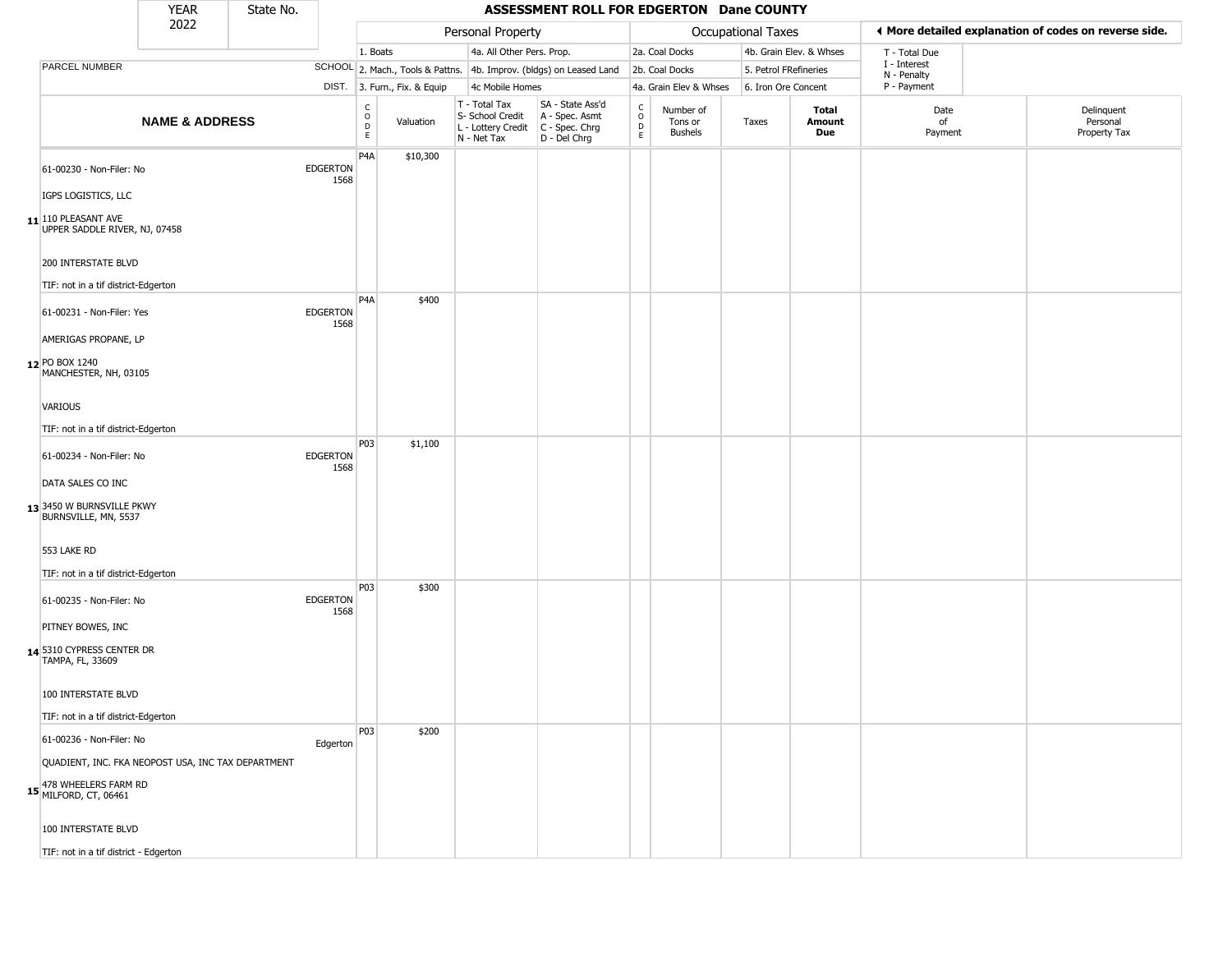|                                                                                                                                                                                                                           | <b>YEAR</b>               | State No.     |                         |                        |                              |                                                                        | <b>ASSESSMENT ROLL FOR EDGERTON Dane COUNTY</b>                      |                                   |                                        |                           |                               |                             |                                                       |
|---------------------------------------------------------------------------------------------------------------------------------------------------------------------------------------------------------------------------|---------------------------|---------------|-------------------------|------------------------|------------------------------|------------------------------------------------------------------------|----------------------------------------------------------------------|-----------------------------------|----------------------------------------|---------------------------|-------------------------------|-----------------------------|-------------------------------------------------------|
|                                                                                                                                                                                                                           | 2022                      |               |                         |                        |                              | Personal Property                                                      |                                                                      |                                   |                                        | <b>Occupational Taxes</b> |                               |                             | ◀ More detailed explanation of codes on reverse side. |
|                                                                                                                                                                                                                           |                           |               |                         | 1. Boats               |                              | 4a. All Other Pers. Prop.                                              |                                                                      |                                   | 2a. Coal Docks                         |                           | 4b. Grain Elev. & Whses       | T - Total Due               |                                                       |
| <b>PARCEL NUMBER</b>                                                                                                                                                                                                      |                           |               |                         |                        |                              |                                                                        | SCHOOL 2. Mach., Tools & Pattns. 4b. Improv. (bldgs) on Leased Land  |                                   | 2b. Coal Docks                         | 5. Petrol FRefineries     |                               | I - Interest<br>N - Penalty |                                                       |
|                                                                                                                                                                                                                           |                           |               |                         |                        | DIST. 3. Furn., Fix. & Equip | 4c Mobile Homes                                                        |                                                                      |                                   | 4a. Grain Elev & Whses                 | 6. Iron Ore Concent       |                               | P - Payment                 |                                                       |
|                                                                                                                                                                                                                           | <b>NAME &amp; ADDRESS</b> |               |                         | C<br>$\circ$<br>D<br>E | Valuation                    | T - Total Tax<br>S- School Credit<br>L - Lottery Credit<br>N - Net Tax | SA - State Ass'd<br>A - Spec. Asmt<br>C - Spec. Chrg<br>D - Del Chrq | $\mathsf{C}$<br>$\circ$<br>D<br>E | Number of<br>Tons or<br><b>Bushels</b> | Taxes                     | <b>Total</b><br>Amount<br>Due | Date<br>of<br>Payment       | Delinquent<br>Personal<br>Property Tax                |
| 61-00237 - Non-Filer: No<br>QUADIENT LEASING USA, INC. FKA MAILFINANCE, INC TAX DEPARTMENT<br>16 478 WHEELERS FARM RD<br>MILFORD, CT, 06461<br>100 INTERSTATE BLVD                                                        |                           |               | <b>EDGERTON</b><br>1568 | P <sub>03</sub>        | \$4,900                      |                                                                        |                                                                      |                                   |                                        |                           |                               |                             |                                                       |
| TIF: not in a tif district-Edgerton<br>61-00238 - Non-Filer: No<br>XEROX FINANCIAL SERVICES, LLC PROPERTY TAX DEPT<br>17 PO BOX 909<br>WEBSTER, NY, 14580<br>100 INTERSTATE BLVD<br>TIF: not in a tif district - Edgerton |                           |               | <b>EDGERTON</b><br>1568 | P03                    | \$10,000                     |                                                                        |                                                                      |                                   |                                        |                           |                               |                             |                                                       |
| NO. OF PARCELS 17                                                                                                                                                                                                         |                           | <b>TOTALS</b> | ▶                       |                        | 298,600.00                   |                                                                        |                                                                      |                                   |                                        |                           |                               |                             |                                                       |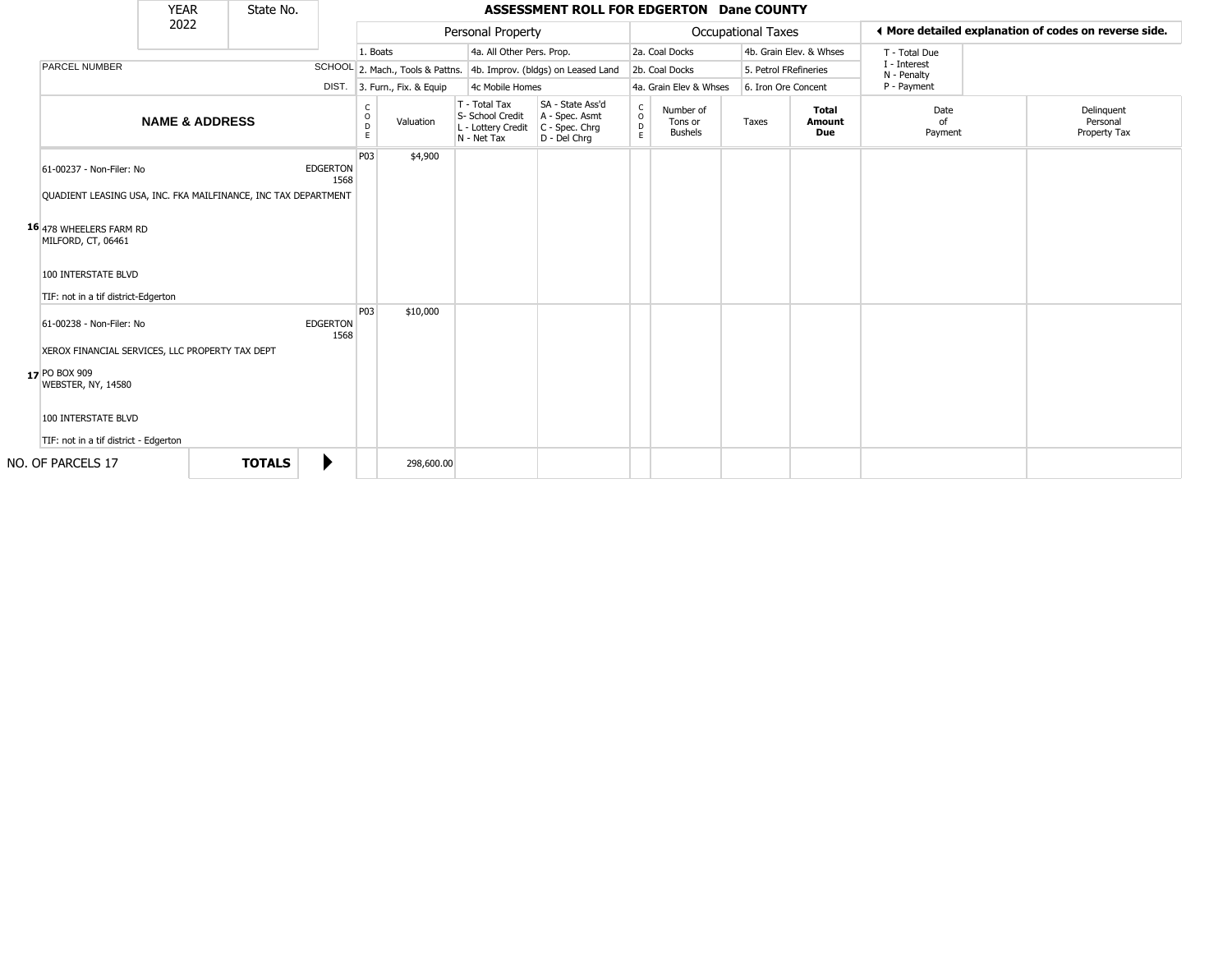| Class                 | <b>Total PP Records   Total Valuation</b> |             |
|-----------------------|-------------------------------------------|-------------|
| <b>Exempt</b>         | 2                                         | \$0         |
| No Value              | 1                                         | \$0         |
| P <sub>0</sub> 3      | 128                                       | \$2,367,600 |
| P4A                   | 77                                        | \$357,500   |
| P <sub>4</sub> B      | 3                                         | \$1,931,500 |
| <b>State Assessed</b> | 11                                        | \$0         |
| Total:                | 159                                       | \$4656600   |

# **Municipality Totals by Class Municipality Totals - By County and Class**

| County      | <b>Class</b>          | <b>Total PP Records   Total Valuation</b> |             |
|-------------|-----------------------|-------------------------------------------|-------------|
| Dane        | <b>No Value</b>       | 1                                         | \$0         |
|             | P <sub>0</sub> 3      | 13                                        | \$253,600   |
|             | P4A                   | 6                                         | \$45,000    |
|             | Total:                | 17                                        | \$298,600   |
| <b>Rock</b> | <b>Exempt</b>         | $\overline{2}$                            | \$0         |
|             | P <sub>0</sub> 3      | 115                                       | \$2,114,000 |
|             | P4A                   | 71                                        | \$312,500   |
|             | P <sub>4</sub> B      | 3                                         | \$1,931,500 |
|             | <b>State Assessed</b> | 11                                        | \$0         |
|             | Total:                | 142                                       | \$4,358,000 |
| Total:      |                       | 159                                       | \$4,656,600 |

# **Municipality Totals - By County, TIF, Class**

| County      | <b>TIF District</b> | <b>Class</b>          | <b>Total PP Records Total Valuation</b> |             |
|-------------|---------------------|-----------------------|-----------------------------------------|-------------|
| Dane        |                     | <b>No Value</b>       | 1                                       | \$0         |
|             |                     | <b>P03</b>            | 13                                      | \$253,600   |
|             |                     | P <sub>4</sub> A      | 6                                       | \$45,000    |
|             |                     | Total:                | 17                                      | \$298,600   |
|             | Total:              |                       | 17                                      | \$298,600   |
| <b>Rock</b> |                     | <b>Exempt</b>         | $\overline{2}$                          | \$0         |
|             |                     | <b>P03</b>            | 115                                     | \$2,114,000 |
|             |                     | P <sub>4</sub> A      | 71                                      | \$312,500   |
|             |                     | P <sub>4</sub> B      | 3                                       | \$1,931,500 |
|             |                     | <b>State Assessed</b> | 11                                      | \$0         |
|             |                     | Total:                | 142                                     | \$4,358,000 |
|             | Total:              |                       | 142                                     | \$4,358,000 |
| Total:      |                     |                       | 159                                     | \$4,656,600 |

**Municipality Totals - By County, School District, Class**

| County | <b>School District1</b> | Class           | <b>Total PP Records Total Valuation</b> |     |
|--------|-------------------------|-----------------|-----------------------------------------|-----|
| Dane   | <b>EDGERTON</b>         | <b>No Value</b> |                                         | \$0 |